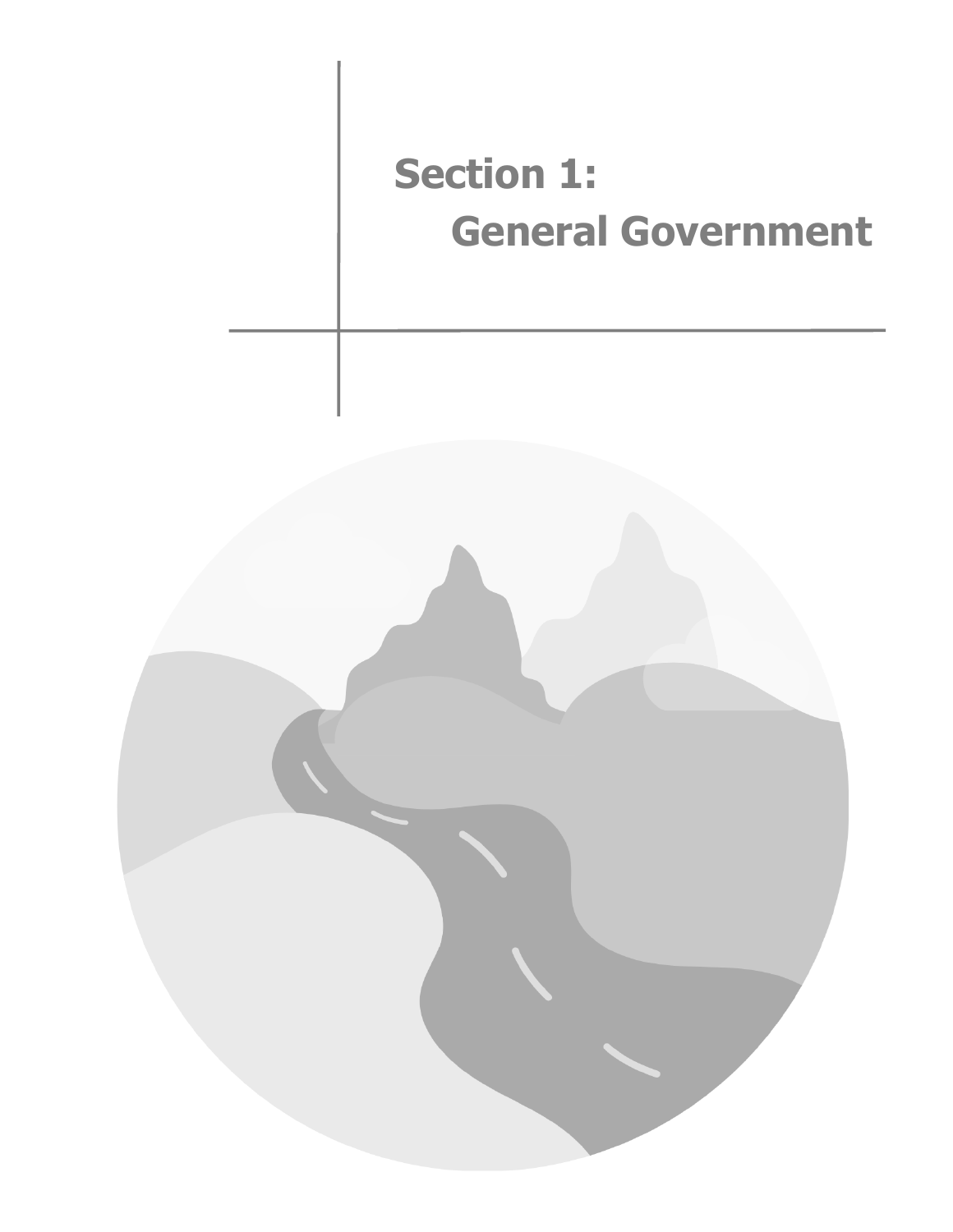#### **REPORT OF THE SELECT BOARD**

The Select Board currently includes Harvey R. Boshart, Laurie A. Bent, and Christopher E. Houston. As it is the custom of the Board to rotate leadership positions. In September, Ms. Bent was elected to serve as Chair of the Board and Mr. Boshart as Clerk. The leadership transition was held off this year due to the delay in the Town Election and Annual Town Meeting.

#### Town Administration

Weston is managed by an experienced team led by Town Manager Leon A. Gaumond, Jr. He is joined by Assistant Town Manager/Human Resources Director Lisa J. Yanakakis, and Finance Director/Town Accountant Susan Kelley. These professionals are supported by skilled department managers who work with dedication and teamwork to provide services to our residents.

All managers and members of this team continue to focus on dual goals:

- 1) maintaining the level of services that Weston's residents expect; and
- 2) seeking efficiencies in the delivery of these services to control costs.

Ongoing examples of this effort are the shared resources between the School and Municipal departments for facilities management, technology, and vehicle maintenance.

#### Fiscal Management

As has been noted in previous reports, Weston, like many local governments, underinvested in infrastructure in the 1970s through the early '90s, spending too little on maintenance and renovations at a time when our population and student population were both in decline. Over the past 30 years, Weston has carried out substantial renovations or replacements to most of the Town's buildings. It has taken significant effort to do so, and the Town has had to incur considerable debt in the process. The debt level is high on an absolute dollar basis but as a percentage of the budget, it is well within the range established by the bond rating agency that continues to give Weston the highest possible ratings (more on that below).

Importantly, the financial leadership of the Town – the Town Manager, Assistant Town Manager, Finance Director, Treasurer/Collector, Select Board, and Finance Committee – has undertaken a range of fiscally prudent steps to ensure that we are carefully managing the Town.

*Longstanding Aaa Rating* - Moody's Investors Service once again reaffirmed the Town's Aaa bond rating, which incorporates a well-managed financial position, a reasonable debt and pension burden, and aggressive funding of Other Post Employment Benefits (OPEB) liabilities. This rating helps the Town obtain lower interest rates on its debt and ultimately helps save taxpayer money. Moody's also assigned a MIG 1 rating to the Town's general obligation bond anticipation notes. This reflects the strong long-term credit characteristics, as well as the Town's demonstrated ability to manage and pay off short-term debt at the end of the notes' life. Lastly, Moody's confirmed a stable outlook, which reflects its expectation that Weston will maintain a sound financial position bolstered by strong fiscal management. It also incorporates the Town's progress in addressing its long-term liabilities while maintaining a conservative approach to budgeting and expenditure management.

*Operating Budget* - At Annual Town Meeting, the fiscal year 2021 operating budget of \$86,764,495 was adopted, which was a 2.7 percent increase over the fiscal 2020 budget. Budgetary highlights included salary increases of \$1,122,954; the addition of a Sustainability Coordinator; an OPEB pension contribution of \$658,314; and funding for roadway maintenance. These increases were offset by savings due to electricity credits from the solar panel installations on the landfill and the Public Works building rooftop, school enrollment reductions, and the deferment of one-time capital projects. This brought the overall increase to \$2,320,756. As has been true for many years now, no Proposition 2 ½ override was necessary because new construction in town contributed \$1,031,604 in additional tax revenues allowing increases in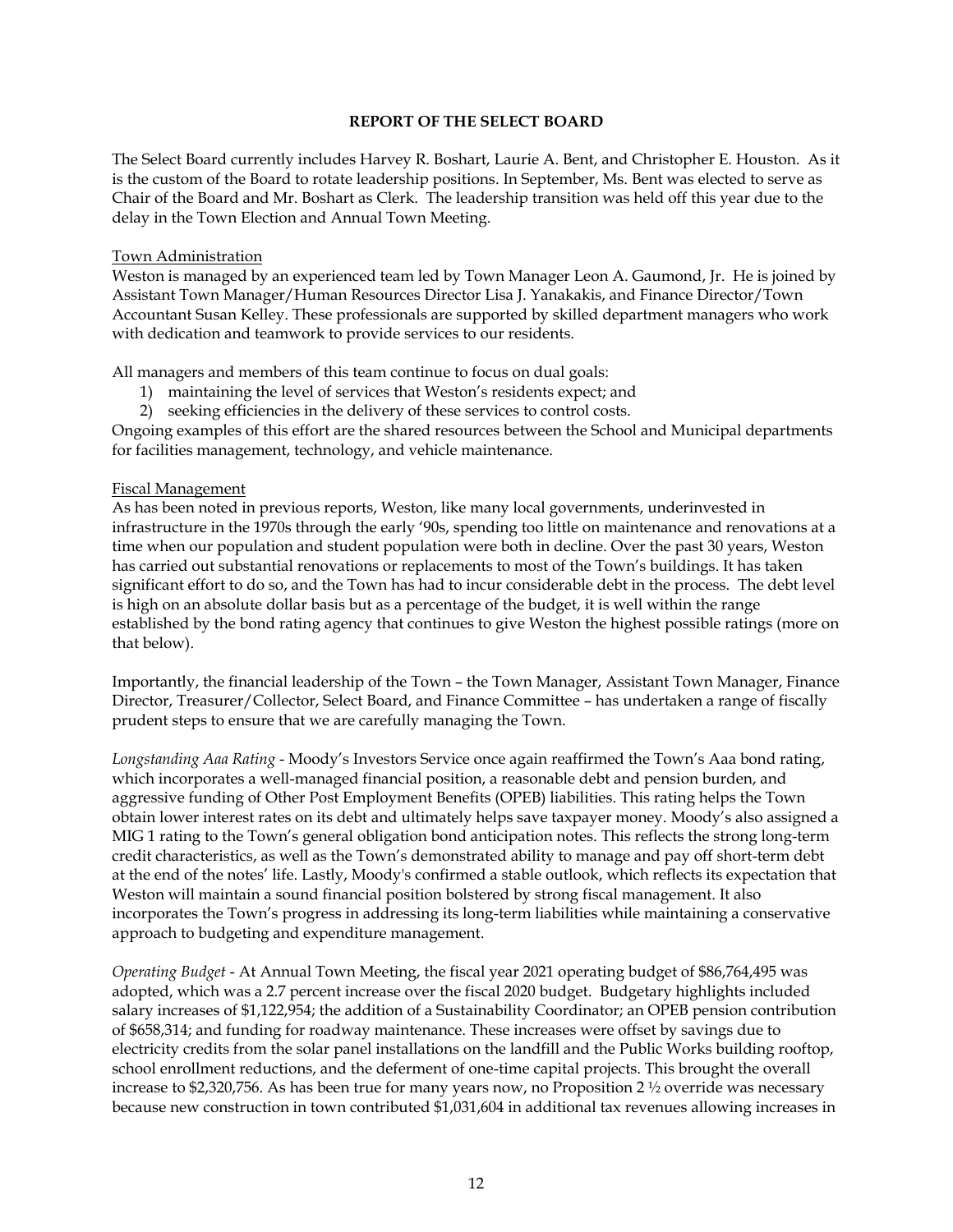the existing tax base to be kept below the cap. Also, the Town has accumulated approximately \$9.4 million in unused tax levy capacity that can be used if needed.

*Reserves* - The budget continues to include funding of several reserve accounts and in fiscal 2021 this reserve account funding totaled \$3,875,032, the largest amount being \$2,335,879 to fund the Town's long-term liability for retiree health insurance. Through the Select Board's Reserve Policy, the Town seeks to maintain appropriate and sufficient reserves to sustain financial stability and thereby maintain its high credit rating.



*Revenue* - More than 83 percent of the Town's

revenues came from residential property taxes and only 5 percent came from state aid. The property tax rate increased from \$12.83 per \$1,000 of valuation in fiscal 2020 to \$12.93 per \$1,000 of valuation in fiscal 2021. The median residential valuation was \$1,251,000, up 3 percent.

*Expense*s - Salaries and health and pension benefits for municipal and school employees comprised 80 percent of the Town's budget, and most of these costs were subject to collective bargaining agreements with the 12 unions that together represent approximately 75 percent of the benefit-eligible employees.

### Public Works Infrastructure

Under the direction of Public Works Director Thomas Cullen, the Town continued to make well-planned and considerable investments in the maintenance of its infrastructure – roads, sidewalks, water, parks and cemeteries, and stormwater management. With the Town's building stock in good shape, as noted above, focus and resources have shifted toward the maintenance of roadways. Funding for this effort has been gradually increasing over the past few years to reach an annual amount of \$2.0 million; however, funding was decreased in the final fiscal 2021 operating budget than what was originally proposed due to fiscal concerns stemming from the pandemic. The Select Board anticipates returning to the funding goals with the fiscal 2022 operating budget. More details regarding the pavement management program and other Public Works programs can be found in that section of the Town Report.

#### Town Buildings

In infrastructure oversight and investment, Weston is at the forefront of municipal government in the state with its standing Permanent Building Committee and a town-wide facilities director, Gary Jarobski, who oversees the construction and maintenance of all municipally-owned buildings. The Facilities Department provides dedicated expertise that promotes better design and more cost-effective buildings. Also, detailed long-term maintenance schedules ensure that care is taken, maximizing the useful life of Town buildings.

# Energy Conservation and Sustainability Progress

*Green Community* - Weston has held this designation since 2011, which qualifies the Town to receive state grants that support green initiatives. Early in the program, Weston leaders implemented a five-year plan to reduce the Town's energy consumption by 20 percent. After adjusting for new construction and additional square footage, energy consumption has been reduced by 9.5 percent since 2011. The Sustainability Committee has renewed Green Community efforts to take advantage of additional state benefits. The Town is poised to submit lighting replacement projects for the next Green Community grant round. Annual Town Meeting approved funding for a full-time Sustainability Coordinator in 2021 to assist the Town in meeting its climate change goals.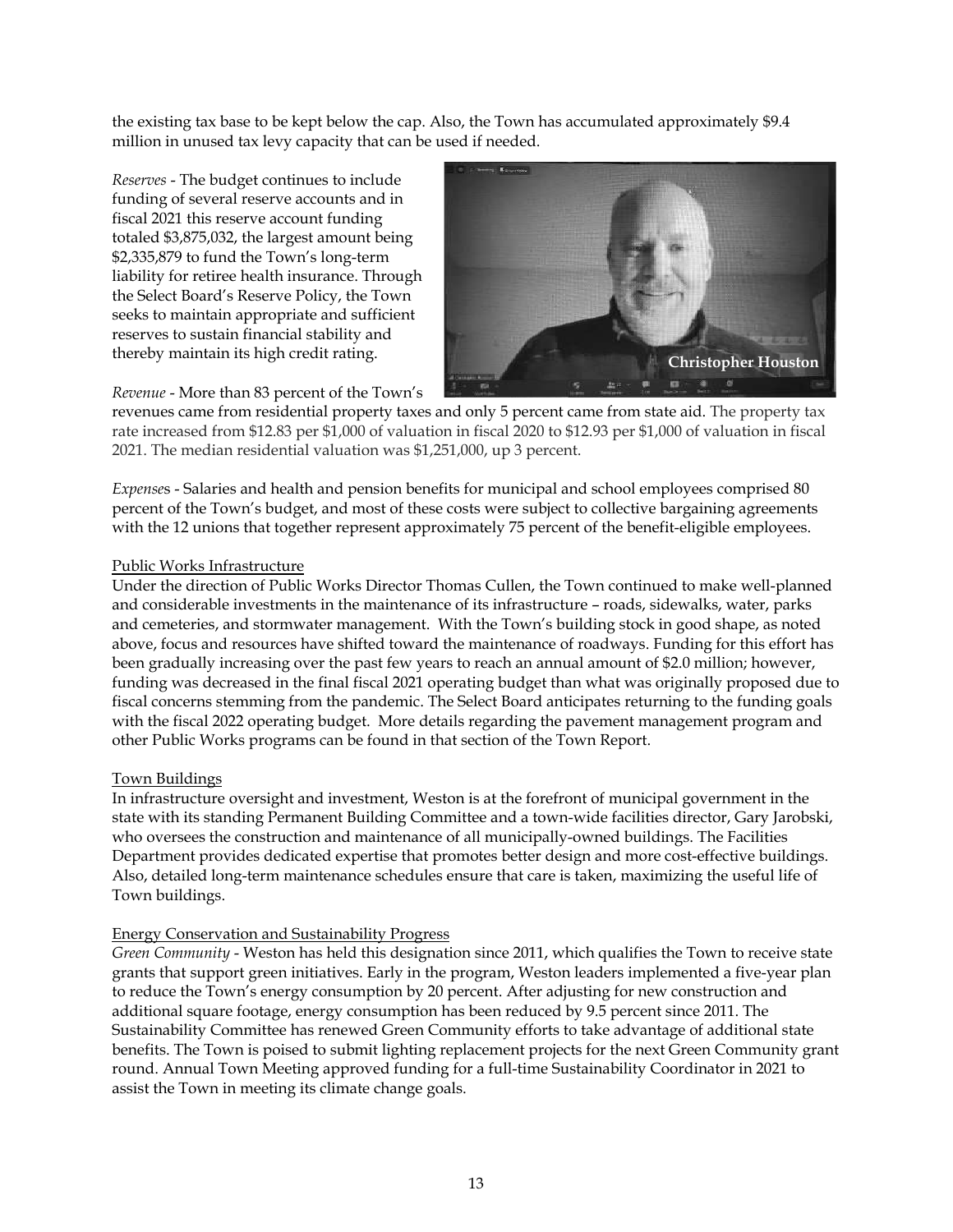*Climate Change and Resiliency* - Over the last two years, Weston was awarded two grants through the state's Municipal Vulnerability Program (MVP) to begin the planning phase of locally relevant and prioritized vulnerability assessments with citizen and staff feedback. In 2020, Weston become a staterecognized MVP Community. Late in 2019, a state grant was received to update Weston's Hazard Mitigation Plan, which was completed in 2020. The town's vulnerabilities and strengths were reevaluated by staff and community stakeholders who also identified



priority actions to build resilience in the face of climate change. Being an MVP community allowed Weston to secure another \$100,000 in Action Grant funding to develop a detailed Climate Action and Resiliency Plan. Throughout the year, a series of virtual community forums and meetings were held under the "Weston Ahead" branding. The report is expected to be presented to the Select Board by the spring of 2021.

*Solar Energy* - The solar photovoltaic array on the site of the former landfill produced approximately \$573,000 in electricity savings this year through the generation of solar energy. The panels on the roof of the Public Works Building produced an additional \$8,100 in savings to the Town. At the start of 2020, the process to install a 300-kilowatt solar array on the roof of the Field School was initiated but construction was delayed due to the pandemic; however, it was installed by the close of the year. The array is anticipated to provide approximately three-quarters of the school's electricity annually, offset 4,800 tons of CO<sup>2</sup> during the project life of 20 years, and save the Town about \$20,000 in the first year.

*Pay-As-You-Throw –* Establishing a program to reduce residential solid waste has been a priority of the Select Board for the past several years. The Select Board established the Pay As You Throw Working Group to analyze costs at the Transfer Station and provide recommendations to initiate the program in Weston by September 2021. At the request of the Sustainability Committee, the working group was also tasked with reviewing the addition of commercial composting at the Transfer Station, as well. Details are outlined later in this section of the Town Report.

#### Land Use/Development Projects

*Affordable Housing –* The Town is currently reviewing two housing development proposals through MGL 40B. Mill Creek Residential purchased the Woodleigh Farm at 751-761 Boston Post Road with a proposal of 180 rental units on 12 acres of the 62-acre lot, and the Hanover Company is proposing 200 rental units on four and a half acres of the nine-and-a-half-acre lot at 518 South Avenue. Both projects are discussed in more detail in the report of the Zoning Board of Appeals.

*Town Center Improvement Project* – Major progress was made in 2020 on the largest road project in Weston's history. Stay at home orders during the early months of the pandemic afforded a lot of progress in the layout of the roadway due to the light traffic. The project is expected to be completed in 2021. The Town owes a great debt of gratitude to the Town Center Project Working Group and the Department of Public Works for their work on this incredibly complicated project.

#### Communication Between Boards and Committees

Typically, the Select Board hosts a spring Town Government Volunteer Appreciation Dinner and an All Committee Meeting on the first Saturday in November where board and committee members are invited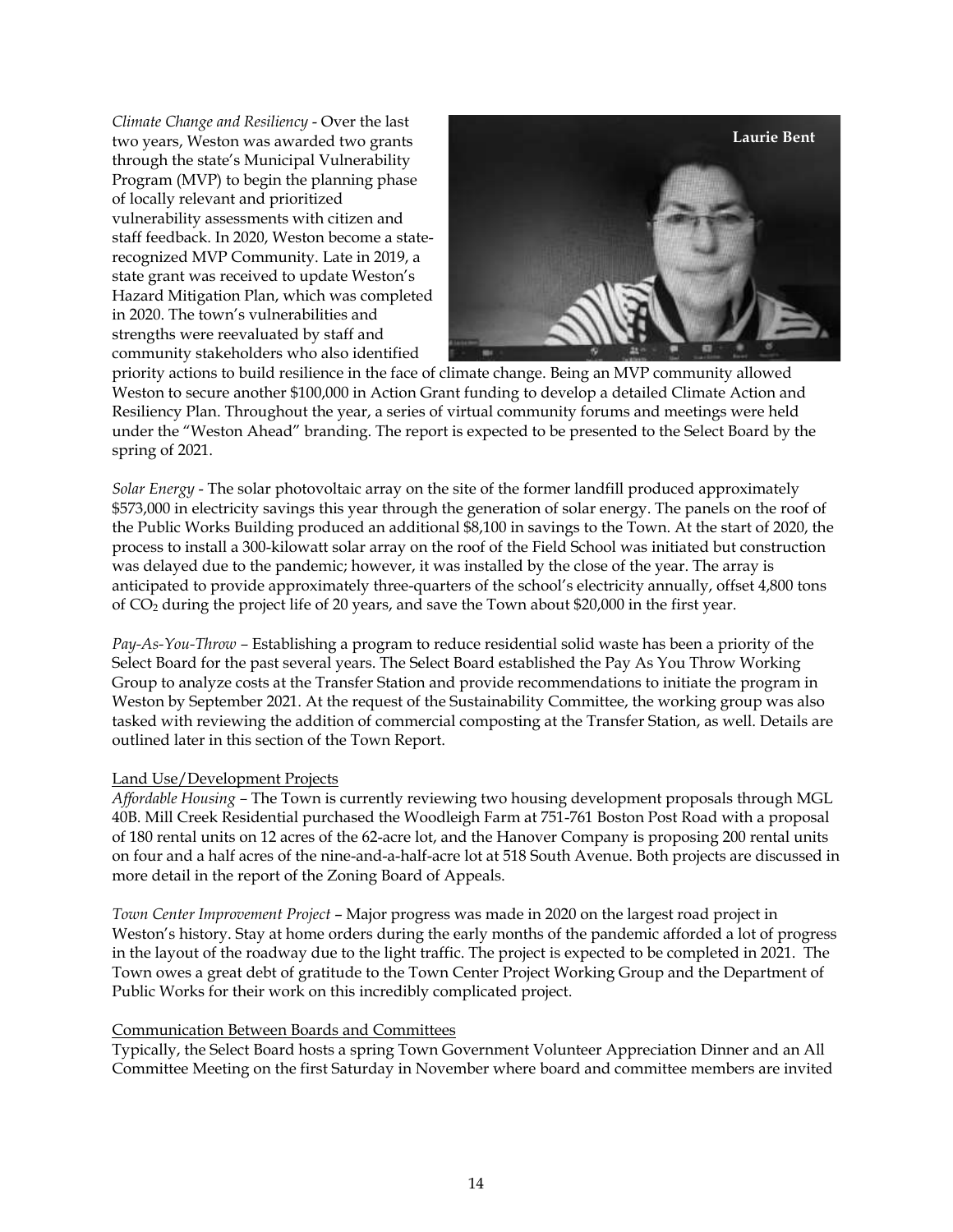to share information and improve communication about projects of mutual interest. Both events were canceled this year due to public gathering restrictions.

Communication with the Public The Town makes a considerable effort to keep the public informed about what is happening in Town Government.

*Weston Media Center* - The non-profit organization continued to record the Select Board, Planning Board, Community Preservation Committee, Finance Committee,



Historical Commission, and School Committee meetings, as well as other public informational meetings and Town Meeting. With public gathering restrictions, Weston Media hosted additional virtual meeting recordings of the Conservation Commission and the Traffic and Sidewalk Committee. The recordings are televised on the local public access cable channels (Verizon 41 and 45 and Comcast 8 and 9) and are also conveniently made available online for on-demand viewing. This year, due to Annual Town Meeting being held outside and no presentation equipment being available on the football field, Weston Media hosted video presentations for several warrant articles a week in advance of the proceedings.

*Westonma.gov* – The Town's website underwent a major redesign and a move to a new, and more secure, URL. The traditional Weston.org is still active and points to the new .gov domain. The updated website meets the Website Content Accessibility Guideline (WCAG) 2.0 AA standards. These accessibility standards ensure individuals with disabilities can adequately obtain information from the Town's website, furthering the transparency of Weston's Town Government.

A wealth of information is provided on the Town's website. Under the Direction of Kara Fleming, Assistant to the Town Manager/Public Information Officer, the site is designed to easily find departmental, financial, and project information while supporting civic engagement by providing multiple opportunities for residents to keep informed on town government via email or text notifications.

*Social Media Presence* – The Town continued to attract more followers and engagement on its Facebook and Twitter pages this year. News items, community events, conservation and stormwater education, Public Works construction updates, departmental achievements, and public health and emergency alerts are shared on both platforms. Late in 2020, the Town launched its Instagram account for the express purpose of highlighting achievements and showcasing Weston. The Town Manager also has a Twitter account, adding to the opportunities for residents to learn more about the Town and region.

*WestonAlerts* – This is the emergency notification system used to quickly disseminate important information. Landline numbers are automatically added to the system quarterly and residents can sign up on the Town's website at Westonma.gov/WestonAlerts to choose their preferred communication option, such as text or email alerts. The Weston Alerts system also offers Smart 911, which allows residents to provide important household details that may be helpful in the event of a 911 home emergency, such as the number of pets or impairment that can impact a potential rescue.

Personnel

|                  | The Board wishes to recognize that during 2020, the following employees retired from Town service: |                     |
|------------------|----------------------------------------------------------------------------------------------------|---------------------|
| Robert Mazerolle | DPW Water Meter Reader                                                                             | 40 years of service |
| Michael Tuttle   | Firefighter/Mechanic                                                                               | 35 years of service |
| Peter Richardson | Fire Lieutenant                                                                                    | 31 years of service |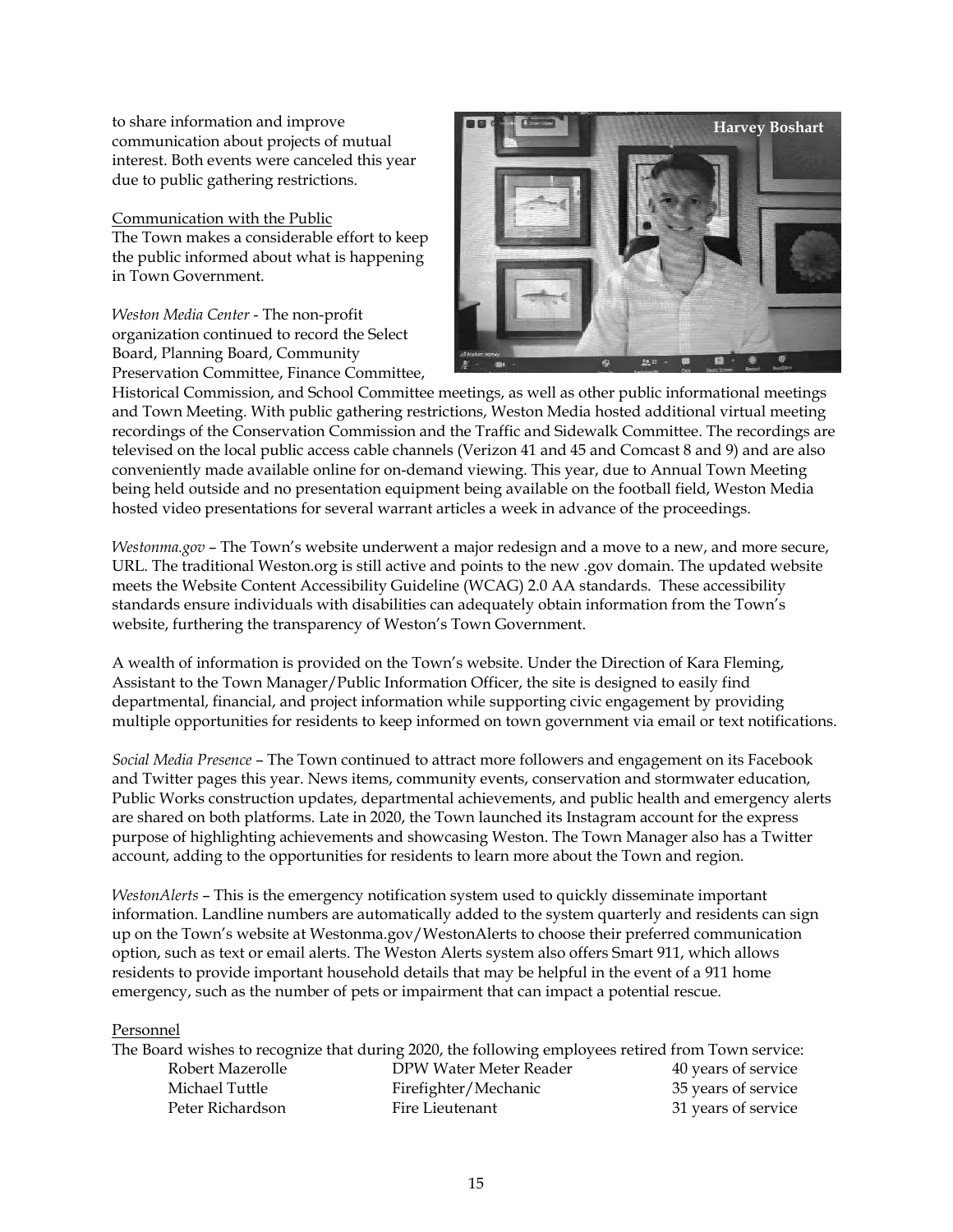This year was met with unexpected sadness with the deaths of two employees. Fire Captain Dwight "Bucky" Robertson who gave 46 years of active service with the Weston Fire Department passed away in September. In June, the Weston Public Schools Health Director Laurie Melchionda passed away. She was instrumental to the Emergency Management Team's initial response to the novel coronavirus.

#### Closing Comments

2020 will be remembered as the year that Covid-19 upended our lives. In March, all public meetings began to be held virtually as both the Commonwealth and the Town declared a state of emergency, which continued through the remainder of the year. Town Hall and all public buildings were closed to the public, and in-person gatherings of all types ceased. Virtual meetings, held via an online meeting platform, allowed for increased citizen engagement and participation. Town Meeting was delayed from May until September; in the interim, the Town adopted three  $1/12<sup>th</sup>$  monthly budgets. An Emergency Management Team, chaired by Fire Chief David Soar, Emergency Management Director, met at least twice a week to address the evolving pandemic and to manage the Town's crisis response. That Town operations continued to function relatively smoothly is a testament to the leadership of the Emergency Management Team and the Town Manager's team. A highlight of the year was the Annual Town Meeting, held outside on the High School football field on a beautiful September day under the leadership of the Assistant Town Manager and a core team of Town and School staff. The Town Clerk, with the able help of Town staff, also managed the Annual Town Election and State Primary in September and local voting in the November Presidential Election, in which voting was predominantly by mail-in ballots. COVID-19 tested us all; the smooth continuation of Town services and government proved that we were up to the challenge.

The Select Board continues to work on the challenging task of maintaining Town facilities and services at a level Weston citizens expect while limiting the rise in property taxes. The Town seeks to serve the needs of residents on limited or fixed incomes and encourage diversity in housing options while providing a satisfactory level of service.

Weston continues to benefit from its many citizens who generously volunteer their time on elected and appointed boards and committees, or on related non-profit organizations. Each time the Board has advertised for volunteers to serve the Town on various boards and commissions, we have been gratified by the response from well-qualified and generous residents. We are sometimes put in the awkward position of having to turn down volunteers and we hope they will maintain their interest in Town Government because new opportunities for volunteer service arise each year. Without these scores of volunteers and the Town's talented and dedicated employees, the Select Board could not accomplish its goals.

# **LICENSES AND PERMITS ISSUED BY THE SELECT BOARD**

| <b>Common Victualler's License</b>                             |                      |
|----------------------------------------------------------------|----------------------|
| David Gray Associates Inc. - d/b/a Cedar Hill Dairy Joy        | 331 North Avenue     |
| Coffee and Bagel Brands - d/b/a Bruegger's Bagel Bakery        | 31 Center Street     |
| Ye Olde Cottage Restaurant Inc.                                | 403 Boston Post Road |
| MOTAB LLC - d/b/a Theo's Pizzeria and Grill                    | 456 Boston Post Road |
| Roche Bros. Supermarkets Company - d/b/a Brother's Marketplace | 41 Center Street     |
| DiDi Center Street Weston LLC - d/b/a Dumpling Daughter        | 37 Center Street     |
| P&P Donuts LLC $- d/b/a/D$ unkin Donuts                        | 84 Boston Post Road  |

#### **License to Dispense Food and Beverages**

Hazel Hotchkiss Wightman Tennis Center Inc. 100 Brown Street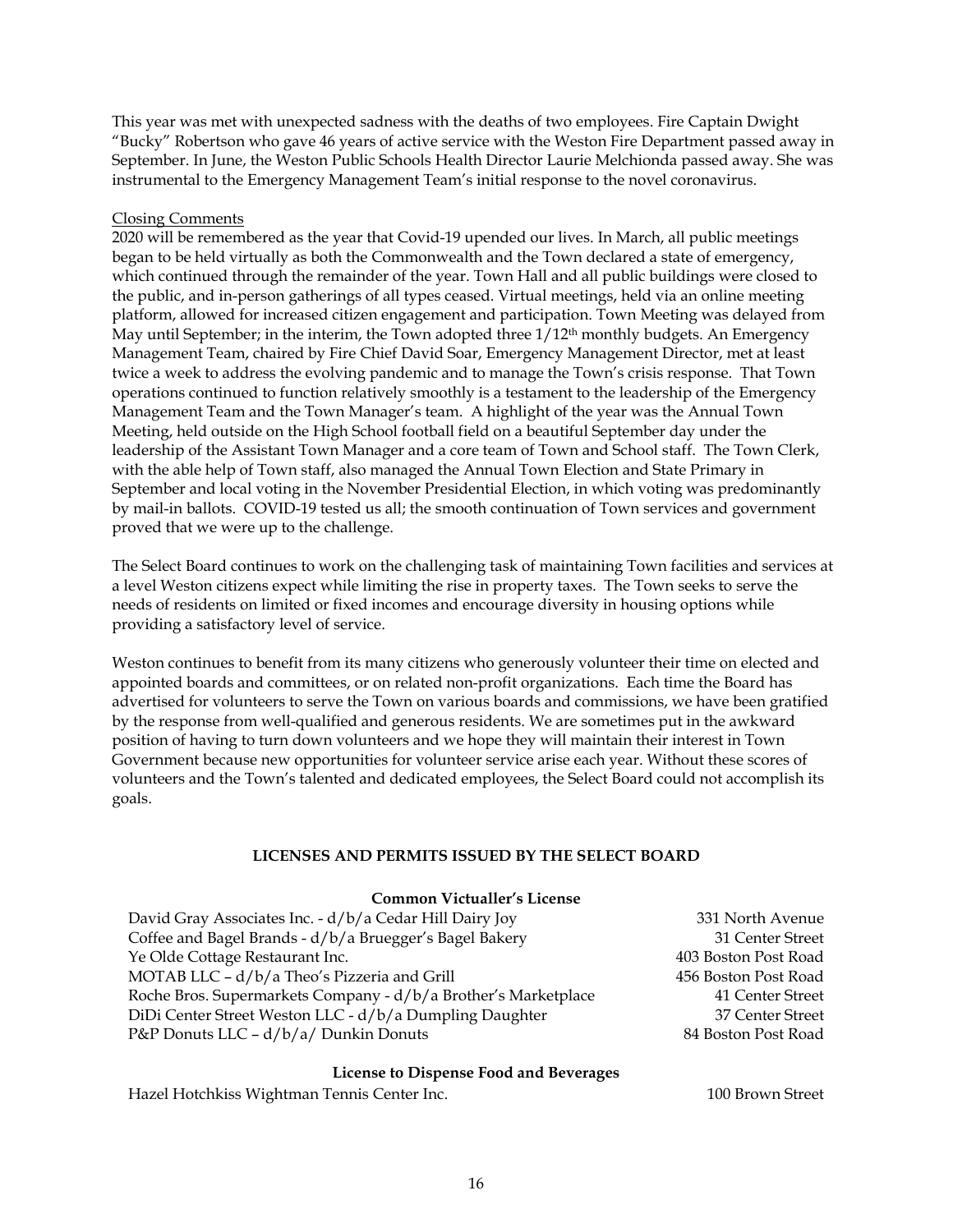#### **Club License for Sale of All Alcoholic Beverages to be Drunk on the Premises**

Pine Brook Country Club Inc. - d/b/a Pine Brook Country Club 42 Newton Street Weston Golf Club 275 Meadowbrook Road

# **License for Sale of Wine & Malt Beverages Only at a Grocery Store**

Roche Brothers Supermarkets Co. - d/b/a Brother's Marketplace 41 Center Street

## **Special One Day Liquor License\***

All Alcohol Beverages (not for profit entities only) Granted – 0 Wine and Malt Beverages Only Granted - 3

# **Sign Board Permits**

Granted, various --36

## **One Day Special Event Mobile Food Vendor Permit\* Town Green Events\* Bicycle & Road Events\***

*\*Due to public health emergency orders prohibiting public gatherings, event-related licenses and permits were not issued during 2020.*

# **SELECT VOTES TAKEN BY THE SELECT BOARD**

### **January 7**

**MOTION:** Ms. Bent moved to approve the Grant of Location for Pine Brook Country Club for the installation of a sewer force main under Newton Street and subject to conditions set by the Department of Public Works. 2nd by Mr. Boshart. **Approved unanimously**

**MOTION:** Ms. Bent moved to declare the Weston Select Board supports the intention and substance of the Public Lands Protection Act and its passage. 2nd by Mr. Boshart. **Approved unanimously**

**MOTION**: Ms. Bent moved to designate Mr. Boshart as the Select Board's representative to the tree management working group for the public right-of-way and Ms. Bent as the Board's representative to the tree management working group for private property. 2nd by Mr. Boshart. **Approved unanimously**

**MOTION**: Ms. Bent moved to designate Leon A. Gaumond, Jr. as the voting representative to the MIIA and MMA Annual Meetings on behalf of Weston. 2nd by Mr. Boshart. **Approved unanimously**

#### **January 21**

**MOTION**: Mr. Boshart moved to approve the 25 percent design for the Rte. 20 improvement project and to submit the design to the Massachusetts Department of Transportation's Transportation Improvement Program. 2nd by Mr. Houston. **Approved unanimously**

**MOTION**: Mr. Houston moved to approve the sale of the \$26,905,000 General Obligation Municipal Purpose Loan of 2020 Bonds of the Town dated January 29, 2020 (the "Bonds") to Bank of America Merrill Lynch at the price of \$30,482,148.82 and accrued interest. The Bonds shall be payable on January 15 of the years and in the principal amounts and bear interest at the respective rates, as follows: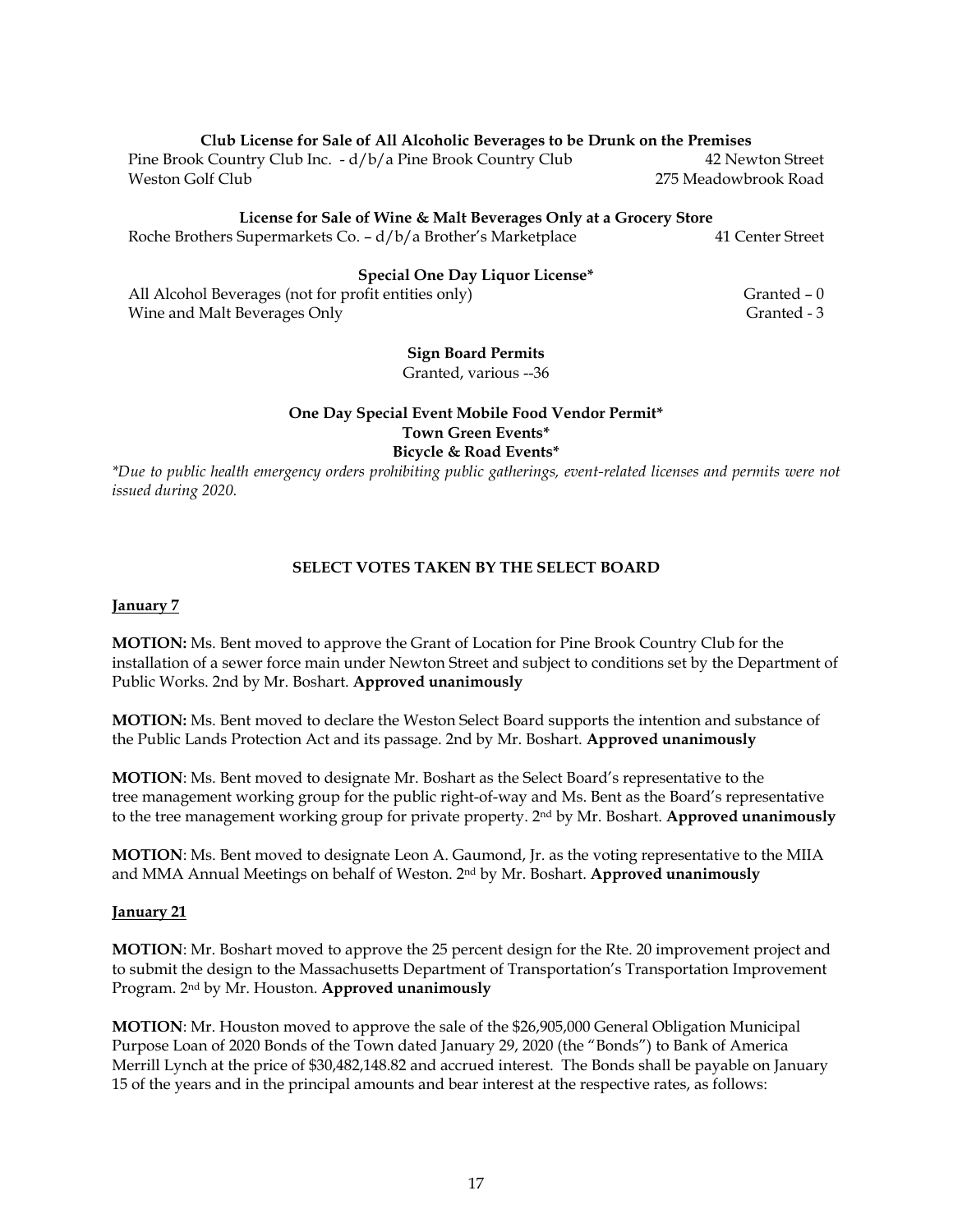|      |             | Interest |      |             | Interest |
|------|-------------|----------|------|-------------|----------|
| Year | Amount      | Rate     | Year | Amount      | Rate     |
|      |             |          |      |             |          |
| 2021 | \$1,540,000 | 5.00%    | 2031 | \$1,495,000 | 4.00%    |
| 2022 | 1,525,000   | 5.00     | 2032 | 1,495,000   | 4.00     |
| 2023 | 1,520,000   | 5.00     | 2033 | 1,495,000   | 2.00     |
| 2024 | 1,515,000   | 5.00     | 2034 | 1,490,000   | 2.00     |
| 2025 | 1,515,000   | 5.00     | 2035 | 1,265,000   | 2.00     |
| 2026 | 1,515,000   | 5.00     | 2036 | 905,000     | 2.125    |
| 2027 | 1,510,000   | 5.00     | 2037 | 905,000     | 2.25     |
| 2028 | 1,505,000   | 5.00     | 2038 | 905,000     | 2.25     |
| 2029 | 1,505,000   | 5.00     | 2039 | 900,000     | 2.25     |
| 2030 | 1,500,000   | 5.00     | 2040 | 900.000     | 2.375    |

And Further: to approve the sale of \$3,747,000 General Obligation Bond Anticipation Notes of the Town dated January 29, 2020, payable January 29, 2021 (the "Notes"), at par and accrued interest plus a premium of \$32,449.02.

And Further: that in connection with the marketing and sale of the Bonds, the preparation and distribution of a Notice of Sale and Preliminary Official Statement dated January 7, 2020, and a final Official Statement dated January 15, 2020 (the "Official Statement"), each in such form as may be approved by the Town Treasurer, be and hereby are ratified, confirmed, approved and adopted.

And Further: that in connection with the marketing and sale of the Notes, the preparation and distribution of a Notice of Sale and Preliminary Official Statement dated January 9, 2020, and a final Official Statement dated January 15, 2020, each in such form as may be approved by the Town Treasurer, be and hereby are ratified, confirmed, approved and adopted.

And Further: that the Bonds shall be subject to redemption, at the option of the Town, upon such terms and conditions as are set forth in the Official Statement.

And Further: that the Town Treasurer and the Select Board be, and hereby are, authorized to execute and deliver continuing and significant events disclosure undertakings in compliance with SEC Rule 15c2-12 in such forms as may be approved by bond counsel to the Town, which undertakings shall be incorporated by reference in the Bonds and Notes, as applicable, for the benefit of the holders of the Bonds and Notes from time to time.

And Further: that the Board authorize and direct the Town Treasurer to establish post issuance federal tax compliance procedures and continuing disclosure procedures in such forms as the Town Treasurer and bond counsel deem sufficient, or if such procedures are currently in place, to review and update said procedures, in order to monitor and maintain the tax-exempt status of the Bonds and Notes and to comply with relevant securities laws.

And Further: that each member of the Select Board, the Town Clerk, and the Town Treasurer be and hereby are, authorized to take any and all such actions, and execute and deliver such certificates, receipts or other documents as may be determined by them, or any of them, to be necessary or convenient to carry into effect the provisions of the foregoing votes. 2nd by Mr. Boshart. **Approved unanimously**.

**MOTION:** Mr. Houston moved to sponsor the Community Preservation Act Fund application to update the Town of Weston's Housing Production Plan. 2nd by Mr. Boshart. **Approved unanimously**.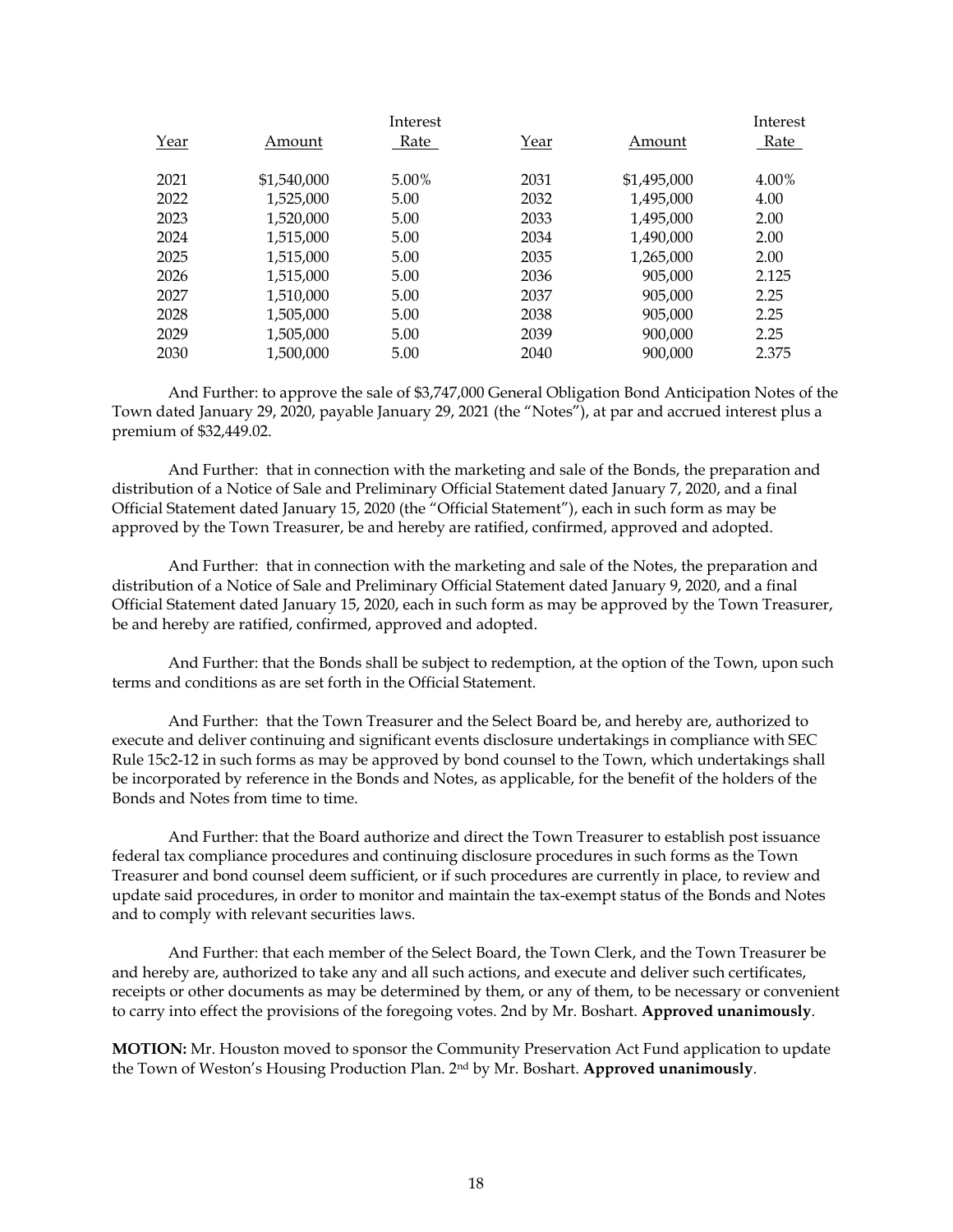**MOTION:** Mr. Boshart moved to accept the donation of \$100 from the Lorraine R. Krimsky Gift Fund for deposit into the Town of Weston's Merriam Fund for the Silent Poor. 2nd by Mr. Houston. **Approved unanimously**

#### **January 23**

**MOTION**: Ms. Bent moved to approve the sale of the \$160,000 Water Bond of the Town dated February 24, 2020, to the Massachusetts Water Resources Authority (the "Authority"), and the Town Treasurer or other authorized Town official is authorized to execute on behalf of the Town a Loan Agreement and a Financial Assistance Agreement with the Authority with respect to the bond. The bond shall be payable without interest on February 15 of the years and in the principal amounts as follows:

| Year | Installment | Year | Installment |
|------|-------------|------|-------------|
| 2021 | \$16,000    | 2026 | \$16,000    |
| 2022 | \$16,000    | 2027 | \$16,000    |
| 2023 | \$16,000    | 2028 | \$16,000    |
| 2024 | \$16,000    | 2029 | \$16,000    |
| 2025 | \$16,000    | 2030 | \$16,000    |

And Further: that each member of the Select Board, the Town Clerk, the Town Manager, and the Town Treasurer be and hereby are, authorized to take any and all such actions, and execute and deliver such certificates, receipts or other documents as may be determined by them, or any of them, to be necessary or convenient to carry into effect the provisions of the foregoing vote.

**MOTION**: Ms. Bent moved to approve the sale of the \$1,057,997 Water Bond of the Town dated February 24, 2020, to the Massachusetts Water Resources Authority (the "Authority"), and the Town Treasurer or other authorized Town official is authorized to execute on behalf of the Town a Loan Agreement and a Financial Assistance Agreement with the Authority with respect to the bond. The bond shall be payable without interest on February 15 of the years and in the principal amounts as follows:

| Year | Installment  | Year | Installment  |
|------|--------------|------|--------------|
| 2021 | \$105,799.70 | 2026 | \$105,799.70 |
| 2022 | \$105,799.70 | 2027 | \$105,799.70 |
| 2023 | \$105,799.70 | 2028 | \$105,799.70 |
| 2024 | \$105,799.70 | 2029 | \$105,799.70 |
| 2025 | \$105,799.70 | 2030 | \$105,799.70 |

And Further: that each member of the Select Board, the Town Clerk, the Town Manager, and the Town Treasurer be and hereby are, authorized to take any and all such actions, and execute and deliver such certificates, receipts or other documents as may be determined by them, or any of them, to be necessary or convenient to carry into effect the provisions of the foregoing vote. 2<sup>nd</sup> by Mr. Houston. **Approved unanimously**.

# **February 11**

**MOTION**: Ms. Bent moved to approve the License Agreement with Eric Hersum, 99 North Avenue, to perform some work in the Town's right of way per the recommendation of the Department of Public Works. 2nd by Mr. Boshart. **Approved unanimously**

**MOTION:** Move to grant the request of Julie and David Harmon for an exception to the cemetery regulations that would allow them to have their ashes interred in the Scattering Garden at Linwood Cemetery. 2nd by Ms. Bent. **Approved unanimously**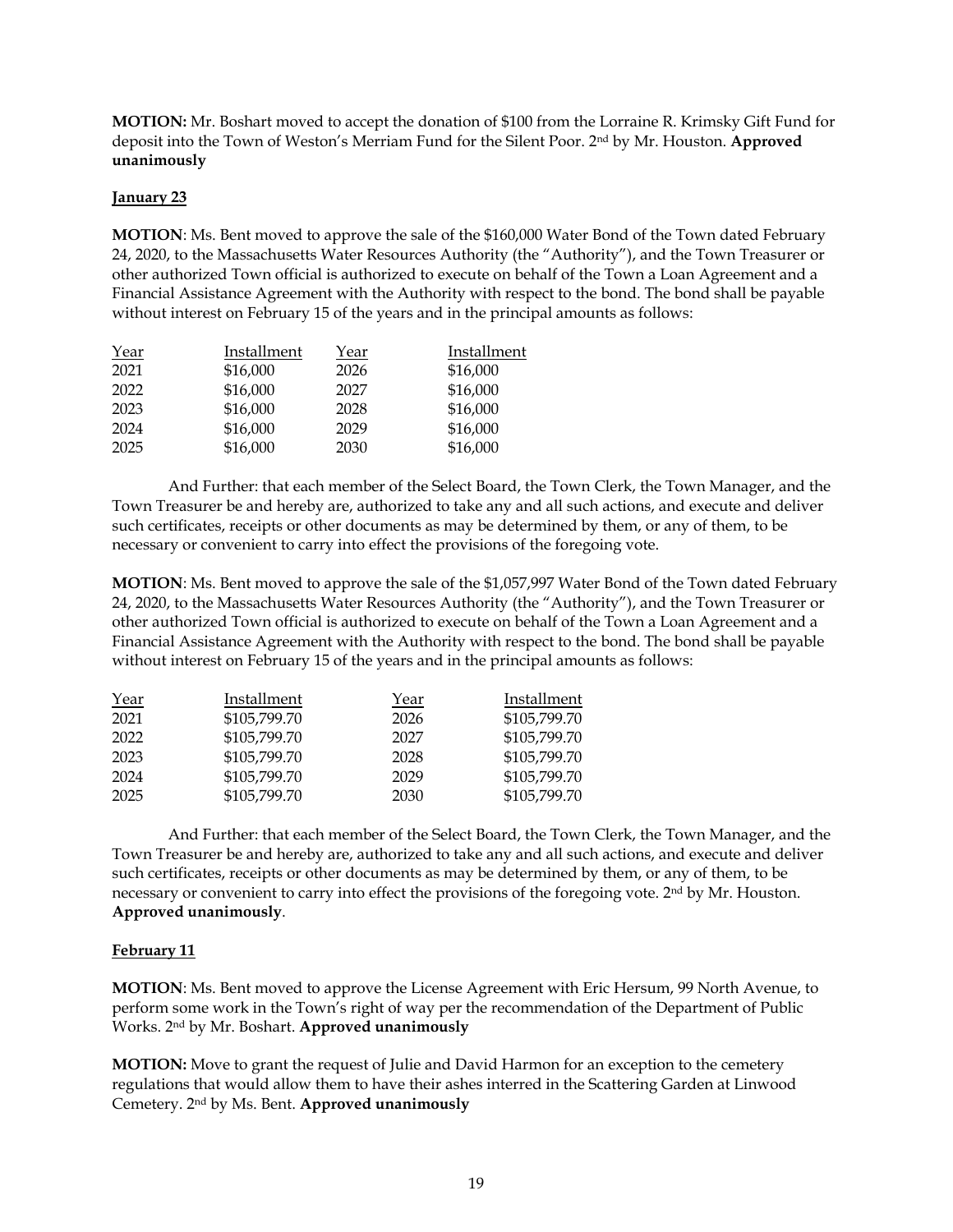**MOTION**: Mr. Boshart moved to authorize the Superintendent of Schools to submit the Statement of Interest to the Massachusetts School Building Authority for the Weston High School partial roof replacement, as written below:

Having convened in an open meeting on February 11, 2020, the Weston Board of Selectmen, of the Town of Weston, Massachusetts, in accordance with its charter, by-laws, and ordinances, authorizes the Superintendent of Schools to submit to the Massachusetts School Building Authority the Statement of Interest dated February 14, 2020, for the High School, located at 444 Wellesley Street, Weston, which describes and explains the following deficiencies and the priority categories for which Weston may be invited to apply to the Massachusetts School Building Authority in the future:

#5 Replacement of the F Wing Roof that has exceeded its 30-year life expectancy.

And further, specifically acknowledges that by submitting this Statement of Interest, the Massachusetts School Building Authority in no way guarantees the acceptance or the approval of an application, the awarding of a grant or any other funding commitment from the Massachusetts School Building Authority, or commits the Town of Weston to filing an application for funding with the Massachusetts Building Authority. 2 nd by Ms. Bent. **Approved unanimously**

**MOTION**: Mr. Boshart moved to authorize the Superintendent of Schools to submit the Statement of Interest to the Massachusetts School Building Authority for the Middle School roof-top HVAC unit, as written below:

Having convened in an open meeting on February 11, 2020, the Weston Board of Selectmen, of the Town of Weston, Massachusetts, in accordance with its charter, by-laws, and ordinances, authorizes the Superintendent of Schools to submit to the Massachusetts School Building Authority the Statement of Interest dated February 14, 2020, for the Middle School, located at 456 Wellesley Street, Weston, which describes and explains the following deficiencies and the priority categories for which Weston may be invited to apply to the Massachusetts School Building Authority in the future:

#5 Replacement of the Roof Top Heating and Cooling Unit #3 that is failing and has reached its 30-year life cycle.

And further, specifically acknowledges that by submitting this Statement of Interest, the Massachusetts School Building Authority in no way guarantees the acceptance or the approval of an application, the awarding of a grant or any other funding commitment from the Massachusetts School Building Authority, or commits the Town of Weston to filing an application for funding with the Massachusetts Building Authority.2nd by Ms. Bent. **Approved unanimously**

**MOTION**: Mr. Houston moved to adopt the following language, as provided by Town Counsel, regarding Mr. Gaumond's service as a municipal representative on the MIIA Inc. Board of Directors and the Property and Casualty Board, both of which the Town of Weston is represented:

As appointing official, as required by G.L. c. 268A, § 19, the Board of Selectmen has reviewed the particular matter and the possible financial interest identified above by the Town Manager. The Board of Selectmen has determined that the financial interest of MIIA, even if it were considered to be a "business organization" for the purposes of G.L. c.268A, §19, in the Town's consideration about benefits providers is, at best, remote and speculative and, therefore, not so substantial as to be deemed likely to affect the integrity of the services which the municipality may expect from the Town Manager, and hereby grant permission as requested to fully engage in any aspect of discussions and recommendations concerning benefits providers and any change with respect thereto. 2 nd by Ms. Bent. **Approved unanimously**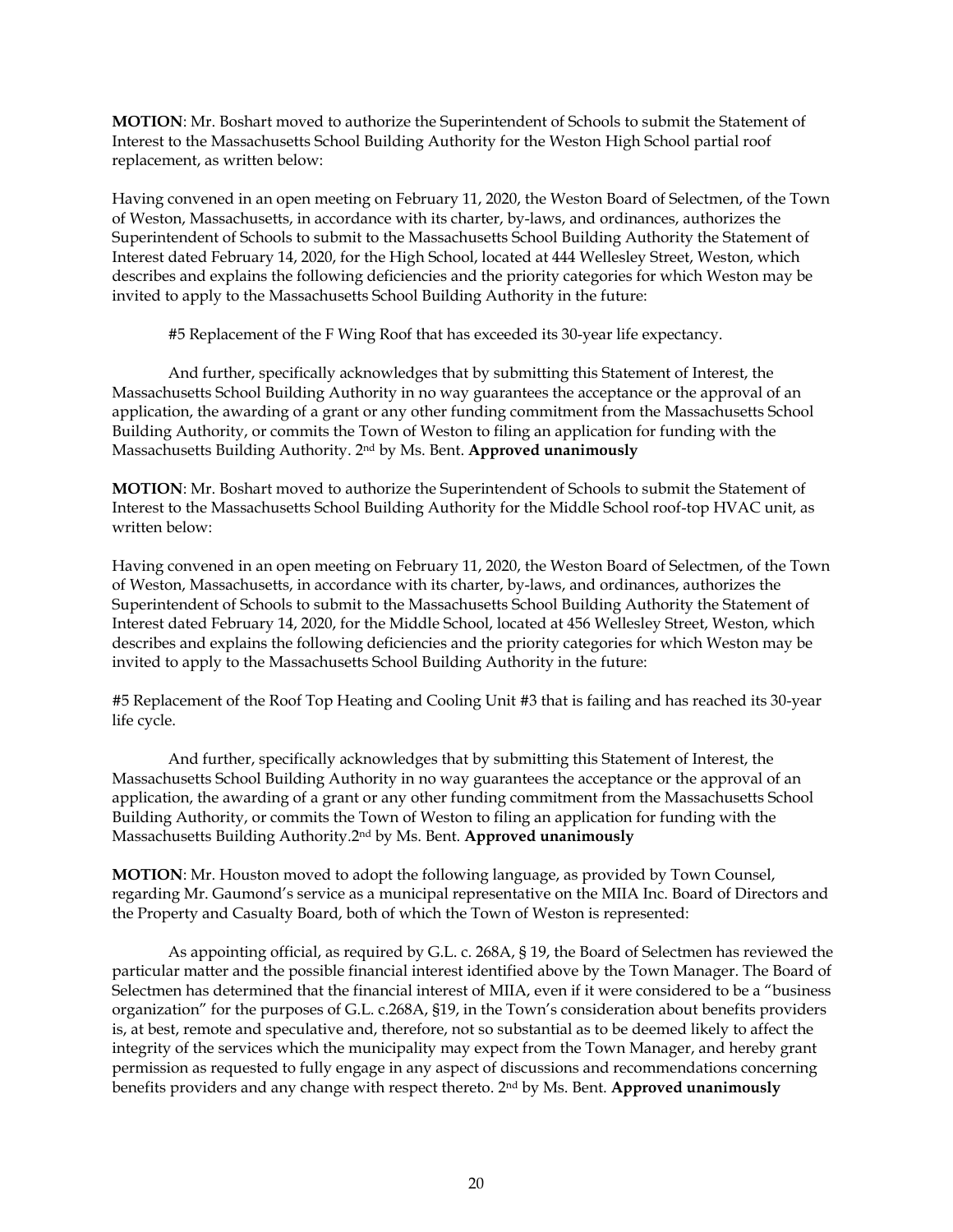# **February 25**

**MOTION**: Mr. Boshart moved to deny the issuance of a Commercial Dog Walking License to Greg McKeigue through February 28, 2021, with notice that a single violation can cause the revocation of the 2021 license. 2nd by Ms. Bent. **Approved unanimously**

**MOTION**: Mr. Houston moved to refer the Active Adult Residential Cluster By-law to the Planning Board for a public hearing. 2nd by Mr. Houston. **Approved unanimously**

**MOTION:** Ms. Bent moved to adopt the terms of the agreement with the Communications Unit Union as follows: COLA: fiscal year 2020, 2.25 percent; fiscal 2021, 2.25 percent; and fiscal 2022, 2.25 percent. The total cost of the 2.25 percent in fiscal 2020 is \$9,812. In fiscal 2021, an additional \$50 will be added to a \$200 AED stipend for an additional cost of \$250.00, and a \$500 EMT stipend was added for an additional cost of \$900. A nominal stipend was added for current dispatchers to mentor and document the progress of new recruits. The unit agreed to reduce sick leave buyback for new hires from 42 percent to 20 percent and current employees from 49 percent to 45 percent. And further, to subsequently execute the Collective Bargaining Agreement at an upcoming Select Board meeting. 2nd by Mr. Boshart. **Approved unanimously**

### **February 27**

**MOTION:** Ms. Bent moved to call for a Special Town Meeting to be held on April 6, 2020, at 7:00 p.m. in the Town Hall Auditorium. 2nd by Mr. Boshart. **Approved unanimously**

### **March 11**

**MOTION:** Ms. Bent moved to establish an income eligibility limit of \$90,650 for the fiscal year 2021 property tax deferral program, as permitted under Chapter 421 of the Acts of 2004; and further, moved to keep the interest rate for all deferrals initiated in fiscal 2021 at 4 percent. 2nd by Mr. Boshart**. Approved unanimously**

**MOTION**: Mr. Boshart moved to grant the street opening request at 14 Pollywog Lane subject to conditions as determined by the Public Works Director. 2nd by Ms. Bent. **Approved unanimously**

#### **March 17**

**MOTION**: Mr. Houston moved that in light of the rapidly evolving instances of COVID-19 in the Commonwealth and the burdens it will place on local government, that the Select Board vote to adopt the following declaration of emergency:

Declaration of Emergency – COVID-19

WHEREAS, the 2019 Novel Coronavirus (COVID-19) is a highly contagious and potentially fatal respiratory disease, the prevalence of which is increasing rapidly throughout the world, inclusive of the United States and the Commonwealth of Massachusetts; and

WHEREAS, on March 11, 2020, the World Health Organization designated the COVID-19 outbreak a Pandemic Health Emergency; and

WHEREAS, on March 10, 2020, the Governor of the Commonwealth of Massachusetts issued a Declaration of a State of Emergency to Respond to COVID-19; and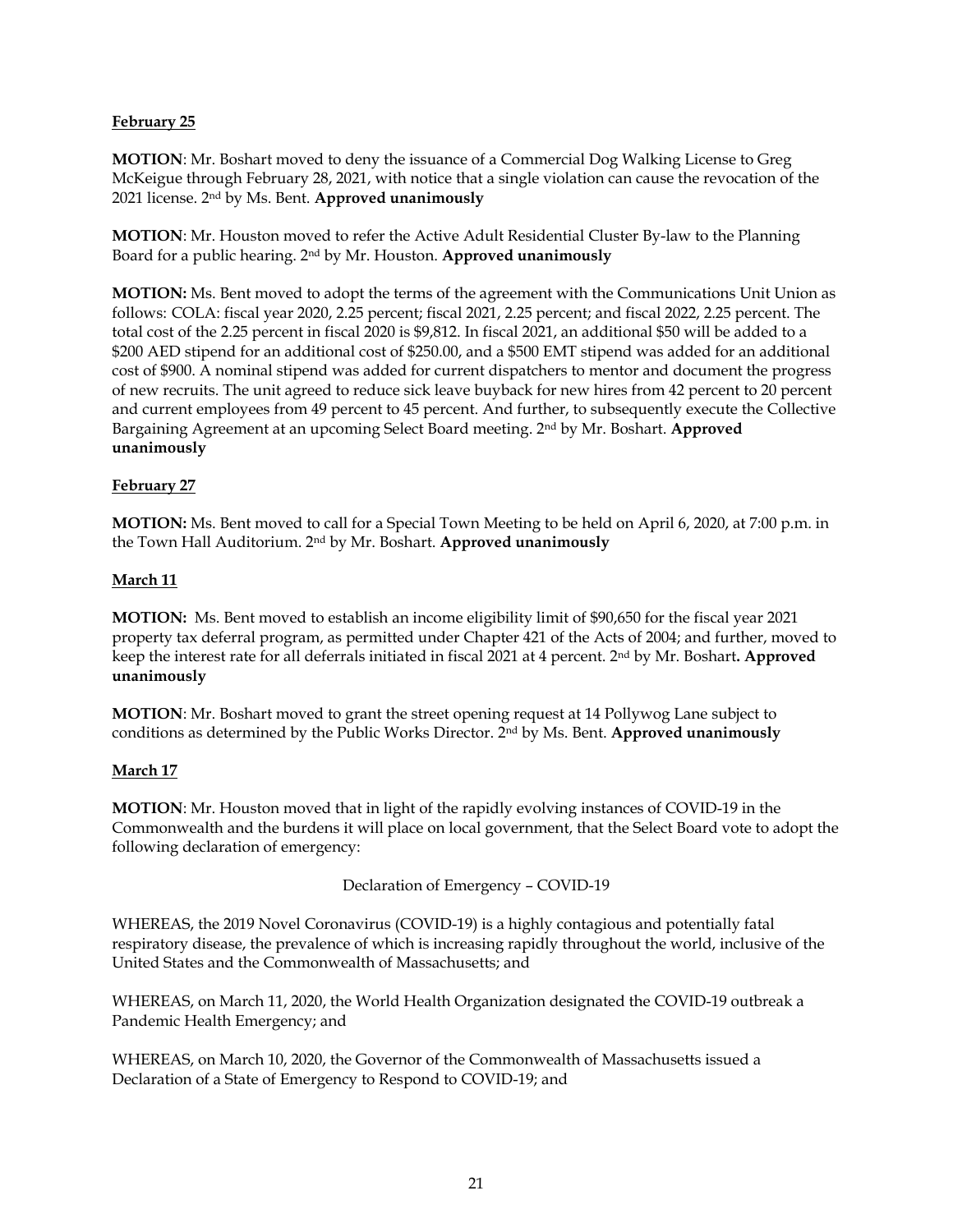WHEREAS, on March 13, 2020, the President of the United States announced a national declaration of emergency; and

WHEREAS, on March 15, 2020, Governor Baker announced emergency actions to respond to the evolving COVID-19 public health emergency impacting the Commonwealth, including prohibitions on public gatherings of twenty-five or more people and prohibiting on-premises consumption of food or drink at bars and restaurants from March 17, 2020, until April 6, 2020, as well as suspension of elementary and secondary school educational operations from March 17, 2020, until April 6, 2020; and

WHEREAS, the Board of Selectmen and the Board of Health, following consultation with the Massachusetts Department of Public Health, has determined that COVID-19 presents a major disaster which poses an immediate threat to public health, safety, and general welfare of people residing both within and outside of the Town of Weston; and

WHEREAS, the Weston Select Board and its Board of Health have determined that immediate public action is needed in order to prevent or minimize the spread of COVID-19 by and among the people of Weston; and

WHEREAS, it is critical to take additional steps to prepare for, respond to, and mitigate the spread of COVID-19 to protect the health and welfare of the people of Weston; and

WHEREAS, declaring a state of emergency will facilitate and expedite the use of resources to protect persons from the impacts of COVID-19, including but not limited to emergency expenditures pursuant to Massachusetts General Laws, Chapter 44, Section 31 and limitations on operating hours and access to public buildings; and

WHEREAS, the Select Board and Board of Health recommended that a state of emergency be declared in the town of Weston.

NOW THEREFORE, we, the Select Board and the Board of Health of the Town of Weston, Massachusetts, hereby declare that as of today, March 18, 2020, a state of emergency exists in the Town of Weston. This declaration of emergency shall remain in effect until further notice is given, pursuant to our judgment that the conditions leading to this declaration no longer exist.

2 nd by Ms. Bent.

**Roll call vote**: Mr. Boshart, Ms. Bent and Mr. Houston voted in the affirmative. **Approved unanimously**

**MOTION:** Mr. Houston moved to rescind the vote from February 27, 2020, to call a Special Town Meeting for April 6, 2020. 2nd by Mr. Boshart **Roll call vote**: Ms. Bent, Mr. Boshart and Mr. Houston voted in the affirmative. **Approved unanimously**

#### **March 24**

**MOTION**: Mr. Houston moved to approve the revised notice of remote participation, as follows: Pursuant to Governor Baker's March 12, 2020 Order Suspending Certain Provisions of the Open Meeting Law, G.L. c. 30A, §18, and the Governor's March 15, 2020 Order concerning imposition on strict limitations on the number of people that may gather in one place, meetings in the Town of Weston will be conducted via remote participation to the greatest extent possible. We will strive to provide access to such meetings via a link to call in, or other similar option. In the event we are unable to accommodate the same, despite best efforts, we will post recorded sessions of the meeting as soon as possible following the same. No in-person attendance of members of the public will be permitted, but every effort will be made to ensure that the public can adequately access the proceedings. 2<sup>nd</sup> by Ms. Bent.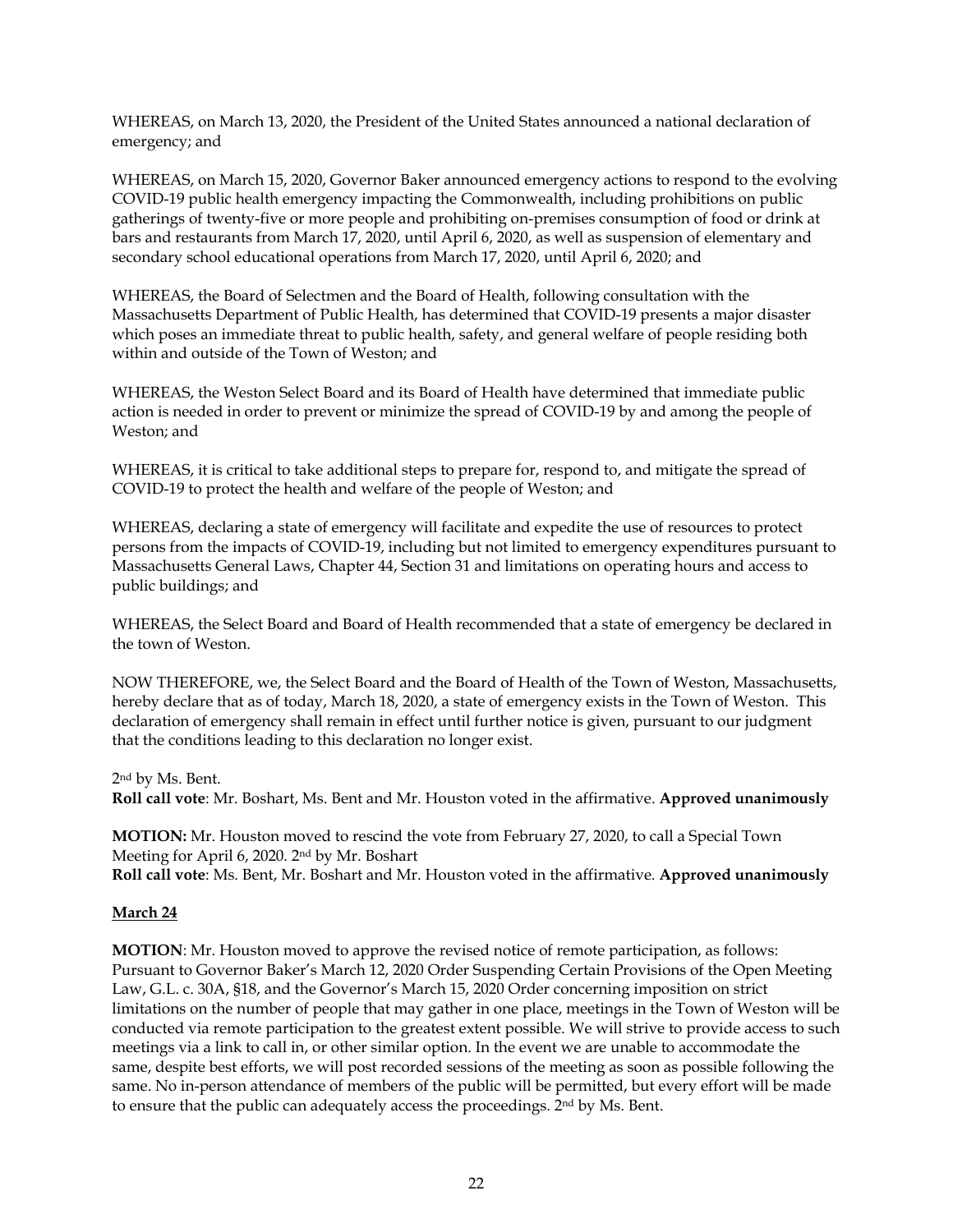**Roll call vote**: Mr. Boshart, Ms. Bent and Mr. Houston voted in the affirmative. **Approved unanimously**

**MOTION:** Mr. Houston moved that in order to facilitate social distancing as part of the local effort to curtail the spread of the novel coronavirus COVID-19, and based upon information provided by the CDC and the Department of Public Health, that there is a risk that transmission can occur even when a person is not symptomatic, and that the virus can be active on hard surfaces for extended periods of time, the Board of Selectmen close all public playgrounds, including standalone playgrounds as well as playgrounds within parks, until at least April 6, 2020, or the Board of Selectmen votes to extend the same in the best interests of the public health and safety. 2nd by Ms. Bent. **Roll call vote**: Ms. Bent, Mr. Boshart and Mr. Houston voted in the affirmative. **Approved unanimously**

**MOTION**: Mr. Houston moved to authorize himself to work with the Town Manager to make emergency decisions where convening the Board is not feasible or timely; and further, the Town Manager is authorized to contact another Board member if Mr. Houston cannot be contacted. 2nd by Ms. Bent **Roll call vote**: Ms. Bent, Mr. Boshart and Mr. Houston voted in the affirmative. **Approved unanimously**

**MOTION**: Mr. Houston moved to signal to the residents of Weston that the events scheduled for May <sup>9th</sup> and  $11<sup>th</sup>$  are not going to be held, as originally planned, but possibly Saturday, May  $30<sup>th</sup>$  for the Annual Town Election and Tuesday, June 2nd for Annual Town Meeting. 2nd by Mr. Boshart. **Roll call vote**: Mr. Boshart, Ms. Bent and Mr. Houston voted in the affirmative. **Approved unanimously**

# **April 21**

**MOTION:** Ms. Bent moved to extend the dog licensing period from April 30<sup>th</sup> to July 31<sup>st</sup>. 2<sup>nd</sup> by Mr. Boshart.

**Roll call vote**: Ms. Bent, Mr. Boshart and Mr. Houston voted in the affirmative. **Approved unanimously**

**MOTION:** Ms. Bent moved that the Board vote, in accordance with Section 10 of Chapter 53 of the Acts of 2020 entitled, "An Act to Address Challenges Faced by Municipalities and State Authorities Resulting from COVID-19," to extend the date real estate and personal property taxes are due to the Town and the deadline for application for abatements, until June 1, 2020, all as set forth in said Section 10. 2nd by Mr. Boshart.

**Roll call vote**: Mr. Boshart, Ms. Bent and Mr. Houston voted in the affirmative. **Approved unanimously**

**MOTION**: Mr. Boshart moved that the Board vote, in accordance with Section 11 of Chapter 53 of the Acts of 2020 entitled, "An Act to Address Challenges Faced by Municipalities and State Authorities Resulting from COVID-19," to waive the payment of interest and other penalties in the event of the late payment of any excise, tax, betterment assessment or apportionment thereof, water rate and annual sewer use or any other charge added to a tax for any payments with a due date on or after March 10, 2020, all as provided in said Section 11, provided, however, that such payment is made no later than June 30, 2020, all as set forth in said Section 11. 2nd by Ms. Bent

**Roll call vote**: Ms. Bent, Mr. Boshart and Mr. Houston voted in the affirmative. **Approved unanimously**

**MOTION**: Mr. Houston moved to authorize Town Counsel to draft a letter with her analysis as discussed regarding an Open Meeting Law Complaint involving Mr. Boshart and Mr. Houston posting on the same thread on a private social media page and respond to the Attorney General. 2nd by Mr. Boshart. **Roll call vote**: Ms. Bent, Mr. Boshart and Mr. Houston. **Approved unanimously**

**MOTION:** Ms. Bent moved to authorize the use of electronic signatures of the Board or other means the Town Manager finds appropriate. 2nd by Mr. Houston. **Roll call vote**: Ms. Bent, Mr. Boshart and Mr. Houston. **Approved unanimously**

23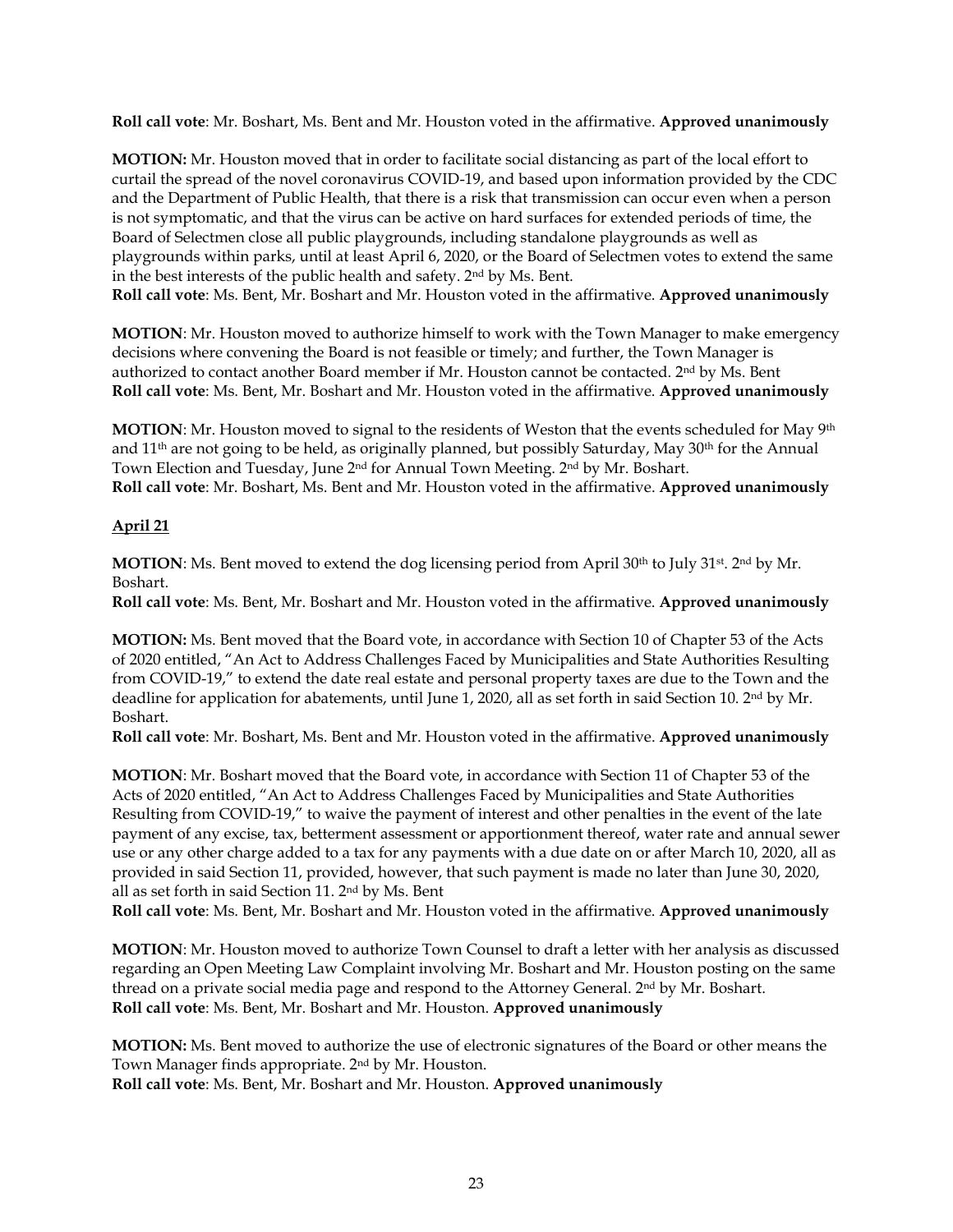**MOTION**: Mr. Boshart moved that the Select Board approve and execute the License Agreement with Granite Brook, LLC for the property located at 0 Hobbs Brook Road, said License Agreement memorializing the terms and conditions under which Granite Brook, LLC shall use and occupy the property. 2nd by Ms. Bent.

**Roll call vote**: Ms. Bent, Mr. Boshart and Mr. Houston voted in the affirmative. **Approved unanimously**

**MOTION**: Mr. Boshart moved that the Select Board approve the Order of Taking to acquire the easements for the Town Center Improvement Project, said easements shown on plans entitled "Easement Plan of Land Town Center Improvement Project Weston, Massachusetts," dated March 1, 2019, revised through April 16, 2020, prepared by Nitsch Engineering, and that the Board members execute the Order of Taking, which is located at Town Hall. Further, Town Counsel is authorized to record the Order of Taking and plans with the Registry of Deeds, and the Town Manager is authorized to pay compensation to those property owners who have not executed a Waiver of Appraisal and Damages. 2<sup>nd</sup> by Ms. Bent. **Roll call vote**: Mr. Boshart, Ms. Bent and Mr. Houston voted in the affirmative. **Approved unanimously**

# **April 28**

**MOTION**: Mr. Houston moved to appoint Town Engineer Steve Fogg as Perambulator of Boundaries and with the authority to appoint others, as allowed. 2nd by Ms. Bent **Roll call vote**: Ms. Bent, Mr. Boshart and Mr. Houston voted in the affirmative. **Approved unanimously**

**MOTION**: Mr. Boshart moved to install a yield sign at Westerly Road and Buckskin Drive. 2nd by Ms. Bent.

**Roll call vote**: Ms. Bent, Mr. Boshart and Mr. Houston voted in the affirmative. **Approved unanimously**

**MOTION**: Mr. Houston moved to accept the Preservation Restriction with Historic New England for the Josiah Smith Tavern project as presented, which seeks to modernize the restoration process, subject to further unsubstantial edits. 2nd by Ms. Bent.

**Roll call vote**: Ms. Bent, Mr. Boshart and Mr. Houston voted in the affirmative. **Approved unanimously**

**MOTION:** Ms. Bent moved to accept the donation of \$1,000 from the Stephen and Jill Kramer Charitable Gift Fund to be added to the Council on Aging's Miscellaneous Gift Account. 2<sup>nd</sup> by Mr. Boshart. **Roll call vote**: Ms. Bent, Mr. Boshart and Mr. Houston voted in the affirmative. **Approved unanimously**

# **May 12**

**MOTION:** Mr. Boshart moved to accept the provisions of the Memorandum of Agreements with the Fire and Public Works unions and to authorize the Select Board to sign them. 2nd by Ms. Bent. **Roll call vote**: Ms. Bent, Mr. Boshart and Mr. Houston voted in the affirmative. **Approved unanimously**

#### **June 9**

**MOTION:** Mr. Boshart moved to approve the fiscal year 2021 1/12th budget for July as presented and to authorize the Town Manager to submit the approved budget to the Bureau of Local Accounts Director for final approval per the Commonwealth's deficit spending requirements due to the COVID-19 state of emergency. 2nd by Ms. Bent.

**Roll call vote:** Mr. Boshart, Ms. Bent and Mr. Houston voted in the affirmative. **Approved unanimously**

**MOTION:** Mr. Boshart moved to adopt the terms of the Memorandum of Agreement to extend the negotiation period for the Town/PEC successor agreement. 2nd by Ms. Bent. **Roll call vote:** Ms. Bent, Mr. Boshart and Mr. Houston voted in the affirmative. **Approved unanimously**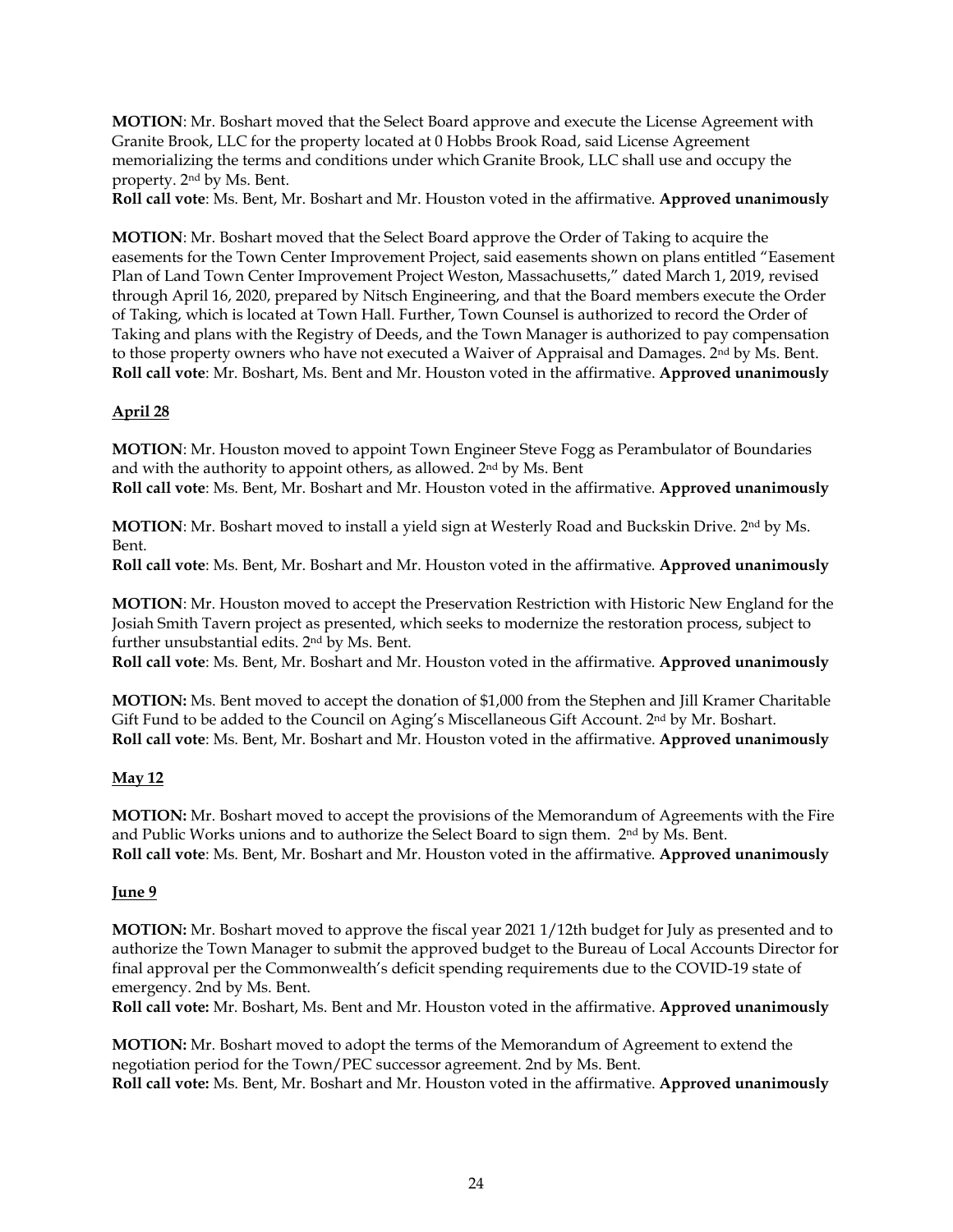**MOTION:** Ms. Bent moved to adopt the terms of the agreement Police Sergeant/Patrol Union Agreement including the cost of living pay increases of 2 percent in 2020 and 2.25 percent in 2021 and 2022, a reduced sick leave buy-back, increases in detail pay (only borne by the Town for Town projects), and a 1.5 percent pay increase if accreditation is achieved. And further, to subsequently execute the Collective Bargaining Agreement at the next Select Board meeting. 2nd by Mr. Boshart. **Roll call vote:** Mr. Boshart, Ms. Bent and Mr. Houston voted in the affirmative. **Approved unanimously**

# **June 23**

**MOTION**: Ms. Bent moved to appoint Maija Cirulis-Gooch to the Recreation Commission to fill the vacancy left by Mr. Zingsheng Zhu and to serve until the Annual Town Election. 2nd by Mr. Boshart **Roll Call Vote**: Recreation Commission - Ms. Pendergast, Ms. Dorna, Ms. Crocker, Ms. Johnstone, and Mr. MacDonald voted in the affirmative. Select Board – Mr. Boshart, Ms. Bent and Mr. Houston voted in the affirmative. **Approved unanimously**

**MOTION**: Mr. Boshart moved to appoint Sharada Tambe to the Weston Cultural Council for a three-year term expiring June 23, 2023. 2nd by Mr. Houston, who added that he will reach out to Mr. Butler to see if he would be amenable to two appointments.

**Roll call vote**: Mr. Boshart, Ms. Bent and Mr. Houston voted in the affirmative. **Approved unanimously**

**MOTION**: Mr. Houston moved to appoint Linda Johnson and Wayne Johnson to the Board of the Council on Aging each to a four-year term expiring June 30, 2024, though with an understanding that Mr. Johnson will step down after three years. And further, to appoint Mr. Paul Bau, Teresa Young, and Melissa Galton as Associate Members, each for a one-year term expiring June 30, 2021. 2nd by Ms. Bent. **Roll call vote**: Mr. Boshart, Ms. Bent and Mr. Houston voted in the affirmative. **Approved unanimously**

**MOTION**: Mr. Boshart moved to approve the issuance of the Request for Proposal to select a developer for the disposition of 0 Wellesley Street for the purposes of affordable housing; and further, pursuant to the vote under Article 18 of the 2018 Annual Town Meeting, to convey 0 Wellesley Street, Map 28, Lot 104, to the Affordable Housing Trust, for the purpose of developing no more than six units of affordable community housing. 2nd by Mr. Houston

**Roll call vote**: Mr. Boshart, Ms. Bent and Mr. Houston voted in the affirmative. **Approved unanimously**

**MOTION:** Mr. Boshart moved to approve the Local Initiative Program Application for the 24 Local Action Units at Brook School Apartments to be included in the Town's subsidized housing inventory. 2nd by Ms. Bent.

**Roll call vote**: Mr. Boshart, Ms. Bent and Mr. Houston voted in the affirmative. **Approved unanimously**

**MOTION**: Mr. Houston moved to partially approve the request seeking relief to the roadway cutting moratorium at 43 Pinecroft Road by allowing such cutting on or after August 15, 2020. 2nd by Ms. Bent **Roll call vote**: Ms. Bent, Mr. Boshart and Mr. Houston voted in the affirmative. **Approved unanimously**

**MOTION**: Ms. Bent moved to forward Weston's updated Hazard Mitigation Plan to the Massachusetts Emergency Management Agency for final review and approval. 2nd by Mr. Boshart. **Roll call vote**: Ms. Bent, Mr. Boshart and Mr. Houston voted in the affirmative. **Approved unanimously**

**MOTION**: Ms. Bent moved to forward the potential zoning by-law amendment that seeks to provide a dimensional exemption for Municipal Purpose Use communications towers to the Planning Board for a public hearing. 2nd by Mr. Houston

**Roll call vote**: Mr. Boshart, Ms. Bent and Mr. Houston voted in the affirmative. **Approved unanimously**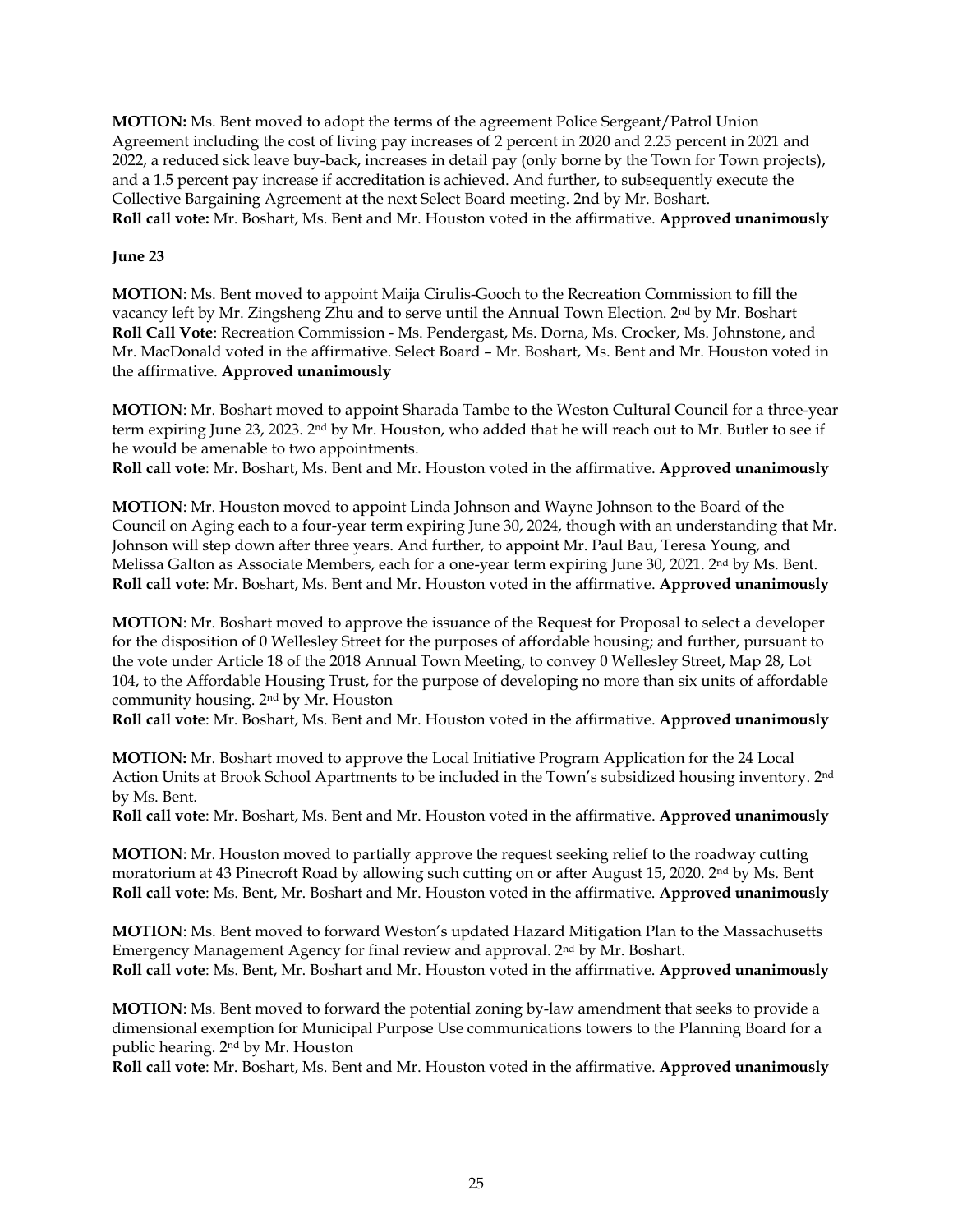**MOTION:** Mr. Houston moved that the Board approve the Order of Taking for the Merriam Street sidewalk project, and authorize Town Counsel to record the document with the Middlesex South Registry of Deeds. 2nd by Mr. Boshart

**Roll call vote**: Ms. Bent, Mr. Boshart and Mr. Houston voted in the affirmative. **Approved unanimously**

**MOTION**: Mr. Houston moved to approve the update of the executive session minutes of February 12 and 26 from 2019. 2nd by Mr. Boshart.

**Roll call vote**: Mr. Boshart and Mr. Houston voted in the affirmative. Ms. Bent abstained. **Approved**

**MOTION**: Mr. Houston moved to authorize Town Counsel to prepare and submit a letter in response to the June 5, 2020, Open Meeting Law complaint and authorize Mr. Houston to work with Town Counsel on the final draft. 2nd by Mr. Boshart.

**Roll call vote**: Ms. Bent, Mr. Boshart and Mr. Houston voted in the affirmative. **Approved unanimously**

# **July 14**

**MOTION**: Mr. Houston moved to authorize the Select Board Chair to work with Town Counsel to pursue a court order on behalf of the Town affirming the validity of a Town Election to be held on a date to be determined in September 2020 and the ballot to be prepared for such election, which shall include the elections for various Town offices and the debt exclusion question previously presented to and discussed by the Select Board. 2nd by Ms. Bent.

**Roll call vote**: Ms. Bent and Mr. Houston voted in the affirmative. Mr. Boshart recused himself.

**MOTION:** M. Bent moved to approve that \$5,450,000 of the amount borrowed through the issuance of the Bonds to pay the costs of the Town Center Reconstruction and Repaving Project, so-called, authorized to be borrowed by the vote of the Town under Article 1 of the Warrant at the Town Meeting held on March 18, 2019, shall be reduced on the records of the Town by \$760,000 to \$4,690,000, the amount of such reduction to remain available to be borrowed to pay additional costs of that project at a later date, and in place thereof, a like amount of proceeds of the Bonds shall be allocated instead to pay costs of Town and School Radio System Upgrades, which were authorized to be borrowed by a vote of the Town adopted under Article 17 of the Warrant at the Town Meeting held on May 6, 2019. The amortization of the amounts described in this vote is set forth in Exhibit A attached hereto. 2nd by Mr. Boshart. **Roll call vote**: Ms. Bent, Mr. Boshart and Mr. Houston voted in the affirmative. **Approved unanimously**

**MOTION:** Ms. Bent moved to approve an end-of-year transfer of \$10,000 from the Massachusetts Water Resources Authority water assessment line to the Water Enterprise salaries line. 2<sup>nd</sup> by Mr. Boshart. **Roll call vote**: Mr. Boshart, Ms. Bent and Mr. Houston voted in the affirmative. **Approved unanimously**

**MOTION**: Mr. Boshart moved to approve the charge for the Housing Production Plan Steering Committee 2nd by Ms. Bent.

**Roll call vote**: Mr. Boshart, Ms. Bent and Mr. Houston voted in the affirmative. **Approved unanimously**

**MOTION:** Mr. Houston moved to approve and execute the Development Agreement with the developer of the 255 Merriam Street/11 Hallett Hill Road development project, as presented in substantial form. 2nd by Ms. Bent.

**Roll call vote**: Mr. Boshart, Ms. Bent and Mr. Houston voted in the affirmative. **Approved unanimously**

# **July 28**

**MOTION:** Ms. Bent moved to approve the following statement as prepared by Town Counsel: Greatland Realty Partners, the potential assignee from Liberty Mutual of the 20 Riverside Road ground lease, has requested the Select Board's formal consent to the Massachusetts Department of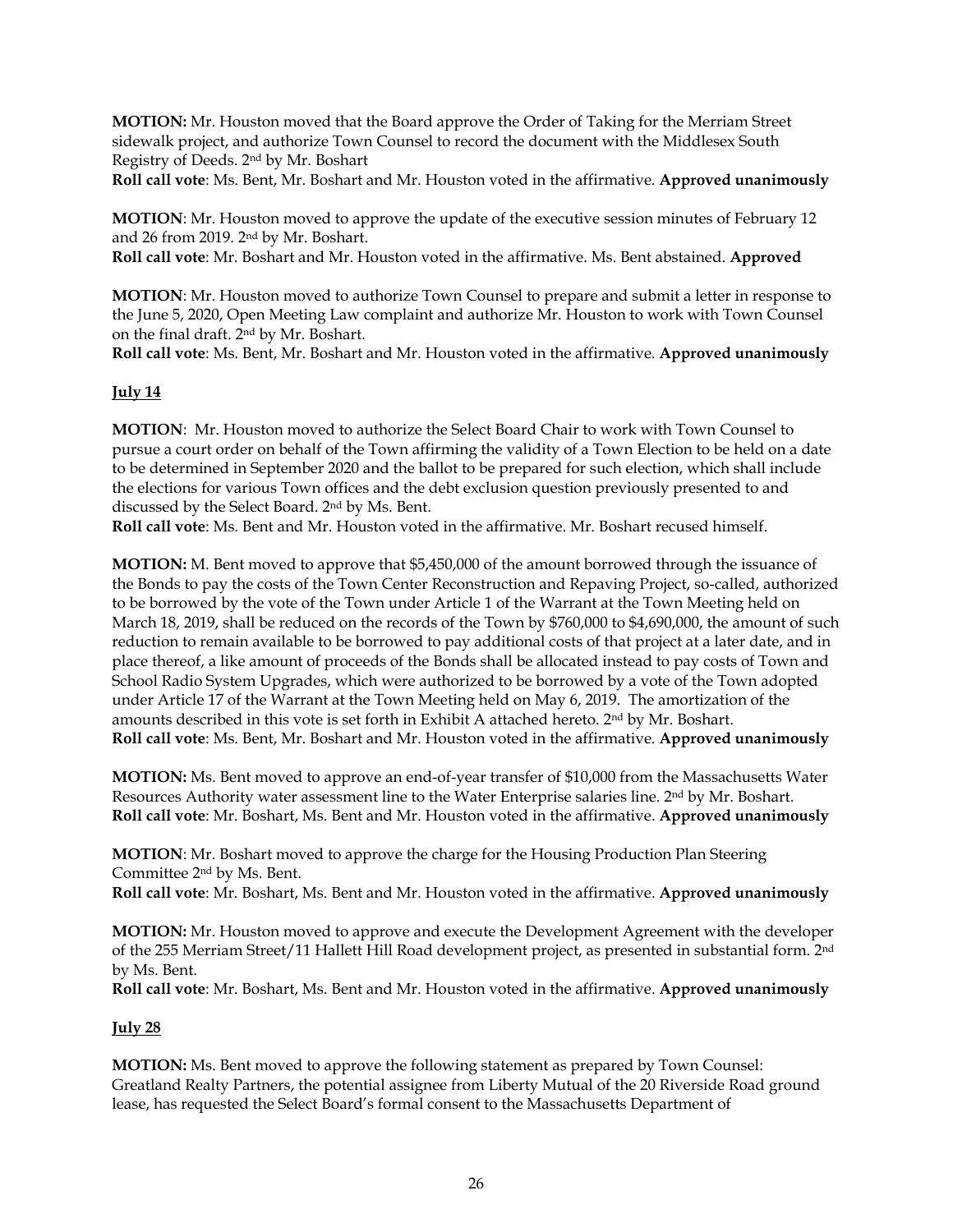Transportation's (MassDOT) closure of the direct access ramps to/from the Turnpike, as required by Section 2(a) of the May 2, 2000 Development Agreement for 20 Riverside Road. Liberty Mutual had leased 20 Riverside Road from MassDOT for the last nearly 20 years. The Select Board acknowledges that MassDOT unilaterally removed the direct access ramps and, therefore, that Liberty Mutual is not in violation of the Development Agreement and the 20 Riverside Road improvements can continue to be used and occupied in accordance with the terms of the Development Agreement. However, before granting its formal consent to the closure of the direct access ramps, the Select Board has requested that MassDOT grant to the Town access rights to/from the Turnpike as necessary for Town emergency vehicle turnaround. Greatland Realty Partners has indicated its support of the Town's request and has committed to reasonably cooperate with the Town in seeking access rights from MassDOT. 2<sup>nd</sup> by Mr. Boshart.

**Roll call vote**: Ms. Bent, Mr. Boshart and Mr. Houston voted in the affirmative. **Approved unanimously**

**MOTION:** Mr. Boshart moved to proceed with the installation of a flush island on the western section of North Avenue (Rt. 117) where it intersects with Merriam Street as presented by the Town Engineer. Further, move to approve the installation of a Rapid Rectangular Flashing Beacon system at the existing crosswalk on North Avenue (Rt. 117) at the intersection of Church Street. 2nd by Ms. Bent. **Roll call vote**: Ms. Bent, Mr. Boshart and Mr. Houston voted in the affirmative. **Approved unanimously**

**MOTION:** Ms. Bent moved to grant an abatement to Ken and Vicky Lang of Boston Post Road for the next two invoices by taking their highest six-month usage over the past five years, applying that number under our current billing system, and then charging the lowest water rate for any water usage over that amount. 2 nd by Mr. Boshart.

**Roll call vote**: Ms. Bent, Mr. Boshart and Mr. Houston voted in the affirmative. **Approved unanimously**

**MOTION:** Mr. Houston moved to approve the debt exclusion question and forward to the Town Clerk the ballot question as follows:

#### BALLOT QUESTION NO. 1: PROPOSITION 2½ DEBT EXCLUSION

Shall the Town of Weston be allowed to exempt from the provisions of Proposition two and one-half, socalled, the amounts required to pay for the bond(s) issued in order to design, engineer, construct and equip the following, including all costs incidental and related thereto: (1) DPW-Drainage Improvements; and (2) South Side Drainage Improvements?

And furthermore, to authorize the Town Manager to work with Town Counsel to further amend the question to include the networking improvement expenditure. 2nd by Mr. Boshart. **Roll call vote**: Ms. Bent, Mr. Boshart and Mr. Houston voted in the affirmative. **Approved unanimously**

**MOTION:** Ms. Bent moved to approve the monthly budget for August 2020 and to authorize town officials to submit the draft budget to the Commonwealth of Massachusetts for review. 2nd by Mr. Boshart.

**Roll call vote:** Ms. Bent, Mr. Boshart and Mr. Houston voted in the affirmative. **Approved unanimously**

**MOTION:** Mr. Houston moved to approve and execute the revised development agreement for the 255 Merriam Street/11 Hallett Hill Road Project. 2nd by Ms. Bent. **Roll call vote:** Ms. Bent, Mr. Boshart and Mr. Houston voted in the affirmative. **Approved unanimously**

**MOTION:** Ms. Bent moved to approve the request made by Robert Bullard to purchase a two-casket lot in Linwood Cemetery. 2 nd by Mr. Boshart.

**Roll call vote**: Ms. Bent, Mr. Boshart and Mr. Houston voted in the affirmative. **Approved unanimously**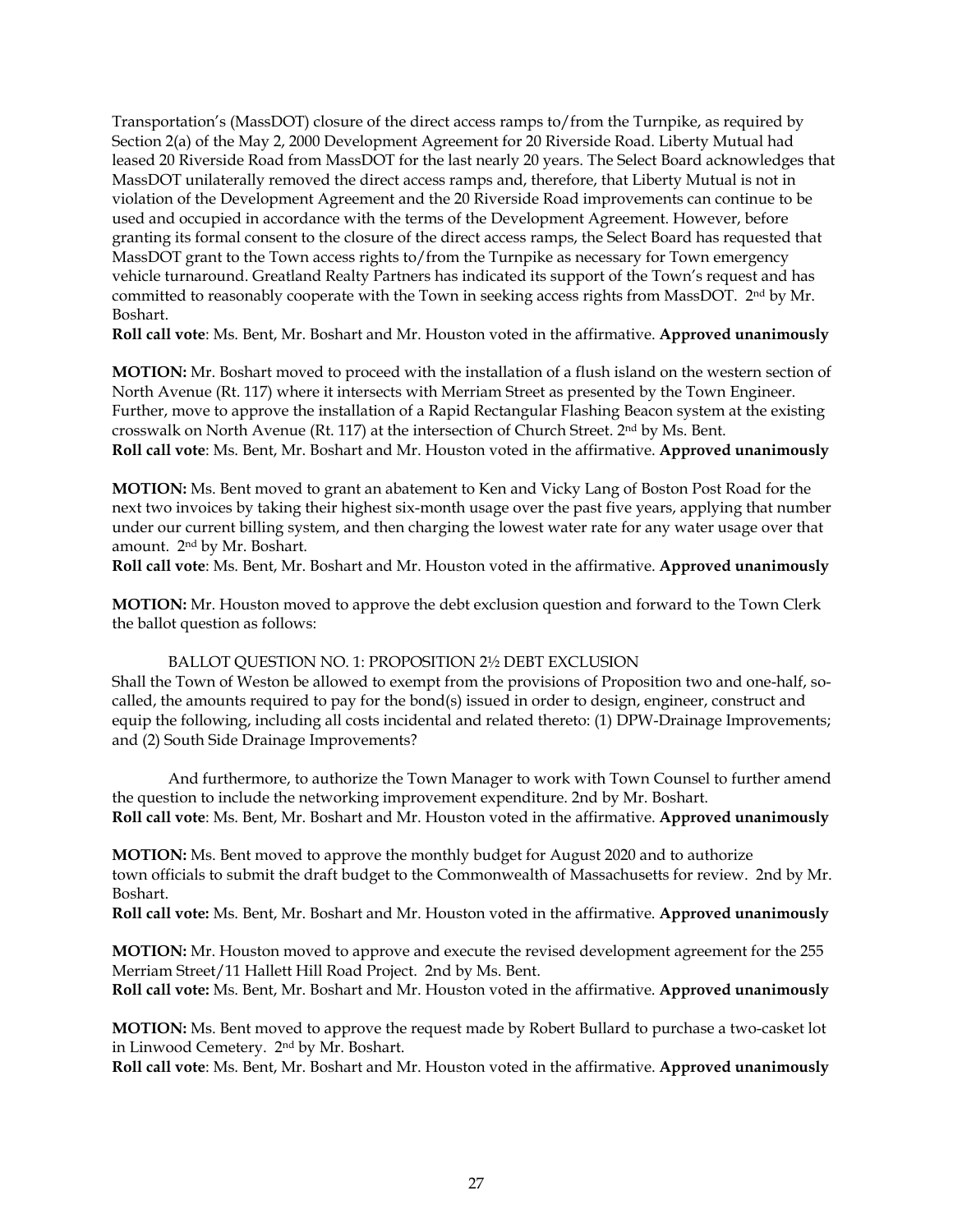#### **July 31**

**MOTION:** Mr. Houston moved to set the date of the Town Election for September 10, 2020, from 8:00 a.m. to 2:00 p.m. at Town Hall, subject to the Town's receipt of a court order authorizing the Town to hold the election on this date. 2nd by Ms. Bent.

**Roll call vote**: Ms. Bent and Mr. Houston voted in the affirmative. Mr. Boshart abstained. **Approved**

**MOTION**: Ms. Bent moved to set the date of the Annual Town Meeting for September 12, 2020, at Proctor Field starting at 3:00 p.m. with a rain date of September 13, 2020. 2<sup>nd</sup> by Mr. Boshart. **Roll call vote**: Ms. Bent, Mr. Boshart and Mr. Houston voted in the affirmative. **Approved unanimously**

**MOTION**: Ms. Bent moved to approve the September 12, 2020, Annual Town Meeting warrant as presented by the Town Manager and subject to any formatting and minor corrections of errors as recommended by the Town Manager or Town Counsel. 2 nd by Mr. Boshart.

**Roll call vote**: Ms. Bent, Mr. Boshart and Mr. Houston voted in the affirmative. **Approved unanimously**

**MOTION:** Mr. Houston moved to approve the monthly budget for September 2020 and to authorize town officials to submit the draft budget to the Commonwealth of Massachusetts for review. 2<sup>nd</sup> by Ms. Bent.

**Roll call vote**: Ms. Bent, Mr. Boshart and Mr. Houston voted in the affirmative. **Approved unanimously**

**MOTION**: Ms. Bent moved to increase the police detail rate to \$55 per hour effective August 1, 2020. 2nd by Mr. Boshart.

**Roll call vote**: Ms. Bent, Mr. Boshart and Mr. Houston voted in the affirmative. **Approved unanimously**

**MOTION:** Mr. Houston moved to support grant submission for the infrastructure project for Land's Sake, Inc. and to approve the permanent infrastructure improvements at 40 Acre Field insofar as is necessary to obtain such grants. 2nd by Ms. Bent.

**Roll call vote**: Ms. Bent, Mr. Boshart and Mr. Houston voted in the affirmative. **Approved unanimously**

# **September 8**

**MOTION**: Mr. Houston moved to approve 2020/2021 Transfer Station Permit Rates effective October 1, 2020, as follows, \$255 for a primary permit, \$155 for the senior permit, \$45 for recycling only permit, \$45 for the secondary permit, \$140 for the horse manure permit, \$70 for the five-day pass, and \$20 for the replacement permit. 2 nd by Mr. Boshart.

**Roll call vote**: Ms. Bent, Mr. Boshart and Mr. Houston voted in the affirmative. **Approved unanimously**

**MOTION**: Ms. Bent moved to set the 2020 Water Rates effective October 1, 2020, to \$2.20 for tier one, \$6.60 for tier two, and \$13.20 for tier three. 2 nd by Mr. Boshart. **Roll call vote**: Mr. Boshart, Ms. Bent and Mr. Houston voted in the affirmative. **Approved unanimously**

**MOTION**: Ms. Bent moved to approve the amended easement agreement for 77 Westerly Road. 2<sup>nd</sup> by Mr. Boshart.

**Roll call vote**: Ms. Bent, Mr. Boshart and Mr. Houston voted in the affirmative. **Approved unanimously**

**MOTION**: Mr. Houston moved to approve the revised Development Agreement Amendment for 255 Merriam Street /11 Hallett Hill Road. 2 nd by Ms. Bent.

**Roll call vote**: Ms. Bent, Mr. Boshart and Mr. Houston voted in the affirmative. **Approved unanimously**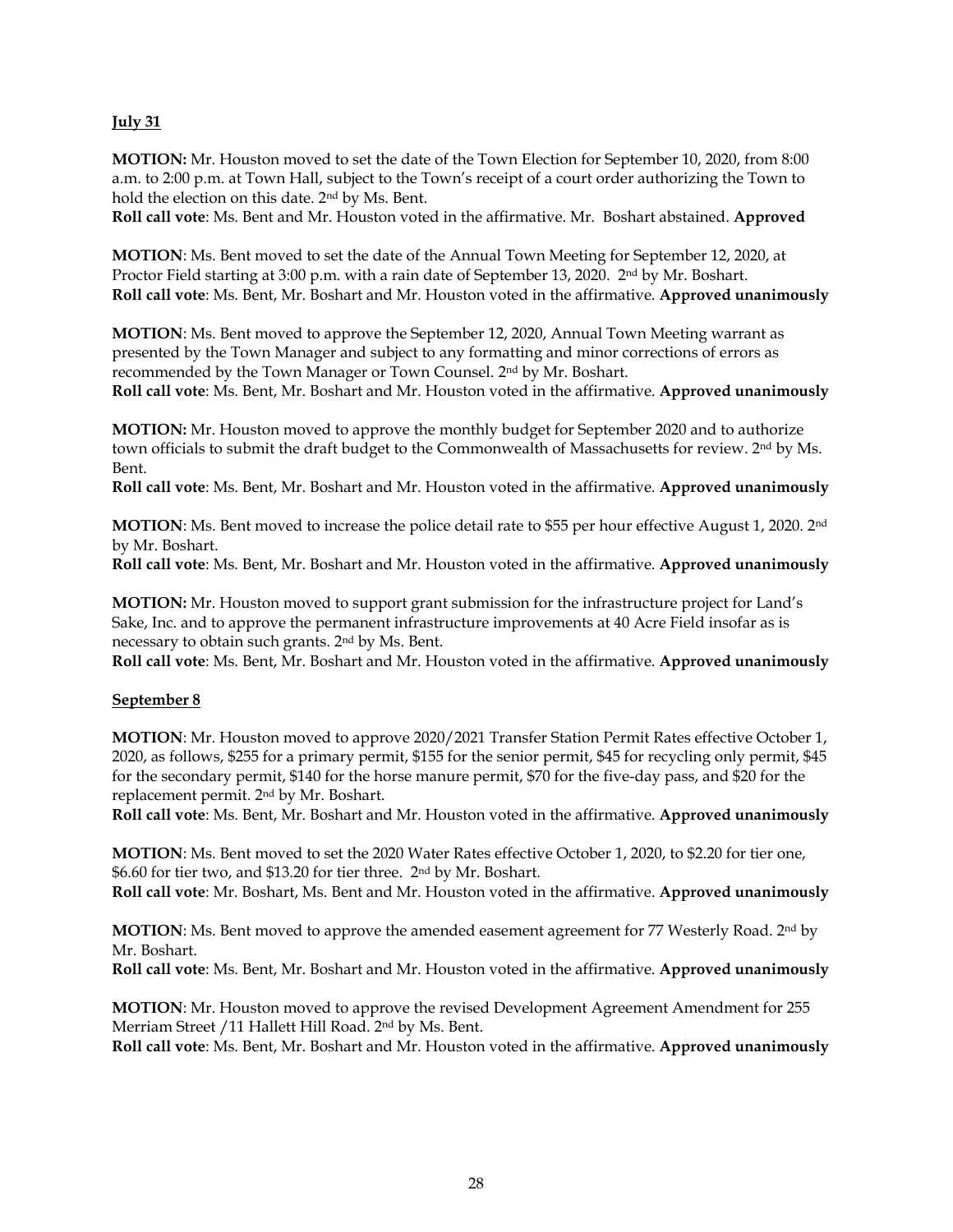#### **September 24**

**MOTION**: Ms. Bent moved to adopt the proposed bulk waste fee structure, subject to minor adjustment, and set up compost bins for a pilot composting program at the transfer station.  $2<sup>nd</sup>$  by Mr. Houston. **Roll call vote**: Ms. Bent, Mr. Boshart and Mr. Houston voted in the affirmative. **Approved unanimously**

**MOTION**: Mr. Houston moved to authorize temporary stop signs creating a four-way stop at School Street, Church Street, and Boston Post Road. 2 nd by Ms. Bent. **Roll call vote**: Ms. Bent, Mr. Boshart and Mr. Houston voted in the affirmative. **Approved unanimously**

**MOTION**: Mr. Houston moved to approve 25 percent design for the Route 30 Complete Streets project and submit it to the Massachusetts Department of Transportation's Transportation Improvement Program 2 nd by Mr. Boshart.

**Roll call vote**: Ms. Bent, Mr. Boshart and Mr. Houston voted in the affirmative. **Approved unanimously**

**MOTION**: Mr. Houston moved to approve stepping stone installation in the native garden under the flag pole at Town Hall. 2<sup>nd</sup> by Mr. Boshart.

**Roll call vote**: Ms. Bent, Mr. Boshart and Mr. Houston voted in the affirmative. **Approved unanimously**

**MOTION**: Ms. Bent Moved to appoint Chris Chandor and Cheryl Alpert to serve on the Housing Production Plan Steering Committee. 2 nd by Mr. Houston. **Roll call vote**: Ms. Bent, Mr. Boshart and Mr. Houston voted in the affirmative. **Approved unanimously**

### **October 6**

**MOTION:** Mr. Houston moved to establish the non-union personnel fiscal year 2021 compensation plans, effective retroactively to July 1, 2020, with an increase of 2 percent over the fiscal 2020 amounts. 2nd by Mr. Boshart.

**Roll call vote**: Mr. Houston, Mr. Boshart and Ms. Bent voted in the affirmative. **Approved unanimously**

# **October 13**

**MOTION**: Mr. Boshart moved to approve the final Ecological Management Plan draft for the Case Estates, and further to approve the recommendation to limit dog walking on the Case Estates to on-leash only and to limit commercial dog walking to up to three dogs on leash. 2nd by Mr. Houston **Roll call vote**: Mr. Boshart, Mr. Houston and Ms. Bent voted in the affirmative. **Approved unanimously**

#### **October 27**

**MOTION**: Ms. Bent moved to file the community choice aggregation plan, as presented, to the Department of Public Utilities. 2nd by Mr. Boshart

**MOTION**: Mr. Houston moved to reappoint Sarah Rhatigan and Susan Haber to the Affordable Housing Trust and to appoint Thalia (Buzzy) Price, each for a two-year term, and further to reconfirm Harvey Boshart as the Select Board's representative. 2nd by Ms. Bent

**MOTION**: Ms. Bent moved to reappoint Diana Chaplin to the Agricultural Commission for a three-year term. 2nd by Mr. Boshart

**MOTION**: Ms. Bent moved to reappoint Nathalie Thompson to the Registrars of Voters for a three-year term. 2nd by Mr. Houston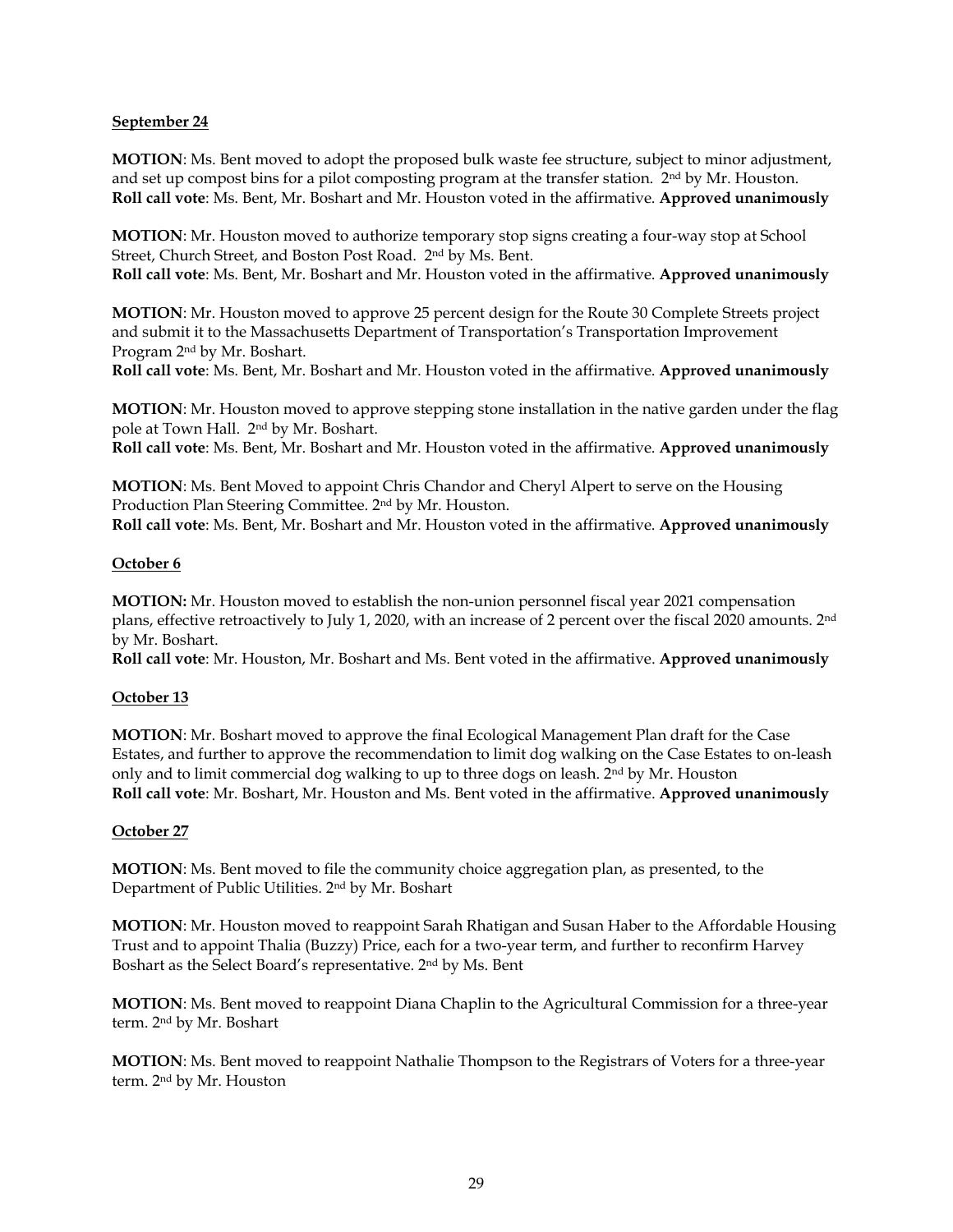**MOTION**: Mr. Houston moved to reappoint Tom Benson to the Cable Advisory Committee for a threeyear term. 2nd by Ms. Bent

**MOTION**: Ms. Bent moved to reappoint Ellen Freeman Roth and Rebecca Loveys to the Conservation Commission, each for a three-year term. And further, to appoint Paula Nicholas, Jeri Cooper, Brian Donahue, and Freddie Wiss as Associate Members, each for a one-year term. 2nd by Mr. Boshart

**MOTION**: Ms. Bent moved to reappoint David Fixler and Anna Melone Pollock to the Crescent Street Historic District Commission, each for a three-year term. 2nd by Mr. Houston

**MOTION:** Mr. Houston moved to reappoint Kathryn Scadden to the Historical Commission for a threeyear term. 2nd by Mr. Boshart.

**MOTION:** Ms. Bent moved to reappoint Town Planner Imaikalani Aiu as Weston's representative to the Metropolitan Area Planning Council and Public Works Director Thomas Cullen as Weston's TIP Representative, each for a one-year term. 2nd by Mr. Boshart

**MOTION:** Mr. Houston moved to reappoint Jean MacQuiddy as Weston's representative to the MetroWest Regional Transit Authority Advisory Board for a one-year term. 2nd by Mr. Boshart

**MOTION:** Ms. Bent moved to reappoint Jim Polando and Walter Chaffee to the Permanent Building Committee, each for a three-year term. 2nd by Mr. Boshart

**MOTION**: Ms. Bent moved to reappoint Trevor MacDonald to the Recreation Master Plan Steering Committee for a three-year term. 2nd by Mr. Boshart

**MOTION:** Mr. Houston moved to reappoint Sandy Kendall to the Sustainability Committee for a threeyear term. 2nd by Ms. Bent.

**MOTION:** Mr. Houston moved to reappoint Andrew Chase and Richard Gula to the Traffic and Sidewalk Committee, each for a three-year term. 2nd by Ms. Bent

**MOTION**: Mr. Houston moved to reappoint Lori Hess and Edward Recka to the Tree Advisory Group, each for a three-year term. 2nd by Mr. Boshart

**MOTION**: Mr. Houston moved to reappoint Mary Shaw to the Trustees of the Merriam Fund for a threeyear term. 2nd by Mr. Boshart.

**MOTION**: Mr. Houston moved to reappoint Alan Rose as a Member to the Zoning Board of Appeals for a three-year term. And further, to reappoint Natalie Sawyer as an Associate Member to the Zoning Board of Appeals for a three-year term. 2nd by Mr. Boshart

**MOTION**: Ms. Bent moved to reappoint KP Law as Weston's Town Counsel for another year. 2nd by Mr. Boshart.

**Roll call vote**: Mr. Boshart, Mr. Houston and Ms. Bent voted in the affirmative. **Approved unanimously**

#### **November 10**

**MOTION**: Mr. Boshart moved to approve the proposed amended Memorandum of Agreement to extend the PEC agreement to November 23, 2020. 2nd by Mr. Houston.

**Roll call vote**: Mr. Houston, Mr. Boshart and Ms. Bent voted in the affirmative. **Approved unanimously**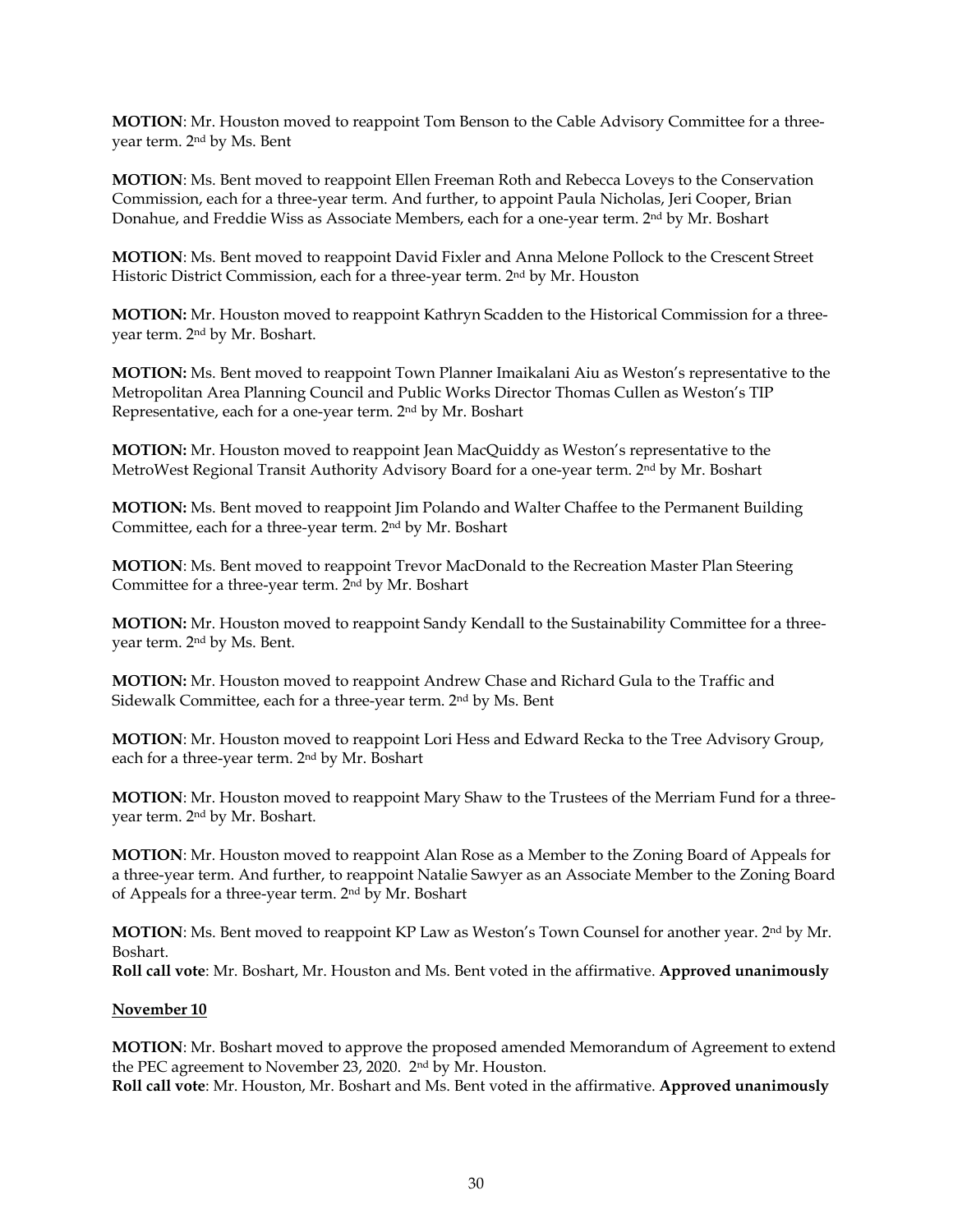**MOTION**: Ms. Bent moved to authorize Weston Forest and Trail Association to construct an outdoor classroom with woodchips and tree stumps to enable school children to have an outdoor classroom. 2nd by Mr. Boshart

**Roll call vote**: Mr. Houston, Mr. Boshart and Ms. Bent voted in the affirmative. Approved unanimously

**MOTION**: Mr. Boshart moved that the Select Board sign the draft Certificate of Adoption of the Hazard Mitigation Plan for the Town of Weston as prepared by the Town Manager. Second by Mr. Houston. **Roll call vote**: Mr. Boshart, Mr. Houston and Ms. Bent voted in the affirmative. Approved unanimously

### **November 24**

**MOTION**: Mr. Boshart moved to approve the installation of the new Site of the Burgoyne Elm sign attached to two wood posts and sited in the vicinity as determined by the Department of Public Works behind the stone wall to the east of the Fiske Law Office. 2nd by Mr. Houston. **Roll call vote**: Mr. Boshart, Mr. Houston and Ms. Bent voted in the affirmative. **Approved unanimously**

# **December 8**

**MOTION:** Mr. Houston moved to wave the Town's right of first refusal for the property at, or adjacent to, 576 North Avenue as presented to the Select Board. 2nd by Mr. Boshart.

**Roll call vote:** Mr. Boshart, Mr. Houston and Ms. Bent voted in the affirmative. **Approved unanimously**

**MOTION:** Mr. Houston moved to appoint John Thompson to the Historical Commission for a three-year term expiring June 30, 2023. 2nd by Mr. Boshart.

**Roll call vote:** Ms. Bent, Mr. Boshart and Mr. Houston voted in the affirmative. **Approved unanimously**

**MOTION:** Mr. Houston moved to appoint Shirley Small-Rougeau as an at-large member to the Recreation Master Plan Steering Committee with a term expiring June 30, 2022, and subject to approval by the School Committee. 2nd by Mr. Boshart

**Roll call vote:** Ms. Bent, Mr. Boshart and Mr. Houston voted in the affirmative. **Approved unanimously**

**MOTION:** Mr. Houston moved to appoint Amit Fernandes and Balaji Krishnamoorthy as Associate members of Tree Advisory Group expiring June 30, 2021. 2nd Mr. Boshart **Roll call vote**: Ms. Bent, Mr. Boshart and Mr. Houston voted in the affirmative. **Approved unanimously**

**MOTION:** Mr. Boshart moved to approve the tax rate of \$12.93 with a residential factor of 1.00 for fiscal year 2021. 2nd Mr. Houston.

**Roll call vote:** Ms. Bent, Mr. Boshart and Mr. Houston voted in the affirmative. **Approved unanimously**

**MOTION:** Mr. Boshart moved to authorize the use of Select Board Consulting Account to enter into an agreement with the Collins Center for a Fire Department Study. 2nd by Ms. Bent **Roll call vote:** Ms. Bent, Mr. Boshart and Mr. Houston voted in the affirmative. **Approved unanimously**

#### **December 22**

**MOTION:** Mr. Houston moved to initiate the bulk waste fee program at the Transfer Station on May 1, 2021. 2nd by Mr. Boshart.

**Roll call vote**: Mr. Boshart, Mr. Houston and Ms. Bent voted in the affirmative. **Approved unanimously**

**MOTION**: Mr. Houston moved to adopt the fiscal year 2022 - 2024 successor agreement between the Town and the PEC. 2nd by Mr. Boshart

**Roll call vote**: Mr. Boshart, Mr. Houston and Ms. Bent voted in the affirmative. **Approved unanimously**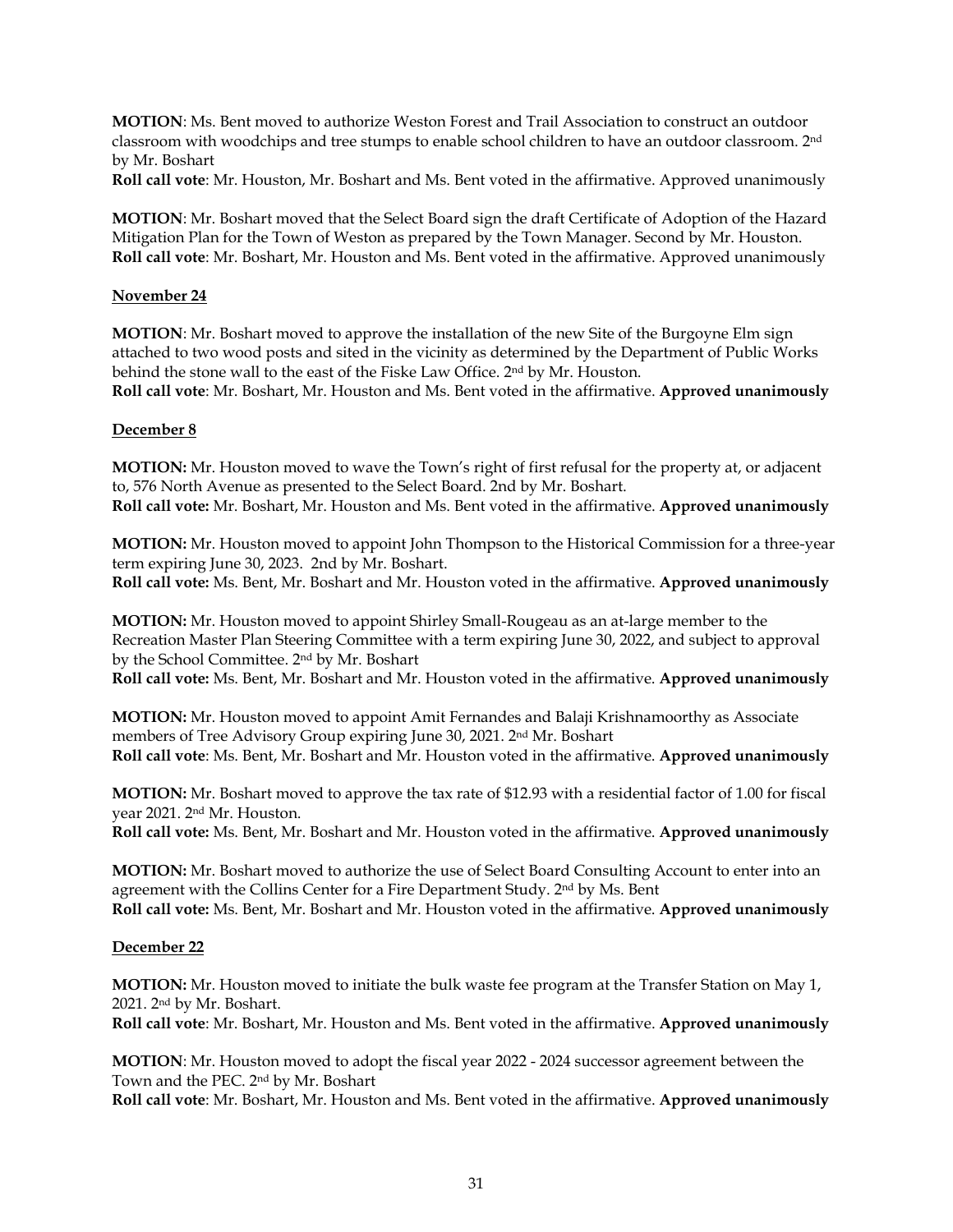#### **REPORT OF THE CABLE ADVISORY COMMITTEE**

During 2020, the Cable Advisory Committee monitored the performance of the Town's two cable providers, Comcast and Verizon, with respect to their cable television license arrangements with the Town. The Committee also monitored the general operations of the Weston community access channel operated by the Weston Media Center and the allocation of service provider equipment pursuant to the license agreements. Further, the Committee reviewed new payment arrangements between the Town and the cable providers that support the Weston Media Center.

The studio offices of the Weston Media Center were moved in 2019 from the Brook School Apartments to the lower level of the newly opened Art and Innovation Center at the Old Library. But the COVID-19 pandemic required that the Weston Media Center operate remotely. This was accomplished efficiently under the leadership of Executive Director Nathan Suher and Alanna Muldoon. The quarterly revenues from Comcast and Verizon that support the operations of the Weston Media Center are staying relatively stable, with only a slight downward trend, suggesting that there is no large-scale "cordcutting" (dropping of cable television service) in Weston. The Committee recognizes that



*Lots of community programming is offered by WMC and this year in particular kept many residents entertained and informed while they were staying at home*

local programming, including coverage of Town, Select Board, and various other committee meetings continue and that the Weston Media Center has (a) maintained an expanded staff; (b) added programming to cover meetings of the School Committee, Finance Committee, Rail Trail Advisory Committee, and other special meetings of town-wide interest; and (c) maintained its "on-demand" feature to view all programming on its website.

Near the end of 2020, the Committee began to formulate plans for the upcoming license renewal between the Town and Verizon. The current Verizon license expires on October 14, 2023.

2020 Cable Advisory Committee Members *Appointed by the Select Board* Edwin E. Smith, Chair 2021 Tom Benson 2023 Joel Angiolillo 2021 Lee McCanne 2021

#### **REPORT OF THE INFORMATION SYSTEMS DEPARTMENT**

The Town and School Information Systems staff works to ensure the network communications and server infrastructure can meet the needs of every department and to provide a pathway for the integration of data systems for efficient use by Town departments and residents. We continue to invest in infrastructure projects that both meet immediate departmental needs, as well as our long-term goals that are focused on anticipated future demand for information and communications services. Close collaboration by School and Town Information Technology Services has enabled us to share equipment and services to the benefit of both.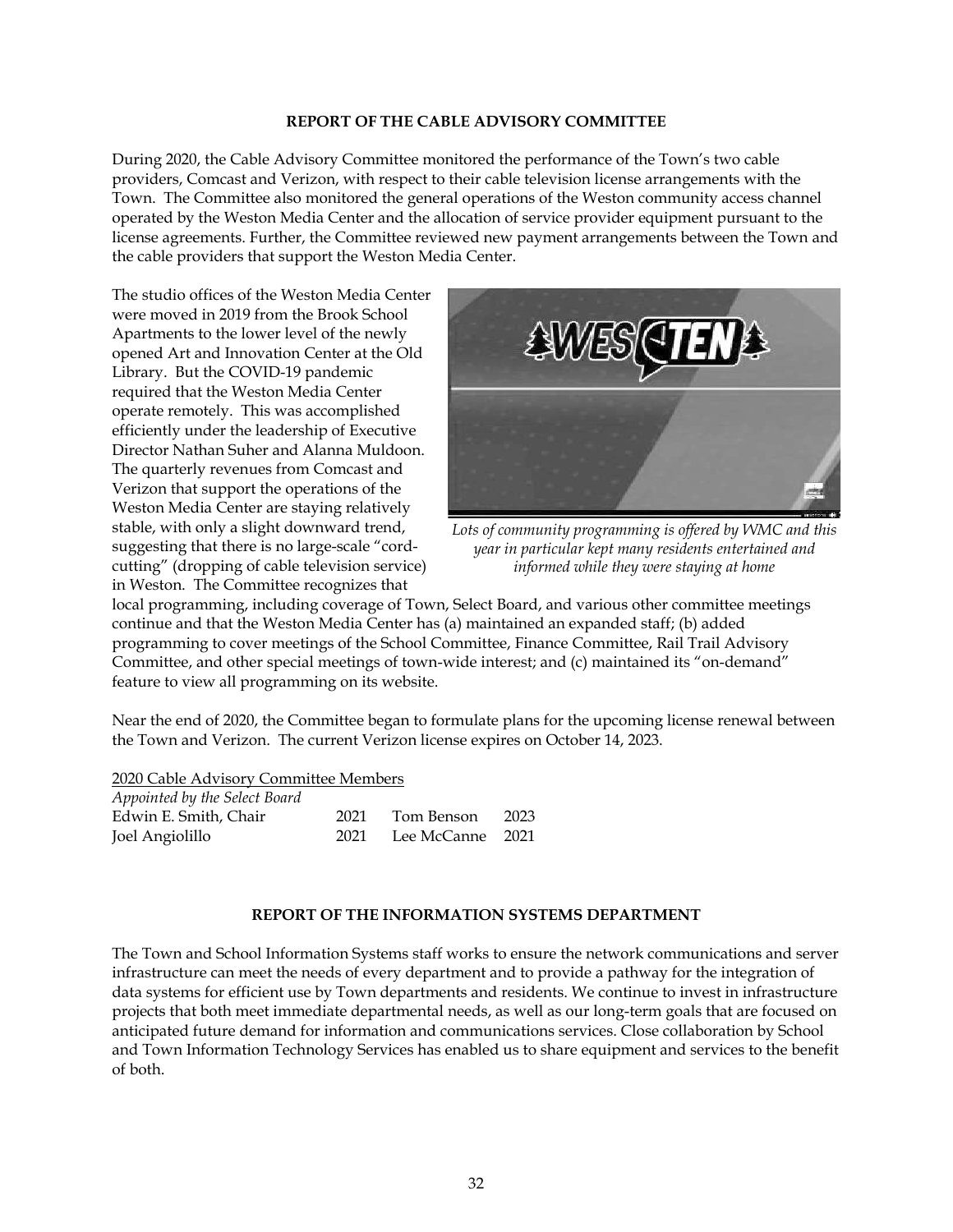Our planned 2020 activities and goals were largely put aside due to the COVID-19 pandemic. The majority of our efforts were focused on supporting departmental needs and services. These include:

- Enabling remote work options for staff
- Acquiring software tools and licensing to support remote work and remote support requests
- Implementing a .gov domain for the Town website and email
- Migrating the Town financials, procurement, human resources, payroll, and revenues software to the cloud
- Continuing to provide cybersecurity training through the state's Cyber Awareness Program. This was purposely done as cyber threats increased during the pandemic. We had an 82 percent completion rate overall
- Supporting an outdoor High School graduation and Annual Town Meeting
- Advancing the project to move town communications fiber underground via the Town Center Improvement Project
- Planned and received approval for a multi-phase network and wireless systems update at Town Meeting

# Geographic Information Systems (GIS) Highlights

This year, work continued with Town department heads to improve data transparency between residents and Town departments. The Land Use permit status can now be viewed by the applicant online, including review, pending sign-offs, and notes from the inspectors. This also enables other Town departments greater visibility into residential projects.

The planimetric mapping data was updated for building structures and driveways throughout the town utilizing 2019 flyover data.

## Planning in Action

During the years ahead, the Department will build on the Town's core network infrastructure to support individual departmental goals, as well as the overall core mission of municipal government. We aim to ensure the efficient operation of communications, processes, and records management throughout Town departments and the Schools.

Many of our 2020 plans were put on hold but we hope to move forward on or complete the following projects during 2021:

- Completion of the Town Center Improvement Project, which includes having the Town's fiber infrastructure in that area go underground with other utilities
- Completion of the reconfiguration of Town Fiber loops to account for Town Center Project, the move of the main Town server room to the Police Department (several years ago), and the move to Internet Protocol-based radios by the Fire Department. Our goal is to ensure the stability and redundancies of Town communication links
- Completion of a network switching and wireless system (WiFi) replacement project proposed for fiscal year 2021
- In-building multi-mode fiber cable replacement: This is in conjunction with the Town-wide switch replacement project. The new switching requires updated in-building fiber
- To complete the move of the Town's internet service connections in the server room of Town Hall to the Police Station
- SD-WAN Telephone Project: We will move the town-wide telephone system to digital circuits to provide more reliable transmission technologies and redundancy for our phone communications
- Enhance in-building cellular communications in those areas of town where the signal does not reach inside the structure. This has been a public safety concern
- Complete the implementation of a workflow system allowing multiple departments to be able to process, classify, organize, route, and archive documents either sequentially or in parallel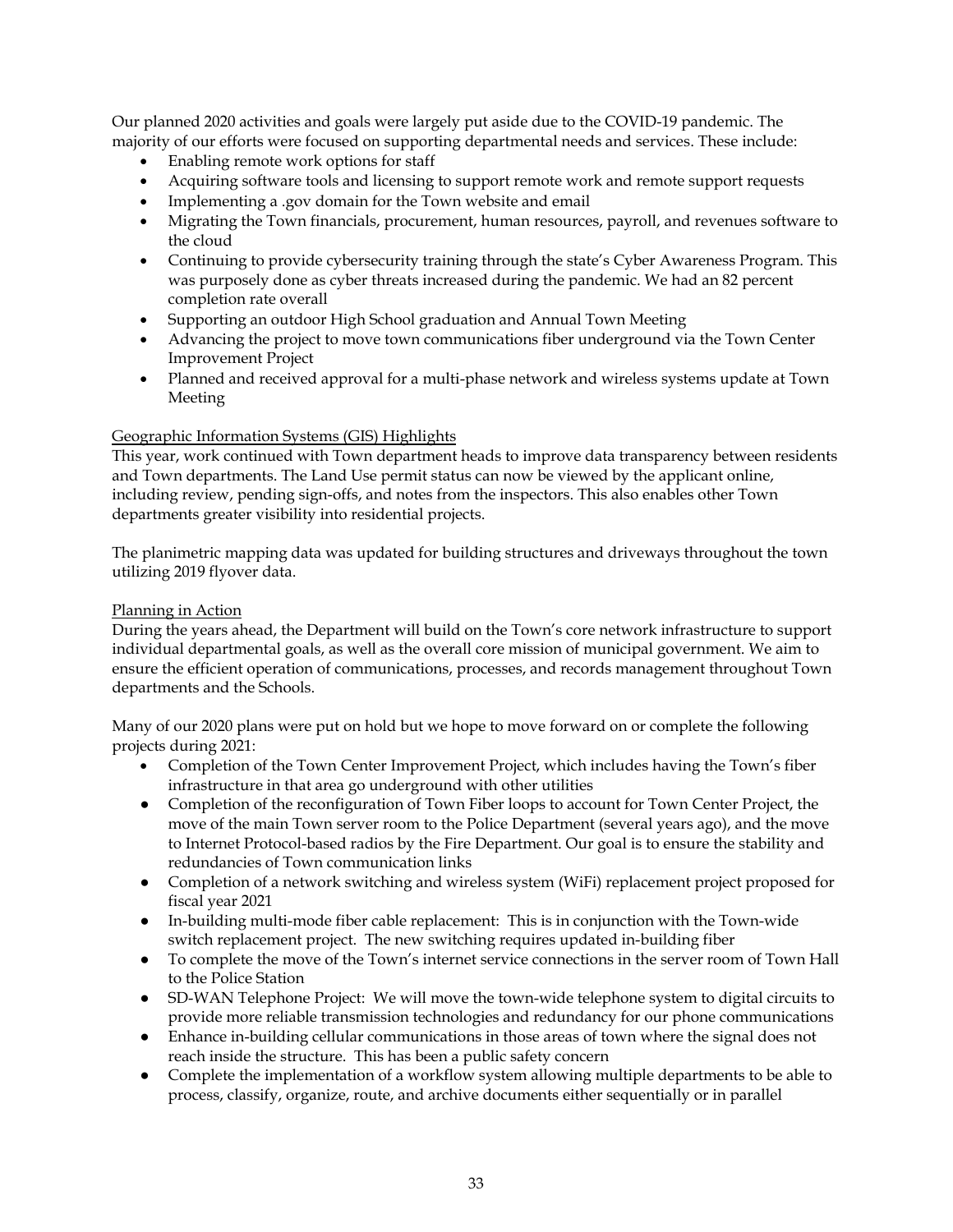- Complete the electronic records archival and retention system implementation (multi-year project), including creating a user-friendly public portal that enables the Town to share read-only versions of specific documents with the public
- Place more applications and permits online for public access and use. Our goal is to bring major permits online for residents and contractors to access remotely without the need to come to Town offices. We are currently working toward online Board of Health, Department of Public Works, and Conservation Permits

# **REPORT OF THE PAY AS YOU THROW WORKING GROUP**

Establishing a program to reduce residential solid waste has been a priority of the Select Board for the past several years. The Select Board established the Pay As You Throw (PAYT) Working Group to analyze costs at the Transfer Station and to provide recommendations to initiate the program in Weston by September 2021. Under the leadership of Select Board Chair Laurie Bent, the Working Group met

monthly throughout 2020 to review the subject and to bring a recommendation to the Board for implementation of a PAYT program at the Transfer Station. Professional support was provided through a state grant by Julia Greene of the Massachusetts Department of Environmental Protections.

In July, after researching other municipalities, the Working Group made a recommendation to the Select Board to introduce charging for bulky items at the Transfer Station. Many of our neighboring towns have implemented such fees to defray the expense of disposing of bulky items. The program was set to begin at the start of 2021 but due to a third wave of



the novel coronavirus, implementation was delayed until May 2021.

In September, the Working Group made a recommendation to the Select Board to pilot test a commercial composting program at the Transfer Station. The food waste is composted and becomes nutrient-rich soil rather than a waste product that must be incinerated. Removing food waste from residential solid waste dramatically decreases solid waste tonnage. The program was launched in October and was well received.

2020 Members of the Pay As You Throw Working Group *Appointed by the Select Board to serve at its pleasure* Laurie Bent, Chair, Select Board Representative Leon Gaumond, Town Manager David Ayer, Sustainability Committee Representative Tom Cullen, Public Works Director Thomas Darling, at-large Jacquelyn Jackson, Elisabeth DiPietro, Board of Health Representative Supervisor of Solid Waste and Recycling Philip Saunders, at-large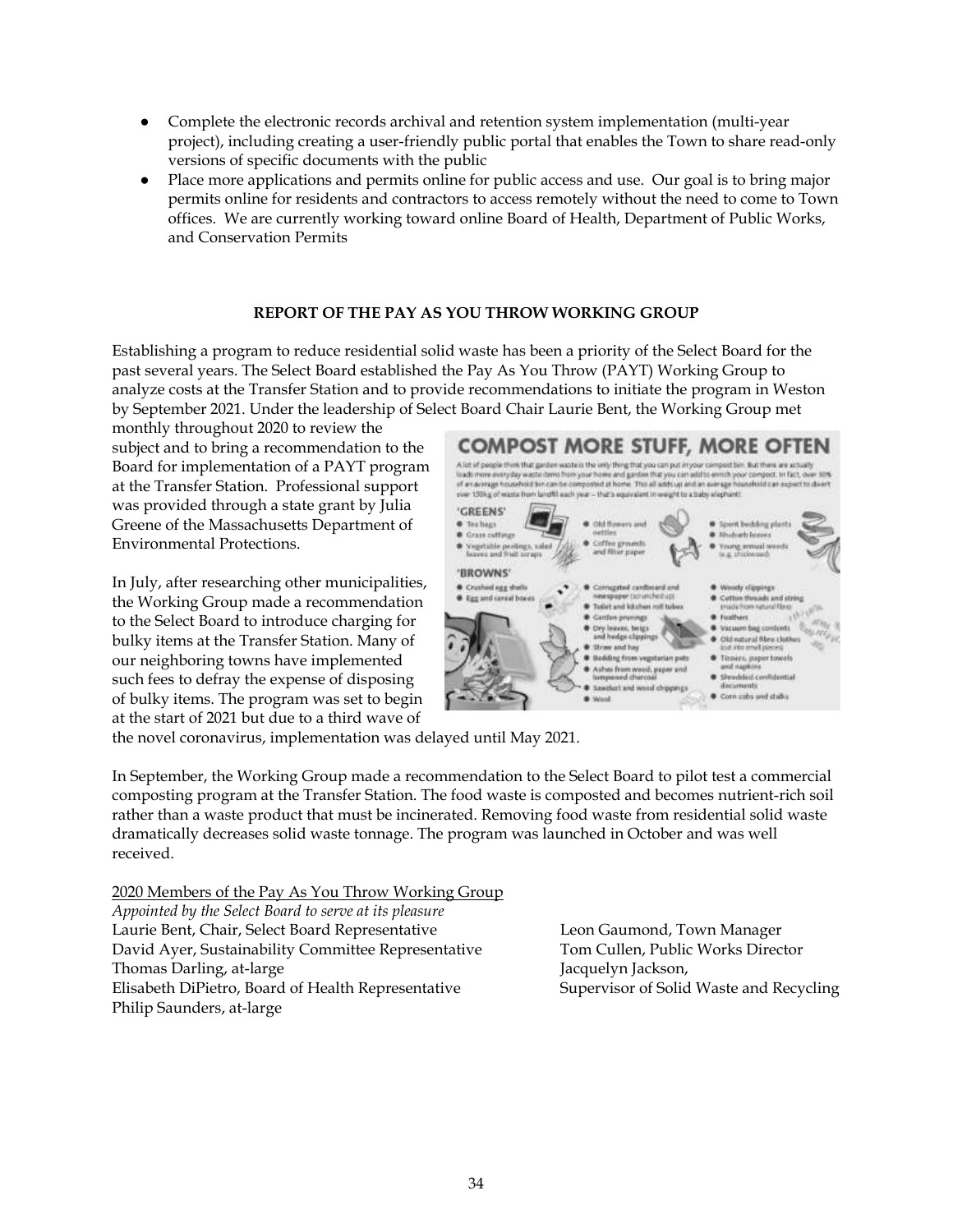# **REPORT OF THE PERMANENT BUILDING COMMITTEE**

During the calendar year of 2020, the following tasks and projects were overseen by the Permanent Building Committee:

- The closing out of the Construction Phase of the Weston Art and Innovation Center, in the former Old Library;
- The continuation of the Construction Phase for the Case House-School Administration Building Renovation;
- The construction and completion of a solar photovoltaic array on the Field School roof;
- The completion of the Design Phase and award of the construction contract for the Josiah Smith Tavern Renovation;
- Replacement of the air conditioning chiller at the Fire Station Headquarters;
- Assisting the Council on Aging Needs Assessment Committee to plan for requesting more usable space;
- Working with the Fire Department to help develop a Request for Proposal to develop concepts for fire department needs;
- Working with the Sustainability Committee to coordinate goals and objectives for municipallyowned facilities; and
- Ongoing maintenance of all municipally-owned facilities.

# Weston Art and Innovation Center Project

The Committee, working with the Board of Library Trustees and the Historical Commission, oversaw the Construction Phase of the project and brought it to substantial completion and occupancy on May 1, 2019, except for a few remaining minor issues. These issues were resolved during the first quarter of 2020. The project was officially completed using the funds allocated by the 2017 Special Town Meeting, with a small amount remaining.

# Case House-School Administration Building

The Committee worked with representatives of the School Committee and Historical Commission in concert with the architectural team, the Owners Project Manager, and the General Contractor. The project reached substantial completion by March 2020. The School and Facilities departmental staff moved back into the building between March and June. By the end of 2020, all close-out items were completed, except for a newel post cap, and the building was fully utilized. Funds were allocated for the project by the 2018 Special Town Meeting and a small remaining surplus remains.

An Open House for a public tour of the renovated building was planned by the School Committee; however, the state of emergency stemming from the COVID-19 public health emergency prevented the event from occurring.

# Field School Rooftop Solar Photovoltaic Array Project

The installation of solar photovoltaic panels and related equipment began in February of 2020 by Solect Energy, which is the owner and facilitator of the project. The array was anticipated to be in full operation by June of



2020 but it was delayed due to the pandemic and associated issues. The array finally went online in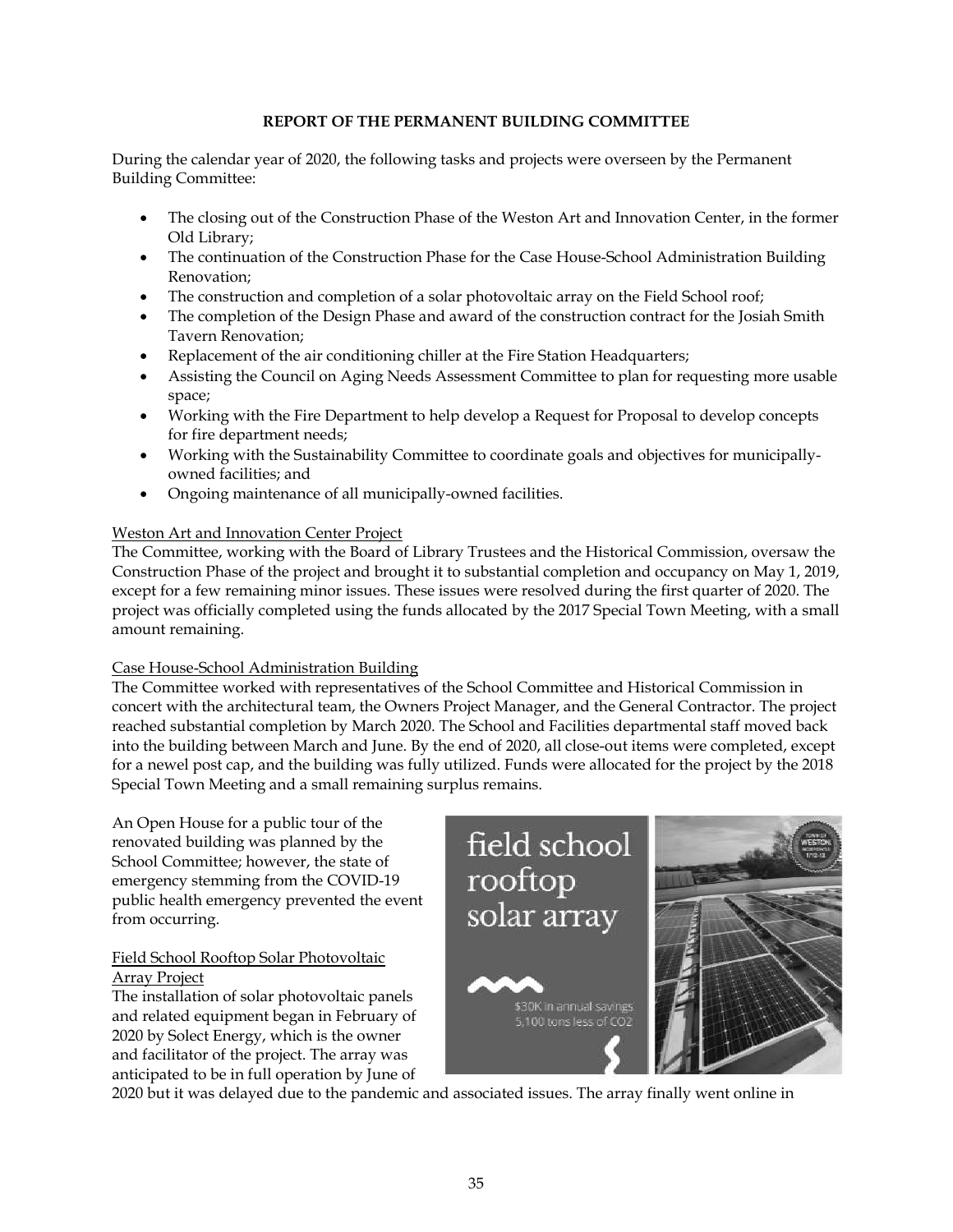December of 2020. This project was energized by the Sustainability Committee, which is the new driving force for all sustainability efforts in Weston.

## Josiah Smith Tavern Renovation

A working group was established for this project, which includes the design team, the Owner's Project Manager, The Friends of the Josiah Smith Tavern, Historic New England, and the general contractor M. O'Connor Construction of West Roxbury, Mass. The team worked throughout the year overseeing, managing, and performing the activities required to move the renovation and restoration work ahead.

Construction is anticipated to take 20 months, with a targeted date of completion expected around July 2021. This timeline excludes the restaurant build, which will be the responsibility of the restaurant tenant.

### Fire Station Headquarters Chiller Replacement Project

The replacement of the chiller in the aging and failing air conditioning system was completed this year. The new unit will benefit offices and bunk rooms of Headquarters. New replacement pumps and controls were also installed to provide better performance with the distribution of the cool air. Funding for the project was drawn from the Continuing Capital Facilities Budget and was managed by the Facilities Department.

### Sustainability

The Permanent Building Committee continues to support energy-efficient building practices by requiring all new municipal buildings and major additions to meet the Silver LEED level. LEED is the United States Green Building Council's energy conservation system for buildings and sites, and the Silver level was stipulated by Weston's Select Board to adhere to the state's Green Communities Act level for energy performance. The projects meet the LEED Silver standard; however, as a cost avoidance measure, obtaining a plaque for each project is not pursued.

The Art and Innovation Center and Josiah Smith Tavern projects were considered too historically sensitive to strictly adhere to the Silver LEED standards but both projects employed reasonable and acceptable energy conservation and environmentally sensitive measures, including heat-pump heating and cooling systems and non-fossil fuel consuming equipment.

Lastly, Phoebe Beierle of the Sustainability Committee serves as the Permanent Building Committee Representative to the Sustainability Committee with the shared goal of coordinating sustainability practices and objectives for municipally-owned facilities.

#### Additional Activities and Involvement

In early 2020, the COVID-19 pandemic became a specific focus of the Facilities Department to provide physical barriers in many of the Town's buildings and to deep-clean and sanitize. Furthermore, the department documented health safety systems in all public buildings including filter replacements, system testing, and documentation of systems to support adequate ventilation. The activities included adding air purifiers, Plexiglas shields, safety signage, and many other elements in anticipation of reopening buildings to staff, students, and the public.

The Permanent Building Committee was able to maintain all efforts throughout the calendar year in support of the ongoing projects, with appreciation to the exceptional efforts of the Facilities Department staff. Potential new project efforts were curtailed, however, until the workload of the Facilities staff could be refocused.

The Committee and Facilities Department began the process of developing a request for a proposal to perform a needs assessment of the Fire Department. Unfortunately, the Facilities Department was unable to dedicate the time and staff necessary to move this request forward due to the pandemic. In December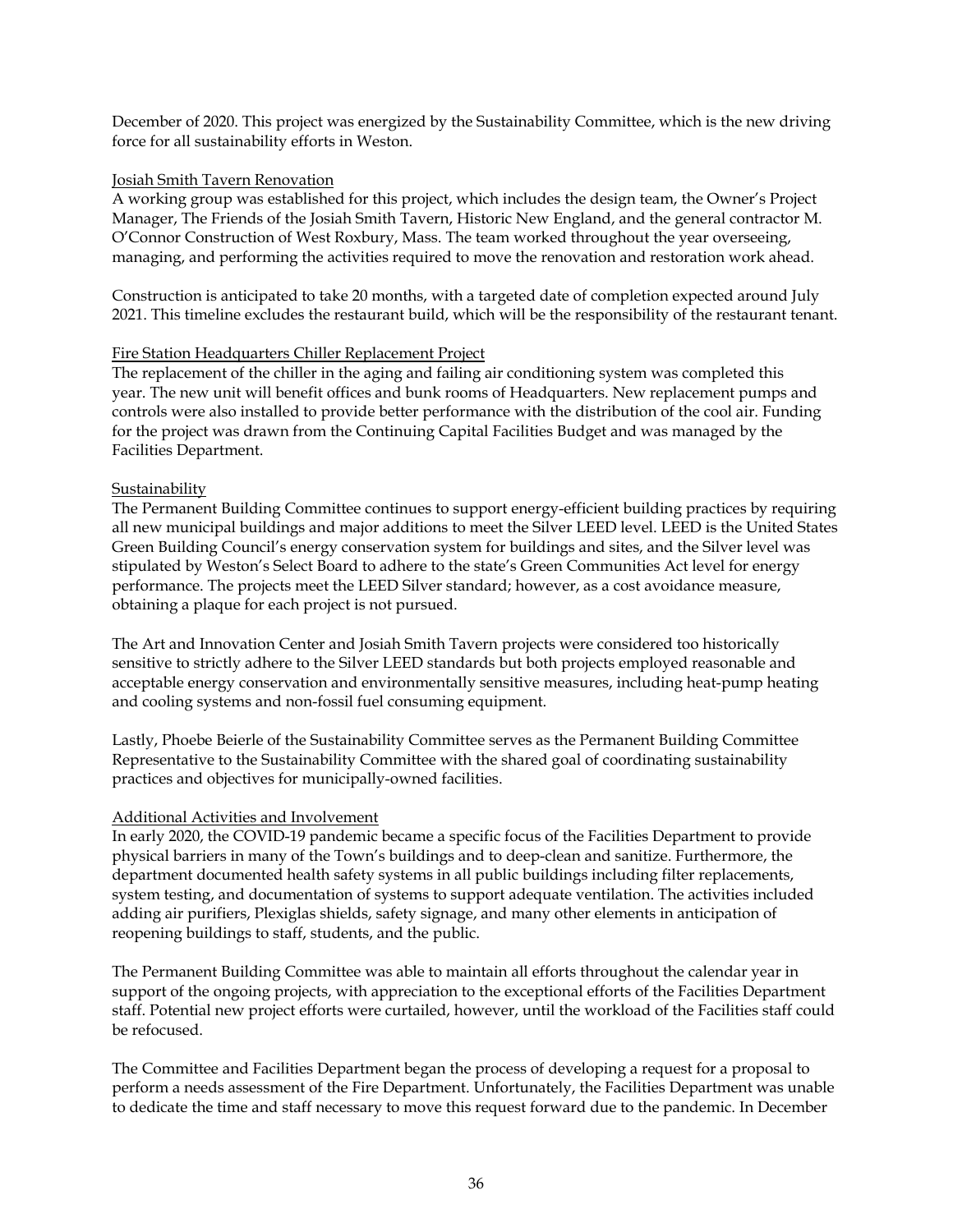the Select Board engaged the Collins Center for Public Management through the University of Massachusetts Boston to conduct an all-encompassing study of the Fire Department operations. The Permanent Building Committee and Facilities Department will be brought back into the assessment to provide information on the physical needs of the Fire Department once the study is far enough along. This is anticipated to occur in mid-2021.

In late 2019, the Committee was asked to meet with the Council on Aging Needs Assessment Committee to understand the needs and limited space issues of the Council on Aging. This project also fell idle due to the pandemic and there had been no request to re-engage by the writing of this report.

A Town Building Maintenance Budget was submitted to the Select Board this year. The director of the Facilities Department, Gary Jarobski, helped develop the budget and the Committee is appreciative of the work by Mr. Jarobski and his staff in the performance of their duties to support the Town of Weston.

Members of the Permanent Building Committee are grateful to all the individuals who have worked with us and who have served as temporary members. We would also like to thank Henry Stone of the Historical Commission for his continued contributions to the Case House and Josiah Smith Tavern projects. His knowledge of construction on historic structures has added great value to the efforts of the design teams, the Permanent Building Committee, and the Town of Weston. Lastly, special appreciation to former School Committee member Danielle Black who served for many years as a temporary member for many School Department projects. Her input and assistance were significant and invaluable.

#### 2020 Permanent Building Committee Members

*Appointed jointly by the Select Board and the School Committee* James N. Polando, Chair October 10, 2023 Neil Levitt October 10, 2021 Theodore Bascom October 10, 2022 Laura Mintz October 10, 2021

*Temporary Members, seated for specific projects*:

Walter Chaffee **October 10, 2023** 

Adrienne Giske, Josiah Smith Tavern, and Alex Cobb, all school construction projects

# **REPORT OF THE REGISTRARS OF VOTERS**

On December 31, 2020, there were 8,033 active registered voters in the Town of Weston, with 390 voters listed as inactive. Many newcomers register to vote electronically through the Registry of Motor Vehicles, which automatically certifies each voter's data in the statewide voter registration database.

Every year a census of all residents is taken by the Town Clerk's Office. If the Clerk does not receive census information for a voter, that person's name is placed on an inactive voter list. If the individual does not vote in two consecutive biennial state elections, the person is then notified by mail that his or her name will be removed from the inactive voter list. Only registered voters may vote in state and Town elections and at Town Meeting.

Following is a summary of all voters by party and by precinct:

| Party                    | <b>Precinct 1</b> | Precinct 2 | Precinct 3 | Precinct 4 | Total |
|--------------------------|-------------------|------------|------------|------------|-------|
| Democrat                 | 587               | 468        | 498        | 473        | 2,026 |
| Republican               | 241               | 260        | 235        | 282        | 1,018 |
| Conservative             |                   |            |            |            |       |
| United Independent Party |                   |            |            | ∽          | 20    |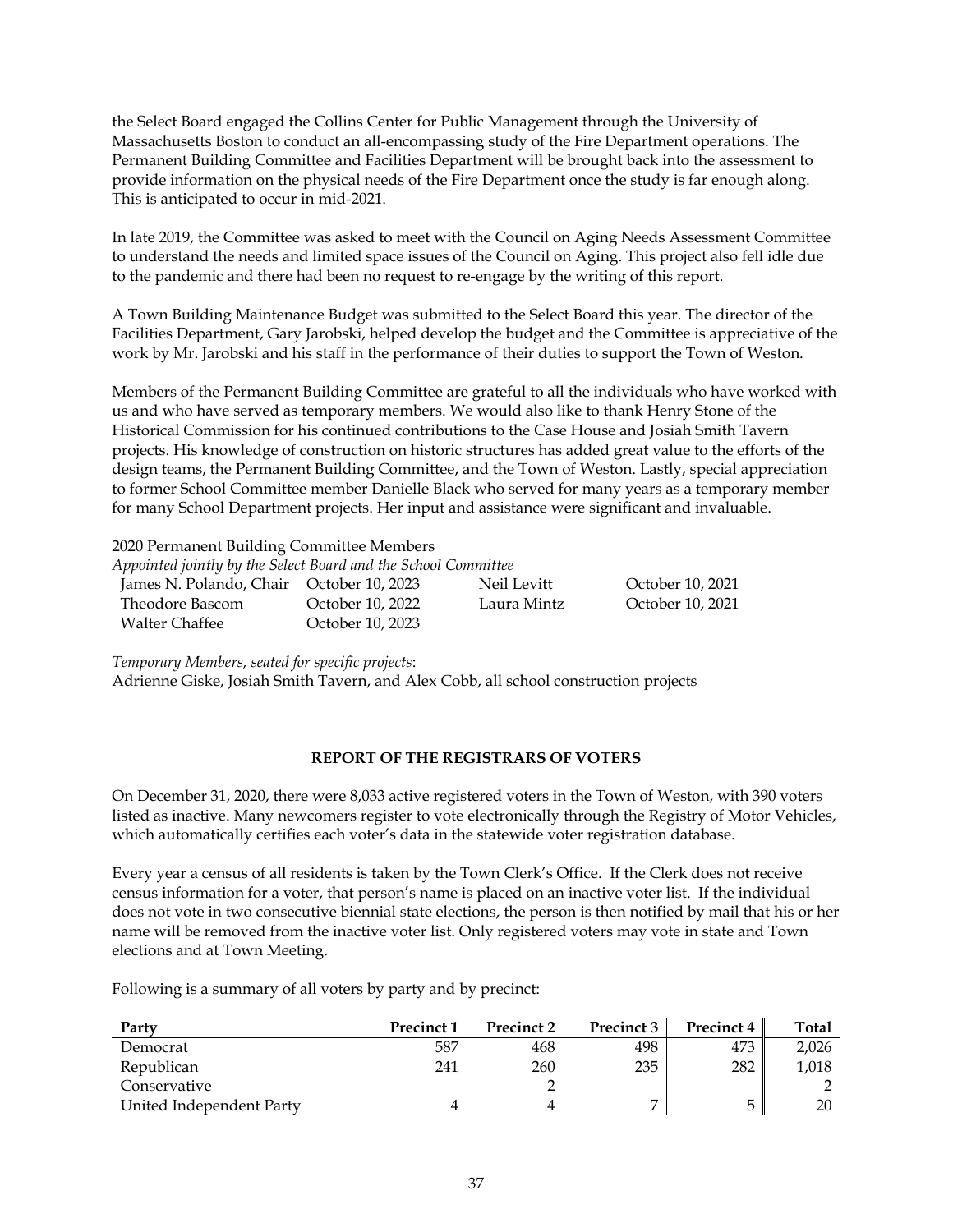| Party                      | Precinct 1 | Precinct 2 | Precinct 3 | Precinct 4 | Total |
|----------------------------|------------|------------|------------|------------|-------|
| Libertarian                | 3          |            |            | З          | 13    |
| Green Rainbow              |            |            | 4          |            |       |
| Green Party USA            |            |            |            |            |       |
| American Independent Party |            |            | 3          |            |       |
| Mass. Independent Party    | 4          |            |            |            |       |
| America First Party        |            |            |            |            |       |
| Interdependent 3rd Party   | 3          | 3          |            |            |       |
| Pizza Party                |            |            |            |            |       |
| Unenrolled                 | 1,264      | 1,217      | 1,142      | 1,305      | 4,928 |
| <b>Total Active Voters</b> | 2,106      | 1,963      | 1,892      | 2,072      | 8,033 |
| <b>Inactive Voters</b>     | 101        | 105        | 83         | 101        | 390   |

2020 Registrars of Voters *Appointed by the Select Board* Jacqueline Haas, Democrat 2022 Vacant, Republican 2021 Nathalie D. Thompson, Democrat 2023

### **REPORT OF THE SUSTAINABILITY COMMITTEE**

The Sustainability Committee has had an extremely busy and productive 2020, despite the challenges presented by the pandemic. The fact that this year was a very successful one for sustainability in Weston is in appreciation to fruitful collaborations with many Town staff, in particular with (but not limited to) Town Manager Leon Gaumond and his office, and the Facilities Department headed by Gary Jarobski.

Our core activities for the year are outlined as follows.

#### Weston Ahead

Early in the year, Weston was awarded a \$100,000 Municipal Vulnerability Preparedness (MVP) Action Grant to complete a climate action and resilience plan, following a grant application prepared by the Sustainability Committee, the Town Manager, and his office. The proposed plan will build on Weston's work during the planning grant phase in late 2019, which resulted in Weston's becoming an "MVP Town," and is focused on assessing the Town's vulnerabilities in the face of climate change.



ESTON A Creating our Sustainable Future

The development of the plan is a 13-month project aimed at guiding Weston through its

next steps in sustainability planning, for which Kim Lundgren Associates was hired after a request for proposal process and evaluation of several competing proposals. In a thoughtful process, involving much stakeholder engagement and opportunities for resident input, the name of the plan was chosen to be Weston Ahead and the work continues of prioritizing and setting short- and long-term goals for specific strategies to improve the environment, health, and resilience for all of Weston.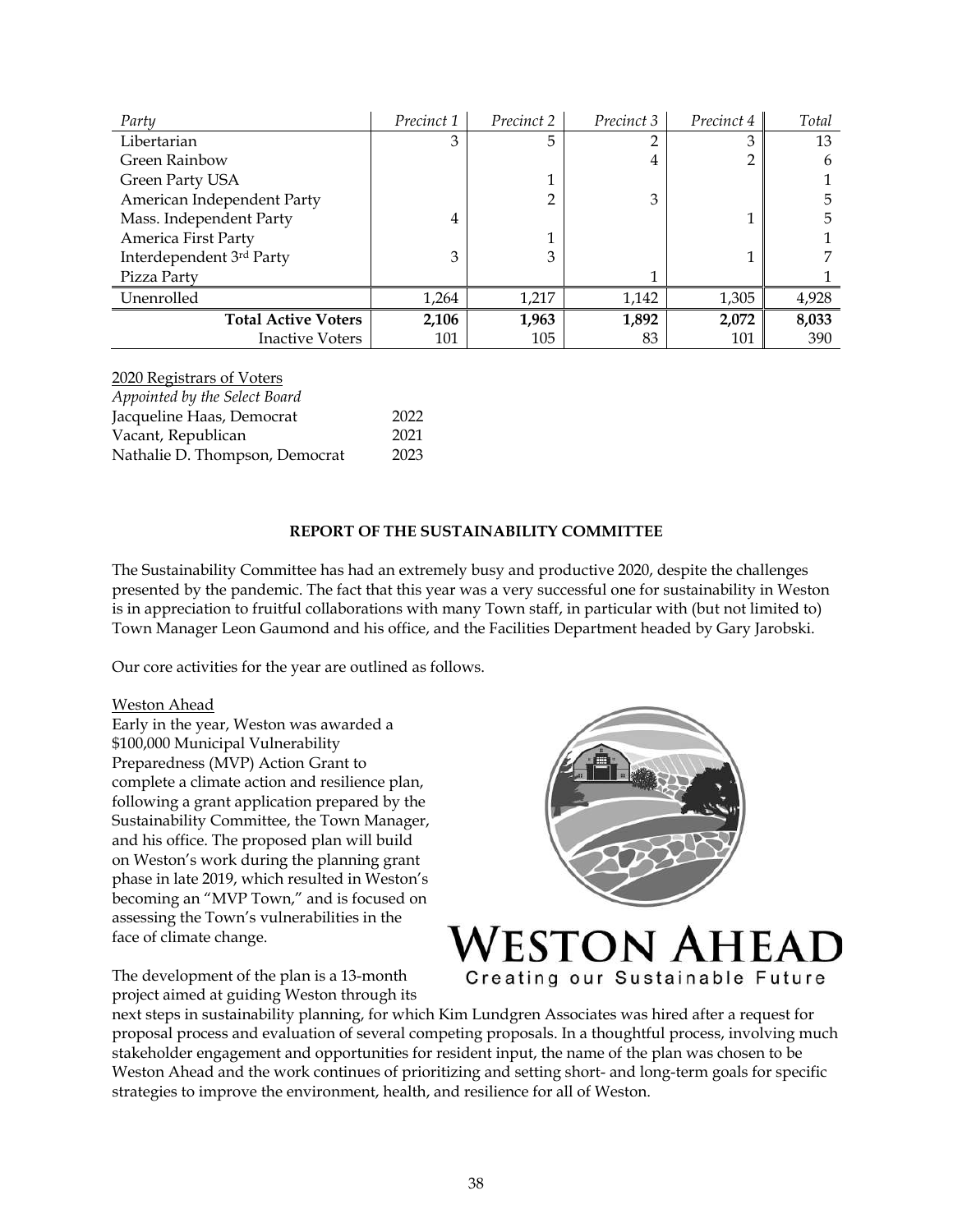#### Green Communities Participation

The Sustainability Committee has been working with the Facilities Department to re-energize Weston's participation in the state's Green Communities program. In the summer and fall of 2019, the Facilities Department coordinated a comprehensive, professional lighting audit, which led to a set of feasible, efficient, and realistic set of LED and other lighting upgrade projects summarized in Weston's first Green Communities grant application since 2014, submitted in March 2020. In August, Weston learned we were awarded a grant of \$199,999, and the implementation work is underway. The Facilities Department is hopeful for the work to be concluded in early 2021, and the completed improvements are projected to reduce the town's energy use by approximately 1 percent, which translates to savings of \$50,000 in annual electricity costs.

## Field School Solar Photovoltaic Array Update

In January, a 20-year power purchase agreement was signed with Solect Energy and an application to Massachusetts's Solar Massachusetts Renewable Target (SMART) program was submitted. The SMART program is a state funding mechanism for distributed solar arrays. It is structured to have a declining block rate structure, translating into a better incentive the sooner a town enrolls. Despite some delay, Weston secured a favorable contract rate, estimated to yield substantial savings on the yearly electric bill, totaling \$598,000 over 20 years. The interconnection process was completed this winter by Eversource and on December 15<sup>th</sup> the installation was officially activated. Utilizing this renewable source of electricity is projected to reduce Weston's carbon footprint by 5,100 tons of carbon dioxide over 20 years.

### Community Choice Aggregation turned Weston Power Choice

After Weston residents showed their near-unanimous support at the December 2019 Town Meeting and authorized the Town to pursue a Community Choice Aggregation Program, a team composed of the

Town Manager, Purchasing Agent, and Financial Analyst Charles Young, Sustainability Committee members Katharina Wilkins and Chris Jylkka, and Debbie Slotpole of the Sustainable Weston Action Group invited two established, qualified brokers-- Peregrine Group and Good Energy--to present their companies' services and approaches. After careful consideration, including references and recommendations sought from



other towns, Peregrine Group was chosen as Weston's broker. As work progressed steadily on the aggregation plan, the official name of Weston's program was chosen to be Weston Power Choice. The Select Board reviewed the draft plan, and a public online presentation was given in June by the project team allowing members of the public to understand key features of the aggregation plan and ask questions. A public comment period followed, allowing easy access to the aggregation plan via westonpowerchoice.com as well as on the town's website. This comment period ended in July and the plans were reviewed by the state's Department of Energy Resources in August. The team continued to work on community outreach throughout the summer. The aggregation plan was approved by the Select Board and submitted to the state's Department of Public Utilities in October. After the Public Utilities Department reviews and approves the plan, Peregrine will issue a request for a proposal for a competitive electric supplier for the aggregation program. It is expected that the entire process will take somewhere between 18 and 24 months to complete.

#### Energy Analysis

In May 2019, the committee applied to the Massachusetts Area Planning Council (MAPC) for a technical assistance grant and was awarded \$3,000 to have the MAPC assist with a municipal energy use analysis in Weston. Beginning in summer 2020, work on the data analysis began with MAPC's support. Weston's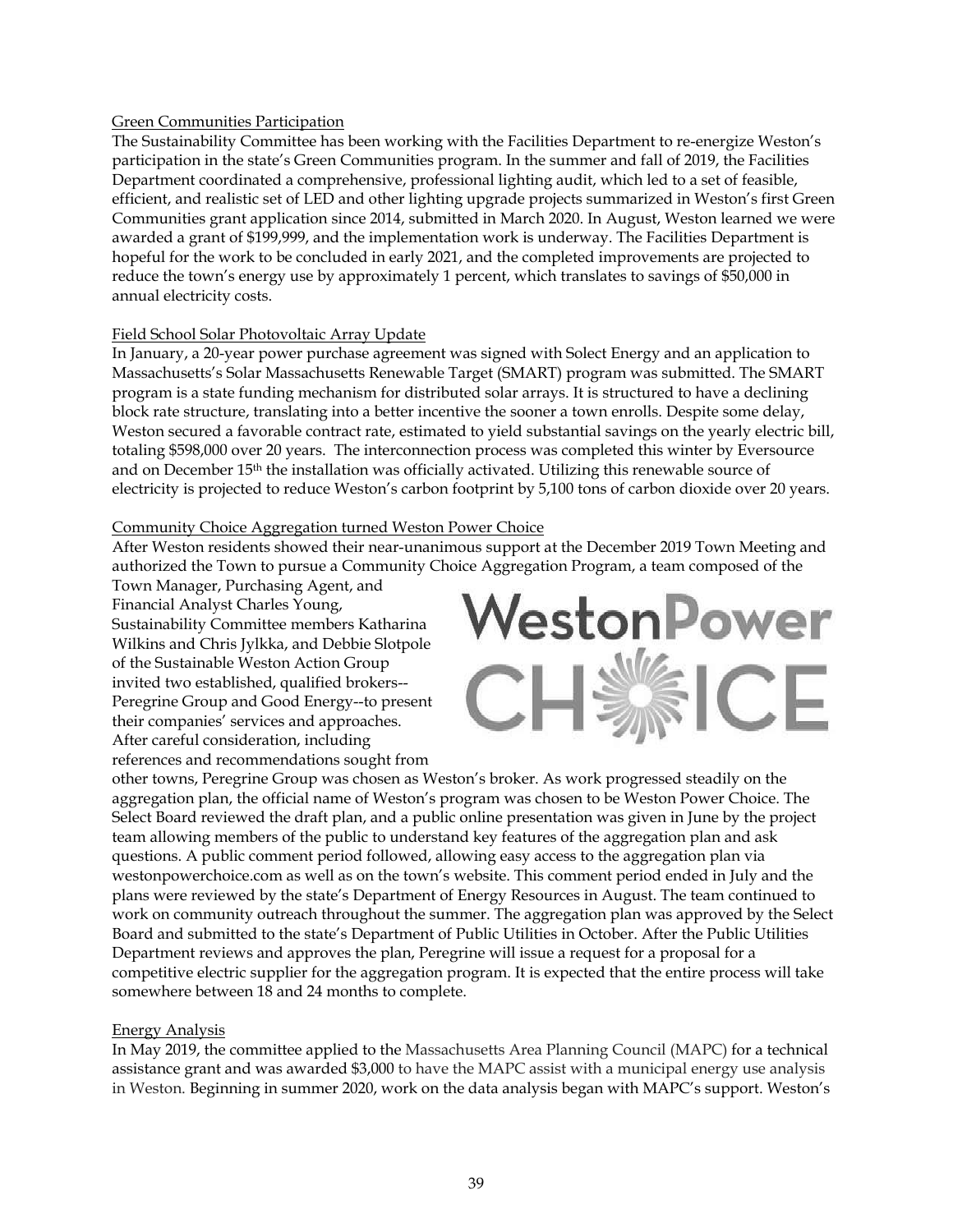team included Phoebe Beierle, Gary Jarobski, Katharina Wilkins, Leon Gaumond, and Charles Young, and several meetings were also attended by our Green Community coordinator, Neil Duffy.

The team continued to learn about our town's energy management and gather new ideas about how we could make better use of the annual Green Communities report, which is prepared reliably by Mr. Young. The Comprehensive Municipal Energy Use Analysis and Evaluation report is published on the Sustainability Committee's web page at Westonma.gov/Sustainability and will help inform our upcoming climate action planning as well as identify future grant opportunities through the Green Communities program.



# Other Collaborations

Besides the above-mentioned core projects, the Sustainability Committee has supported

several other initiatives brought to us by other boards or residents, including Weston High School students.

- David Ayer served and continues to serve as our liaison to the Pay-As-You-Throw Working Group, headed by Select Board Chair Laurie Bent
- After hearing a resident's presentation on the topic, the committee submitted a letter in support of the Public Lands Protection Act, also known as An Act Combating Climate Change by Preserving Open Space, to the Massachusetts House Committee on Ways and Means
- Members voiced our support for a "Meatless Mondays" initiative started by students at the High School by sending a letter of support to the School Committee
- The committee invited a presentation by the newly formed Weston Pollinator Alliance, whose work has already gathered much support and interest among residents as well as other boards and committees
- We supported Land's Sake's application for a MAPC Climate Resiliency Municipal Grant with a letter of support in the summer, after hearing their presentation to us on the matter
- The committee collaborated closely with the Town Manager's office on a job description for a newly-created sustainability coordinator staff position, both in preparation for the recommended fiscal year 2021 operating budget and after the budget was approved by the Annual Town Meeting

Throughout much of this year, while we all were sad to be missing opportunities to connect in person, we continued our efforts to strengthen our community engagement, via those channels that were available to us. The Public Information Officer Kara Fleming was filling this crucial role and kept residents informed on the town's website, e-newsletters supplied to subscribing residents, and the Town's social media accounts. To reach those who may be less technology-inclined, the committee also published several articles in the "Town Crier*,*" highlighting our work.

# Membership Updates

Incoming School Committee member Alyson Muzila replaced Rachel Stewart as Sustainability's liaison to the School Committee. The committee expresses its heartfelt gratitude to all members, present and past, for their service and hard work, and to the Town Manager's office, the Select Board, and all other town committees for their collaboration and support.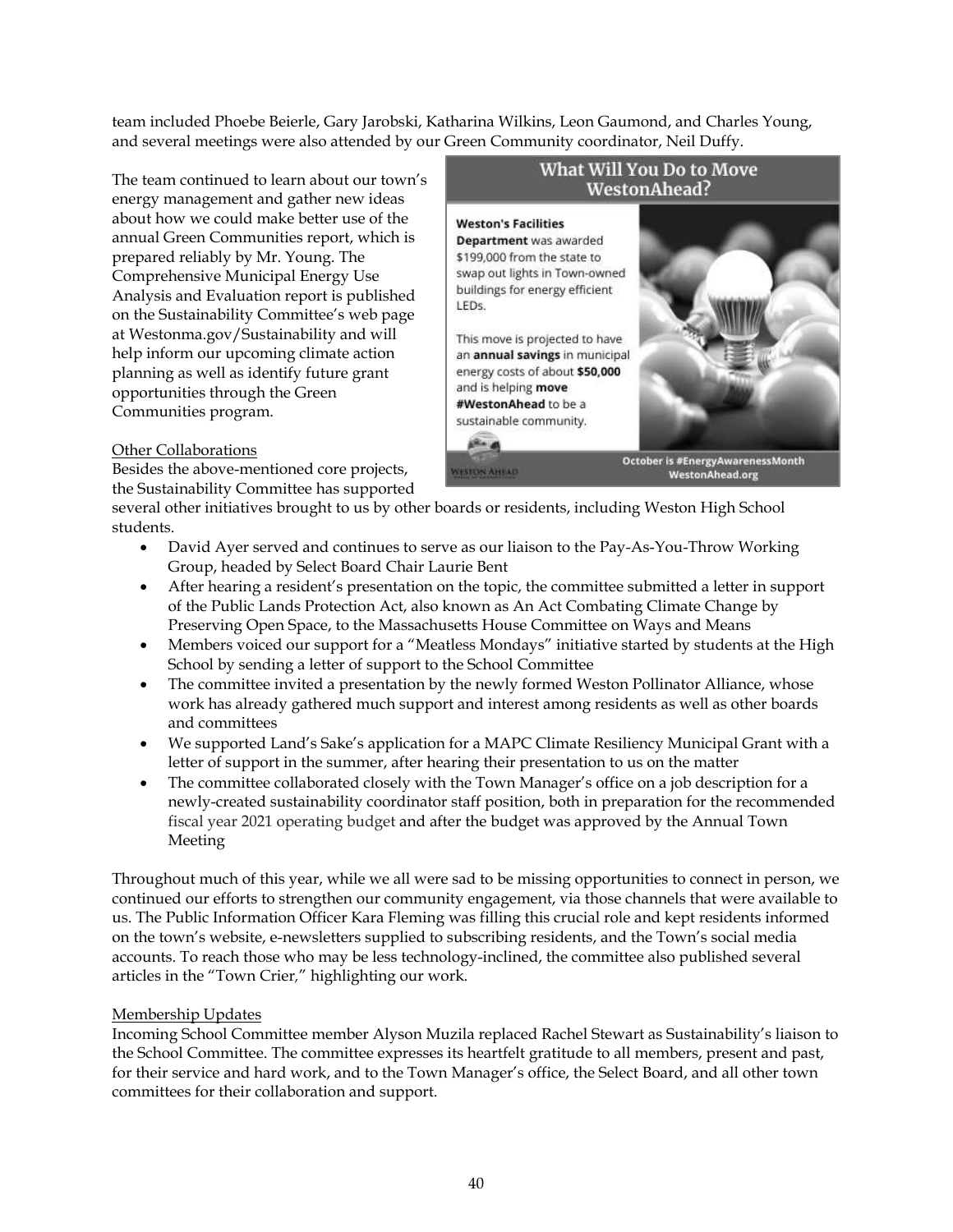In summary, the Sustainability Committee has met with and continued collaborations with several other town committees, groups, and departments; has connected with residents including students, and successfully secured \$199,999 in grant funding in 2020.

We are working in full swing to secure and implement additional opportunities for the town in 2021 and are looking forward to a new year of impactful projects, productive collaborations, and lots of positive change for all of Weston.

2020 Sustainability Committee Members *Appointed by the Select Board*

Katharina Wilkins, Chair, Select Board Representative, term expires 2021 David Ayer, at-large, term expires 2021 Christopher Jylkka, at-large, term expires 2022 Sandy Kendall, at-large, term expires 2023 Alyson Muzila, School Committee Representative Leslie Glynn, Planning Board Representative Phoebe Beierle, Permanent Building Committee Representative

#### **REPORT OF THE TOWN CLERK**

Births, marriages, and deaths recorded in the Town Clerk's Office of the Town of Weston for the year 2020:

Number of births - 84 Number of marriages - 36 Number of deaths - 123 Weston Residents - 104 Non-Residents - 19 The population of the Town of Weston (2020 census): 11,283

The following detailed report of births, marriages, and deaths recorded during 2020 is printed to bring to the attention of interested persons the facts which appear on the official records of the Town Clerk. Please check the names and other data for errors, and notify the Town Clerk's Office.

### **MARRIAGES RECORDED IN WESTON IN 2020**

#### **January**

No recorded marriages

#### **February**

| 1st              | Allison Kelly Peters and Jeffrey Matthew Jones, both of Weston, Mass. |
|------------------|-----------------------------------------------------------------------|
| 15 <sup>th</sup> | Emily Loughry Mullin and Trenten Davies Lynch, both of Weston, Mass.  |
|                  |                                                                       |

## **March**

| <b>9th</b>       | Narumol Palosilp and Kamon Phosakhar, both of Watertown, Mass      |
|------------------|--------------------------------------------------------------------|
| 14 <sup>th</sup> | Mary-Jane Burke and Paul L. Donahue, both of Weston, Mass.         |
| 20 <sup>th</sup> | Michele Lynn Grzenda and Joshua Trevor Matt, both of Newton, Mass. |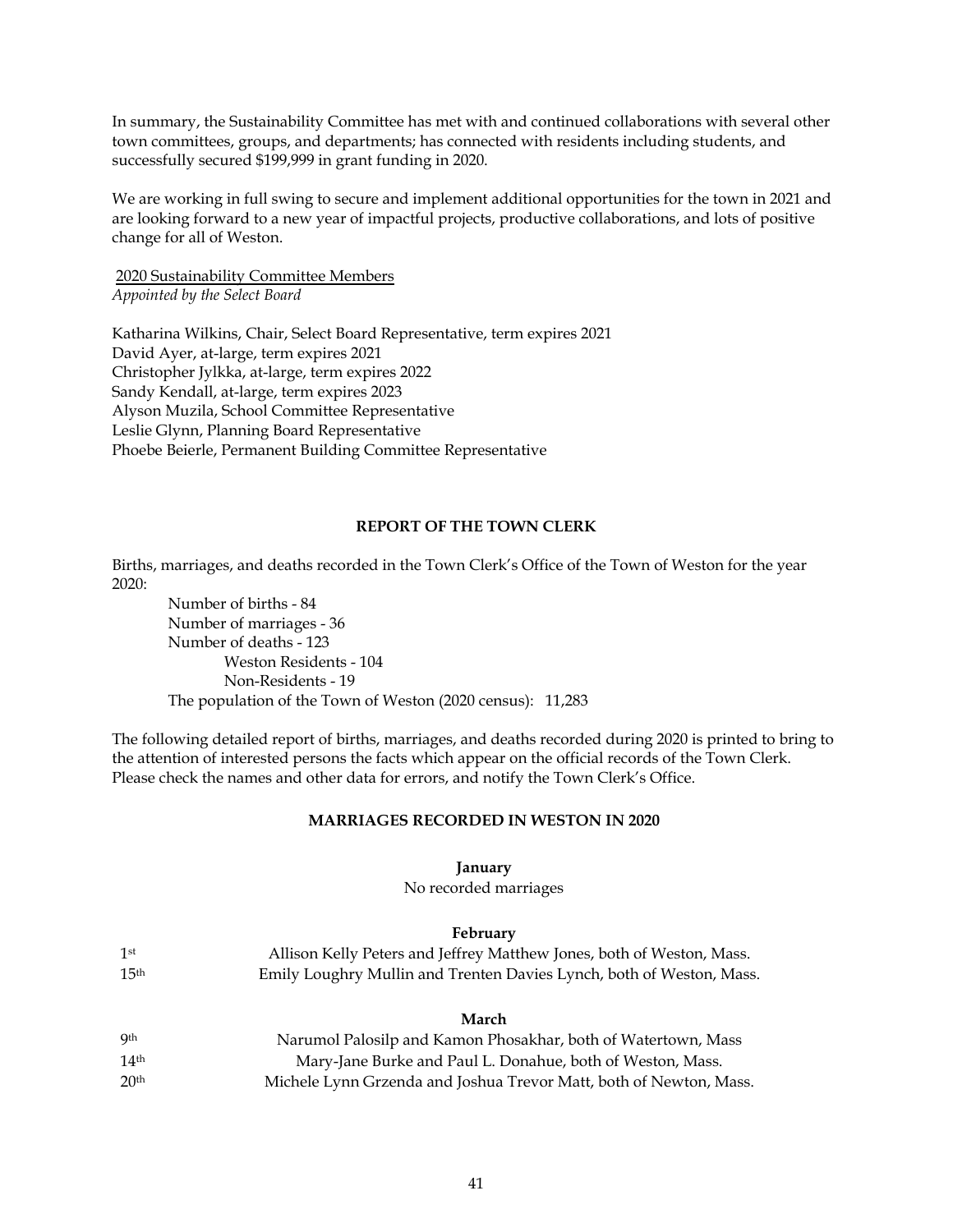## **April**

# No recorded marriages

# **May**

# No recorded marriages

**June**

|                  | Tunc                                                                                         |
|------------------|----------------------------------------------------------------------------------------------|
| 20 <sup>th</sup> | Kathryn Ann Kuchefski and Kyle Joseph Cousin, both of Weston, Mass.                          |
|                  | July                                                                                         |
| 3rd              | Anne Fielding Davey of New York, N.Y. and Stefan A. Lysak of Weston, Mass.                   |
| 25 <sup>th</sup> | Caroline Elizabeth Riedel and Cody Lee Smith, both of Westford, Mass.                        |
| 25 <sup>th</sup> | Jennifer Eve Sacks and Welles Edward Sutton Vydra, both of Boston, Mass.                     |
|                  | August                                                                                       |
| 1 <sup>st</sup>  | Kristine Marie Peters and Derek Mitchell Gaul, both of Concord, Mass.                        |
| 1 <sup>st</sup>  | Rebecca Lee Jesurum and Michael Johnson Spoeri, both of Madison, Wis.                        |
| 7 <sup>th</sup>  | Nancy Ann Monaghan and Thomas Hamre Larsen, both of Weston Mass.                             |
| 14 <sup>th</sup> | Martha Faith Allen and Alexander Lawrence Biehl, both of Long Island City, N.Y.              |
| 21 <sup>st</sup> | Victoria Kathryn Robson of Weston, Mass. and Alexander Joseph Bradford of Brookline, Mass.   |
| 22 <sup>nd</sup> | Christina Elizabeth M. Kallupurakal and Jose Kalapura James, both of Rochester, Minn.        |
| 22 <sub>nd</sub> | Mariah E. Duncan and Charles A. Young, both of Boston, Mass.                                 |
| 30 <sup>th</sup> | Nicole Alexa Kraus of Boston, Mass. and Jonathan Michael Struhl of New York, N.Y.            |
|                  | September                                                                                    |
| 3rd              | Jessica Loren Budz and Hayden Cox, both of Portland, Maine                                   |
| 3rd              | Jessica Leigh Ehrens of New York, N.Y. and Daniel Rome Bendetson of Boston, Mass.            |
| 5 <sup>th</sup>  | Lauren Randolph Foote of Boston, Mass. and Jonathan Scott Levine of Huntington, N.Y.         |
| 5 <sup>th</sup>  | Anne Elizabeth Charlip of Boston, Mass. and Gregory Finnegan Nugent of Providence, R.I.      |
| 6 <sup>th</sup>  | Lucy Alejandra Bermudez of Lima, Peru and Ian Joseph Stearns of Concord, Mass.               |
| 6 <sup>th</sup>  | Madeleine Claire Laupheimer of Boston, Mass. and Jonathan Joseph Turner of Philadelphia, Pa. |
| 12 <sup>th</sup> | Maiah Alyse Johnson of Boston, Mass, and Andrew Nathan Dunn of D.C.                          |

| $L^{\text{m}}$   | Malah Alyse Johnson of Doston, Mass. and Andrew Nathan Dunn of D.C.                    |
|------------------|----------------------------------------------------------------------------------------|
| 12 <sup>th</sup> | Alexandra Virginia Richlen and Nelson William Dillaway, both of Boston, Mass.          |
| 18 <sup>th</sup> | Christina Elena Ryan of Boston, Mass. and Joseph Christopher Capone of Stoneham, Mass. |
| 19 <sup>th</sup> | Victoria Adams Kinnealey of Newton, Mass. and Mathieu Garavaglia of Borgomanero, Italy |
| 19 <sup>th</sup> | Hannah Sullivan Chory and Graham Hochschartner Boyd, both of Boston, Mass.             |

#### **October**

| 3rd              | Kathleen Mary Campanella of Weston, Mass. and Roger Mario Marino of Naples, Fla.   |
|------------------|------------------------------------------------------------------------------------|
| 7th              | Yanyi Jiang of Weston, Mass and Alexander Ramirez of Randolph, Mass.               |
| 11 <sup>th</sup> | Jessica Pauline Crew and Spencer Metzger Honeyman, both of Boston, Mass.           |
| 17 <sup>th</sup> | Manon Elisabeth von Csiky-Sessoms and Ryan Steven Innarelli, both of Boston, Mass. |

### **November**

27<sup>th</sup> Kimberly Ann Granfield and Joseph Donald Segal, both of Marlborough, Mass.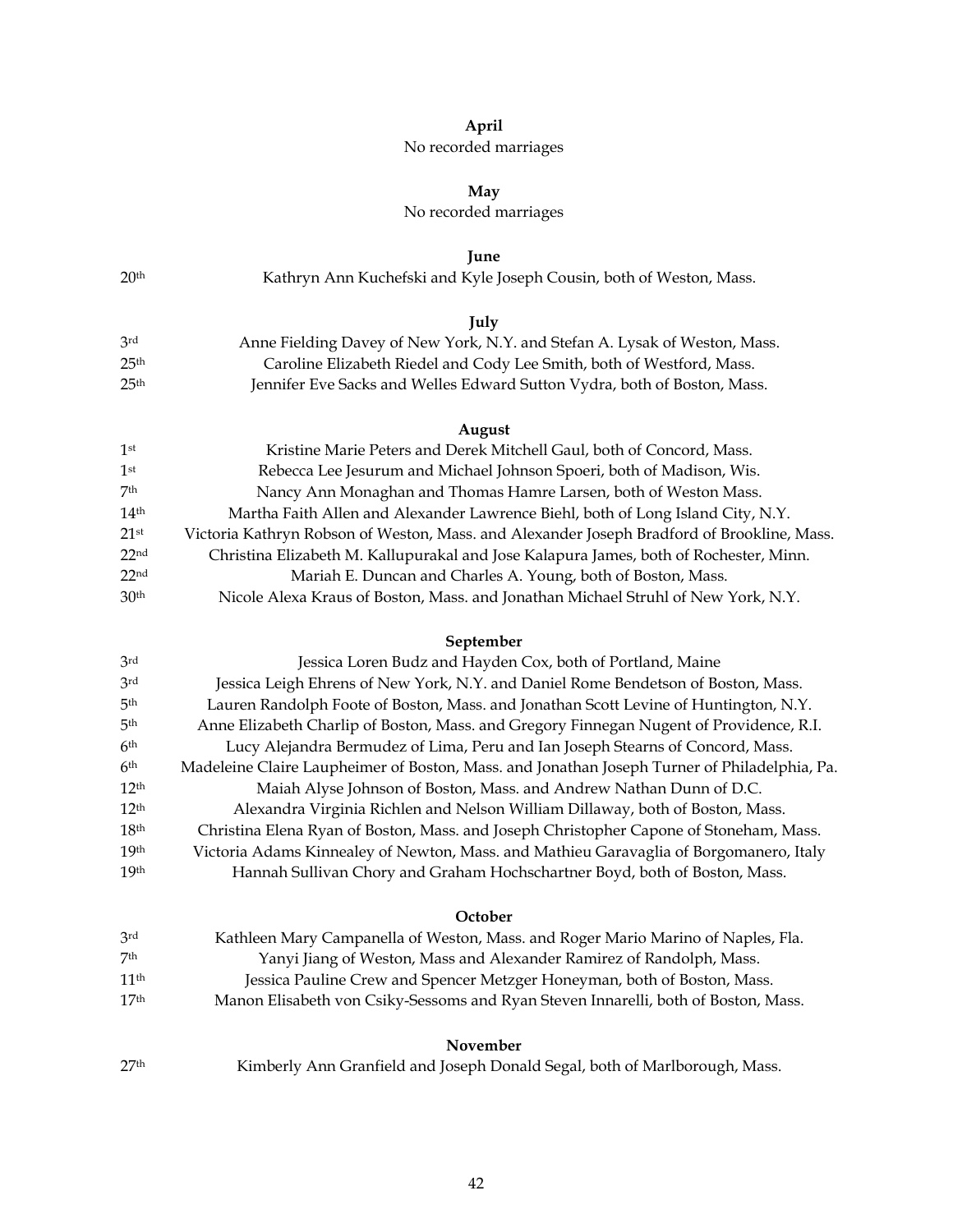# **December**

| 4th  | Francisca Iracema De Oliveira and Paulo Sergio Schulz, both of Weston, Mass. |
|------|------------------------------------------------------------------------------|
| 31st | Yevgeniya Yurivna Raleigh and William Francis Mulroy, both of Weston, Mass.  |

# **DEATHS RECORDED IN WESTON IN 2020**

# **January**

| Date             | Name                           | <b>Place of Birth</b> | Age |
|------------------|--------------------------------|-----------------------|-----|
| 5 <sup>th</sup>  | Paynter, Elizabeth Storer      | Massachusetts         | 90  |
| 8 <sup>th</sup>  | Thomas, Sheila                 | Massachusetts         | 96  |
| 16 <sup>th</sup> | Bennett, Devon A.              | Jamaica               | 62  |
| 18 <sup>th</sup> | Gagliardi, Laura Ann           | Massachusetts         | 50  |
| 21 <sup>st</sup> | Iacovino, Noreen A.            | Massachusetts         | 92  |
| 23rd             | Jacques, Marjorie Mae          | Massachusetts         | 86  |
| 28 <sup>th</sup> | Bounds, Allen E.               | New Mexico            | 89  |
| 28 <sup>th</sup> | Lunderville, Agnes E.          | Massachusetts         | 88  |
| 29 <sup>th</sup> | Chaplain, Sylvia Harriet       | Massachusetts         | 94  |
| 29 <sup>th</sup> | Luchetti, George James         | Massachusetts         | 91  |
|                  | February                       |                       |     |
| 2 <sup>nd</sup>  | Hochberger, Elizabeth R.       | New York              | 59  |
| 3 <sup>rd</sup>  | Aliapoulios, Menelaos A.       | New Hampshire         | 89  |
| 11 <sup>th</sup> | Gahtan, Robert Ruben           | France                | 86  |
| 13 <sup>th</sup> | Brown, Henry Thomas            | Ohio                  | 87  |
| 13 <sup>th</sup> | Cronin, Thomas J.              | Massachusetts         | 84  |
| 15 <sup>th</sup> | Bonica, Genoveva               | Argentina             | 92  |
| 19 <sup>th</sup> | Tomkinson, Diana L.            | Hawaii                | 60  |
| 20 <sup>th</sup> | Raffo, Laura                   | Italy                 | 90  |
| 24 <sup>th</sup> | Giampapa, Thomas S.            | Massachusetts         | 77  |
| 27 <sup>th</sup> | Matthews, Audrey Loise         | Massachusetts         | 79  |
|                  | March                          |                       |     |
| 2 <sub>nd</sub>  | Warren, Rita Joy               | California            | 79  |
| 2 <sub>nd</sub>  | Weymouth, Douglas P.           | California            | 68  |
| 4 <sup>th</sup>  | Gotschlich, Anna-Lisa          | Thailand              | 83  |
| 6 <sup>th</sup>  | Siek, Patricia Stivers         | New York              | 89  |
| 10 <sup>th</sup> | McKearney, Suzette B.          | Illinois              | 92  |
| 11 <sup>th</sup> | Abraham, Nicholas P.           | Massachusetts         | 45  |
| 18 <sup>th</sup> | Hariri, Ezzat K.               | Iran                  | 93  |
| 24 <sup>th</sup> | Moore, Katherine A.            | Massachusetts         | 84  |
| 27 <sup>th</sup> | Connolly, Nancy                | Massachusetts         | 72  |
| 27 <sup>th</sup> | Damon, Jeffery                 | Connecticut           | 42  |
|                  | April                          |                       |     |
| 2 <sub>nd</sub>  | Greenberg, Barbara L.          | Massachusetts         | 87  |
| 2 <sub>nd</sub>  | Reiss, Shirley Jean Richardson | Massachusetts         | 86  |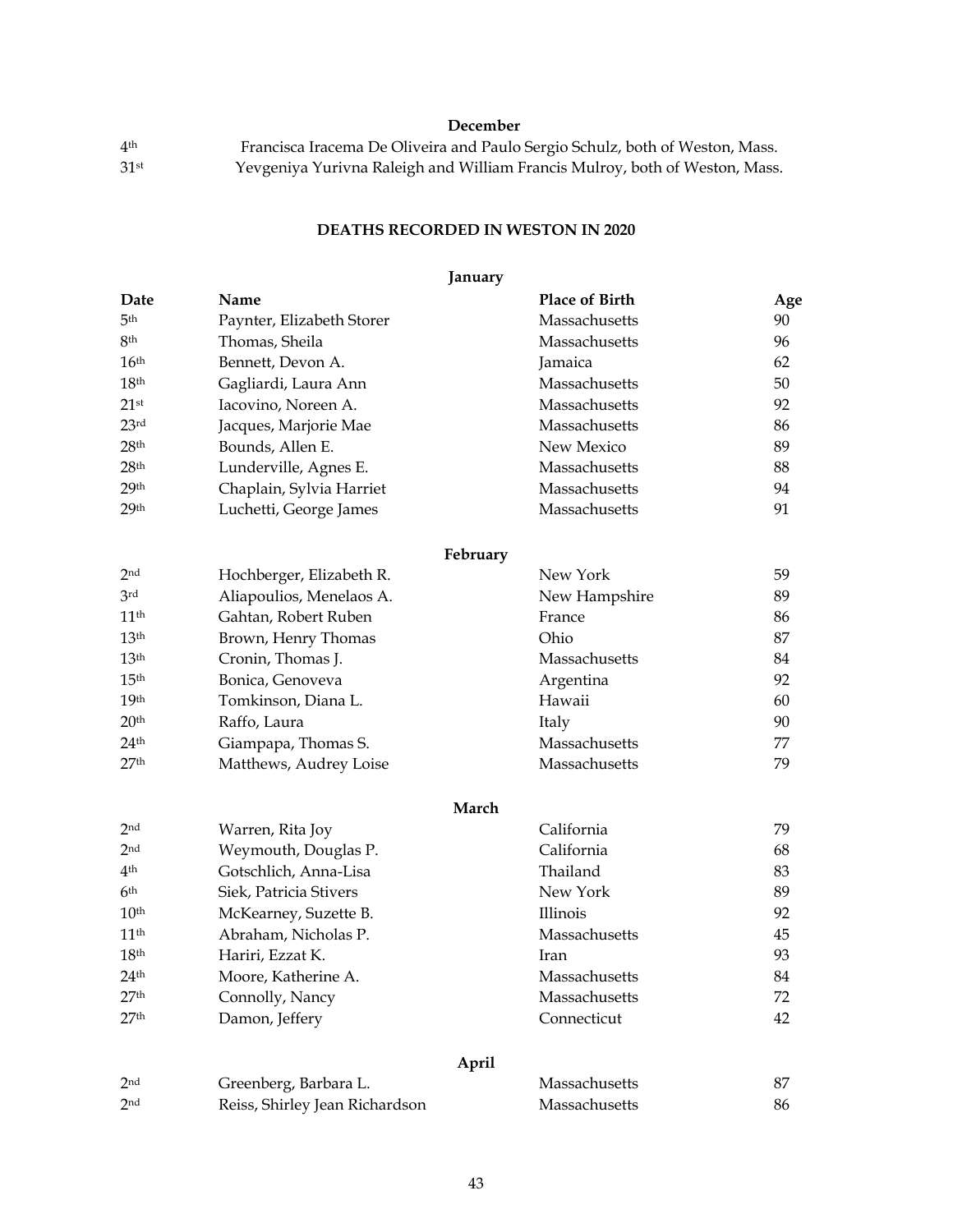| 3rd              | Schlossman, Anne            | New York      | 97  |
|------------------|-----------------------------|---------------|-----|
| 4 <sup>th</sup>  | Wolf, Jane Roberts          | New York      | 99  |
| 4 <sup>th</sup>  | Crum, Susan W.              | Massachusetts | 63  |
| 7 <sup>th</sup>  | Lucchetti, Pasqualina       | Italy         | 90  |
| <b>9th</b>       | Lowe, James E.              | Connecticut   | 74  |
| 10 <sup>th</sup> | Coppelman Schneider, Ina M. | Massachusetts | 89  |
| 13 <sup>th</sup> | Twarog, Bettina D.          | New York      | 80  |
| 15 <sup>th</sup> | Hagberg, John George        | Massachusetts | 82  |
| 15 <sup>th</sup> | Douglas, Berenice M.        | Massachusetts | 95  |
| 15 <sup>th</sup> | Melone, Barbara Adler       | Massachusetts | 92  |
| 15 <sup>th</sup> | Sargent, John Edmond        | Massachusetts | 68  |
| 16 <sup>th</sup> | Parello, Landa M.           | Massachusetts | 93  |
| 19 <sup>th</sup> | Landry, Janet Fay           | Massachusetts | 86  |
| 20 <sup>th</sup> | Whitmore, Bruce W.          | Massachusetts | 82  |
| 22 <sub>nd</sub> | McDonald, Marguerite        | Canada        | 83  |
| 22 <sub>nd</sub> | Starr, Sherman Harold       | Massachusetts | 94  |
| 23 <sup>rd</sup> | Kruy, Charlotte M.          | Hungary       | 85  |
| 23 <sup>rd</sup> | Farrar, Ross William        | Ohio          | 82  |
| 24 <sup>th</sup> | Jakras Oghlo, Anazik        | Turkey        | 86  |
| 24 <sup>th</sup> | Salvo, Angelina R.          | Massachusetts | 92  |
| 24 <sup>th</sup> | Prescott, Sandra            | New York      | 83  |
| 25 <sup>th</sup> | Lukitsh, Mary Margaret      | Pennsylvania  | 91  |
| 25 <sup>th</sup> | Mardell, Carol D.           | Illinois      | 84  |
| 25 <sup>th</sup> | Esposito, Marie T.          | Massachusetts | 90  |
| 26 <sup>th</sup> | Wilck, Claude A.            | Argentina     | 94  |
| 27 <sup>th</sup> | Farrow, Helen Patricia      | Massachusetts | 86  |
| 28 <sup>th</sup> | Chamberlain, Helen L.       | Massachusetts | 91  |
| 29 <sup>th</sup> | Ross, Audrey Claire         | Massachusetts | 89  |
| 30th             | Golub, Ruth Bronstein       | Massachusetts | 96  |
|                  | May                         |               |     |
| 1 <sup>st</sup>  | Temkin, Robert H.           | Massachusetts | 76  |
| 3rd              | Goldstein, Irving           | Massachusetts | 99  |
| 4 <sup>th</sup>  | Sweeney, Alice P.           | Massachusetts | 91  |
| 6 <sup>th</sup>  | Roy, Lois W.                | Maine         | 103 |
| 6 <sup>th</sup>  | Quan, Lock John             | China         | 96  |
| 8th              | Park, Chan Jin              | South Korea   | 66  |
| <b>9th</b>       | Brown, Patricia             | Massachusetts | 79  |
| 13 <sup>th</sup> | Prince, Emily Taliaferro    | Virginia      | 58  |
| 14 <sup>th</sup> | Percher, Marvin J.          | New York      | 94  |
| 16 <sup>th</sup> | Gumbakis, Luz Angelica      | Peru          | 85  |
| 18 <sup>th</sup> | Alvord, Phyllis             | Massachusetts | 92  |
| 29 <sup>th</sup> | Trebino, Theresa            | Massachusetts | 98  |
|                  | June                        |               |     |
| 6 <sup>th</sup>  | Koob, Ortrud I.             | Germany       | 88  |
| 8th              | Nichols, Elizabeth Dunn     | Massachusetts | 80  |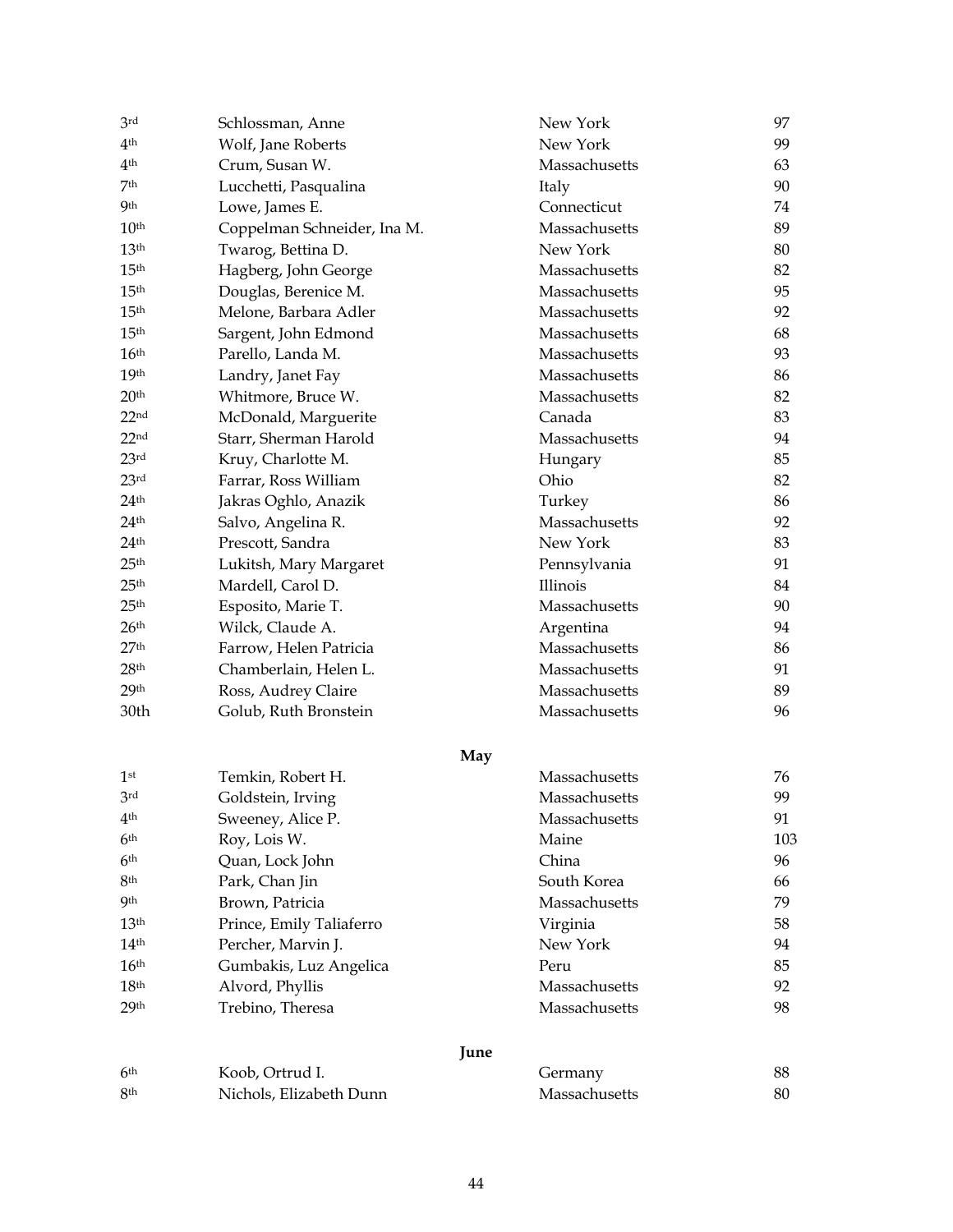| 13 <sup>th</sup>                     | Daly, Julian                                 | New York                       | 90       |
|--------------------------------------|----------------------------------------------|--------------------------------|----------|
| 13 <sup>th</sup>                     | Solakian, Barbara Haroian                    | Massachusetts                  | 81       |
| 15 <sup>th</sup>                     | Wentworth, Ralph Ludemann                    | Missouri                       | 98       |
| 18 <sup>th</sup>                     | Nemrow, Rhoda                                | Massachusetts                  | 92       |
| 14 <sup>th</sup>                     | Travers, David                               | Massachusetts                  | 85       |
| 22 <sub>nd</sub>                     | Mandile, John J.                             | Massachusetts                  | 94       |
|                                      |                                              |                                |          |
|                                      | July                                         |                                |          |
| 2 <sub>nd</sub>                      | Goos, Charlotte K.                           | Massachusetts                  | 93       |
| 14 <sup>th</sup>                     | Oliver, William Parker                       | Pennsylvania                   | 79       |
| 20 <sup>th</sup>                     | Punjabi, Rupwanti                            | India                          | 88       |
| 20 <sup>th</sup>                     | Hutcheson, Martha S.                         | Massachusetts                  | 98       |
| 20 <sup>th</sup>                     | Foley, Peter E.                              | Massachusetts                  | 59       |
| 30 <sup>th</sup>                     | Deblois, Robert E.                           | Rhode Island                   | 86       |
|                                      | August                                       |                                |          |
| 2 <sub>nd</sub>                      | LaTucky, Gregory                             | New York                       | 78       |
| 18 <sup>th</sup>                     | Simeone, Salvatore Benjamin                  | Massachusetts                  | 97       |
| 29 <sup>th</sup>                     | Ranan, Rita F.                               | New York                       | 96       |
|                                      |                                              |                                |          |
|                                      | September                                    |                                |          |
| 2 <sub>nd</sub>                      | Buttolph, Audreey J.                         | New York                       | 92       |
| 6 <sup>th</sup><br><b>9</b> th       | Mccue, Anna M.                               | Massachusetts                  | 91       |
| <b>9</b> th                          | Torf, Lois Beurman                           | Massachusetts<br>Massachusetts | 93       |
| 10 <sup>th</sup>                     | Brasco, Carmela C.                           | New York                       | 93<br>89 |
|                                      | Costello, Ora Ann                            | Massachusetts                  |          |
| 11 <sup>th</sup><br>14 <sup>th</sup> | Costello, John Walter<br>Swain, Charles Root | New York                       | 93<br>79 |
| 15 <sup>th</sup>                     |                                              | Massachusetts                  | 90       |
| $21$ <sup>st</sup>                   | Reny, Elizabeth S.                           | Maine                          | 98       |
| 29 <sup>th</sup>                     | Goos, Julius James<br>Berg, Muriel           | New York                       | 96       |
| 29 <sup>th</sup>                     | Cinelli, Susan                               | Massachusetts                  | 100      |
|                                      |                                              |                                |          |
|                                      | October                                      |                                |          |
| 2 <sub>nd</sub>                      | Lipson, Manuel J.                            | Massachusetts                  | 83       |
| 13 <sup>th</sup>                     | Potts, Mary Lister                           | Egypt                          | 95       |
| 18 <sup>th</sup>                     | Limpiris, James J.                           | Greece                         | 87       |
| 20 <sup>th</sup>                     | Volman, Carole Edith                         | Massachusetts                  | 80       |
| 25 <sup>th</sup>                     | Ver Planck, Mary Ann                         | District of Columbia           | 88       |
| 28 <sup>th</sup>                     | Evans, Kathryn A.                            | Massachusetts                  | 70       |
| 28 <sup>th</sup>                     | Hernandez, Mathias Javier Striar             | Massachusetts                  | 18       |
| 31 <sup>st</sup>                     | Baghdady, Virginia Rose                      | Connecticut                    | 90       |
|                                      | November                                     |                                |          |
| 1 <sup>st</sup>                      | Skehan, James W.                             | Maine                          | 97       |
| 4 <sup>th</sup>                      | Currid, Frances Marie                        | New York                       | 83       |
| 5 <sup>th</sup>                      | Basmajian Sr., Vasken                        | Syria                          | 78       |
|                                      |                                              |                                |          |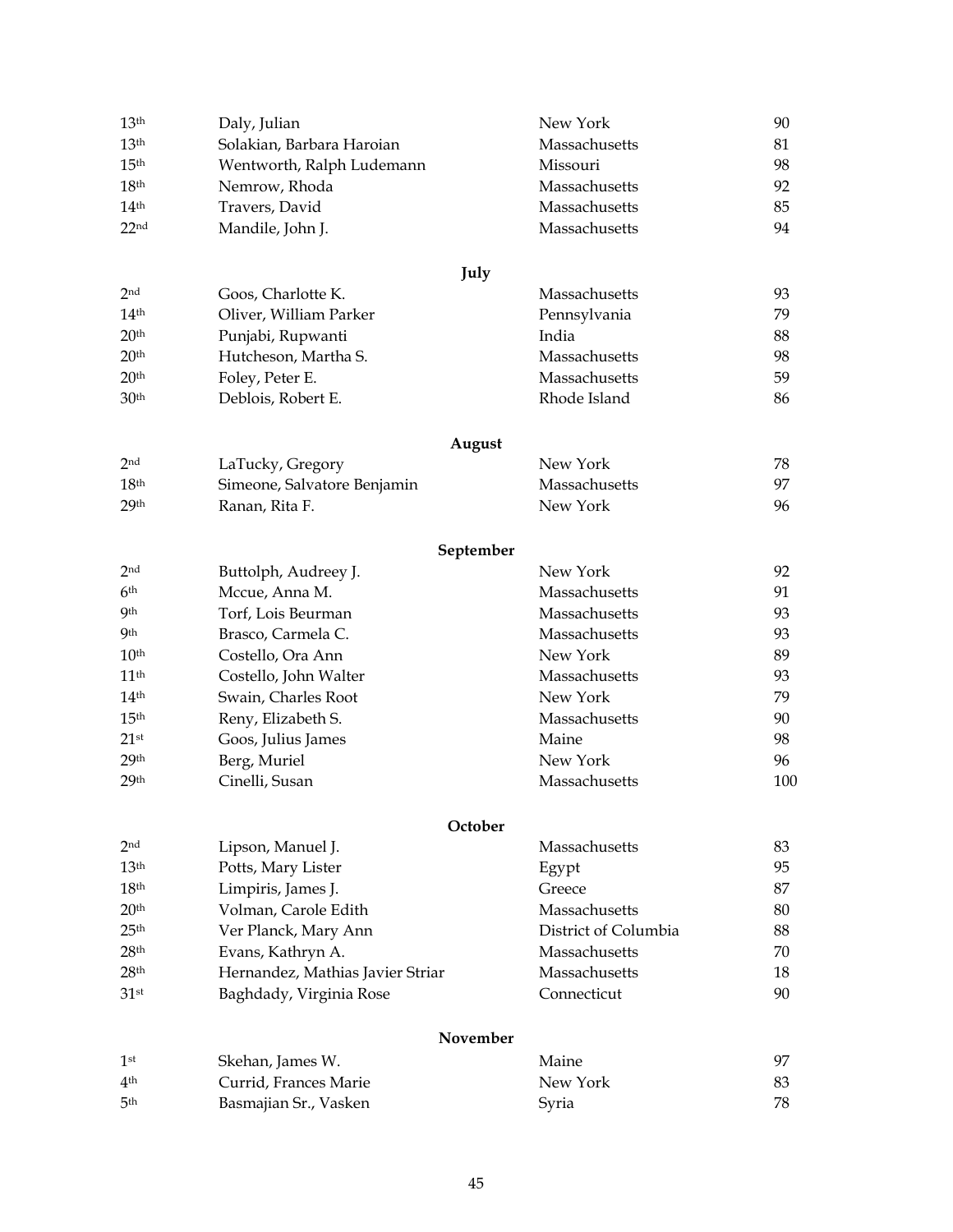| 14 <sup>th</sup> | O'Leary Jr., Thomas J.   | Massachusetts | 75 |
|------------------|--------------------------|---------------|----|
| 18 <sup>th</sup> | Bhatia, Raj              | India         | 86 |
| 21st             | Devine, Ann L.           | Connecticut   | 87 |
|                  |                          |               |    |
|                  | December                 |               |    |
| 2nd              | Staples, Dale            | New Jersey    | 80 |
| 3rd              | Grant, Barbara           | New Jersey    | 95 |
| 7 <sup>th</sup>  | Morello, Marie A.        | Massachusetts | 86 |
| 10 <sup>th</sup> | Grant, Cornelia          | California    | 86 |
| 15 <sup>th</sup> | Pollock, Anna Melone     | Massachusetts | 82 |
| 18 <sup>th</sup> | Barry, William A.        | Massachusetts | 90 |
| 19 <sup>th</sup> | McElligott, James Thomas | Massachusetts | 77 |
| 28 <sup>th</sup> | Bush IV, Samuel Dacre    | Massachusetts | 66 |

#### **LICENSE REPORT - DOGS**

| <b>Number</b>          | Type                          | Fee     | <b>Total</b> |
|------------------------|-------------------------------|---------|--------------|
| 43                     | Male/Female                   | \$25.00 | \$1,075.00   |
| 857                    | Spayed Females/Neutered Males | 15.00   | 12,855.00    |
|                        |                               |         |              |
| waived due to COVID-19 | Late Fees                     | 25.00   |              |
|                        | <b>Total collected</b>        |         | \$13,930.00  |

# **REPORT OF THE TREE ADVISORY GROUP**

The Tree Advisory Group, commonly referred to as TAG, is charged with promoting community tree health, to ensure the long-term survival and annual care of public and private trees in Weston. Through education, stewardship, and support of municipal initiatives, TAG will aid Weston's tree infrastructure as it faces the pressures of climate change.

While the COVID-19 pandemic slowed some progress, TAG was able to further refine our new approach to goals and community collaboration for 2021 and beyond. The goals for 2021 are posted to the committee's web page at Westonma.gov/TAG. The following is a summary of this year's activities.

#### Arbor Day Tree Plantings

Continuing the Tree City USA tradition, Arbor Day trees were planted; however, they were not planted until the fall due to strict in-person gathering restrictions in April. Native species were chosen for site compatibility and their ability to benefit the local ecosystem. The selection included crabapple, hawthorn, witch hazel, willow, and red twig dogwood. Special appreciation to Jacquelyn Jackson, the new Parks and Cemeteries Supervisor, and her Public Works team for their planting and watering efforts.

#### Tree Stewardship: Case Estates Tree Preservation Project

The goal of this project is to improve and preserve two historic trees at the Case Estates. These trees are legacy orchard trees descended from the time when the Case Estates was a functioning orchard: 1) a

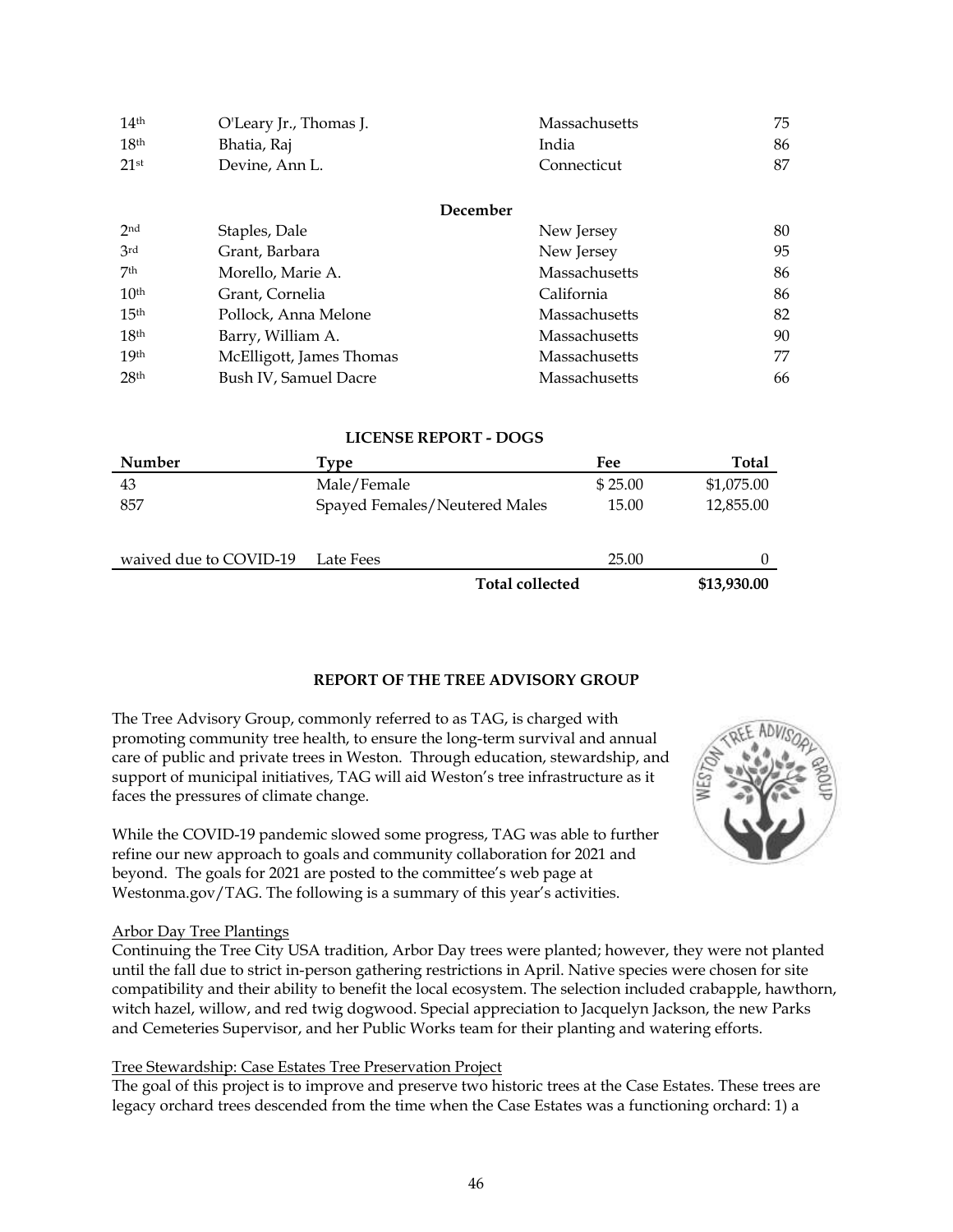Heritage Butternut Tree and 2) a persimmon tree. Both tree types are unusual in Weston; however, the butternut tree is of particular note. While the butternut tree, also known as white walnut, was a fixture in Northeastern towns, an invasive fungus infected almost the entire native population east of the Mississippi. The tree has all but disappeared from the local landscape. Fortunately, the specimen at Case Estates has survived the fungus. It is in immediate need of pruning to improve structure and cabling to improve its performance during storm events. The persimmon tree, with a location adjacent to the butternut, has recently suffered major storm damage and requires pruning to mitigate further deterioration. This work will benefit the town by preserving examples of Weston's agricultural history. An estimate for the work was provided in the winter. TAG has applied for funding through the Community Preservation Act and if approved, the work will be completed in 2021.



### Municipal Support

TAG members participate in two municipal working groups that are examining Weston

*Wyman crabapples planted on North Avenue for Arbor Day*

policies, practices, and regulations that impact the health of Weston's tree infrastructure. One group is focused on public right of way trees and the other is focused on trees located on private land. The work began in early 2020 and will continue into 2021.

At the close of 2019, Weston completed its multi-year Tree Inventory, which cataloged over 15,000 public right of way trees. Critical data about the composition, age, and condition were collected. TAG is analyzing this data to create a narrative about the status of Weston's street trees, which will help inform the public right of way tree working group discussions and future initiatives.

# Special Projects: Case Park Revitalization Project

Case Park is a two-acre park located adjacent to the Scout House. It is listed as part of Case's Corner Historic District, on the National Register of Historic Places. Deeded to the town in 1946, the park's original landscape design was implemented in the 1950s; however, in the last two decades, tree removals due to disease, storm damage, and deteriorating soil conditions have contributed to the park's current status.

The primary goal of the Revitalization Project is to sustainably bring life to this underused landscape through 1) the planting of native North American flora to support beneficial Lepidoptera; and 2) the maintenance of the landscape using the latest in climate-smart, ecological best-practices. This will in turn benefit both birds and mammals by providing much-needed food and habitat while also providing a beautiful, practical, and educational example of sustainable and resilient landscaping for the Weston community to enjoy and perhaps emulate in their yards.

In 2020, TAG researched ecological landscape architects for the project. Proposals will be received in early 2021. Additionally, soil remediation continued to lower the soil's high pH levels to get it ready for new